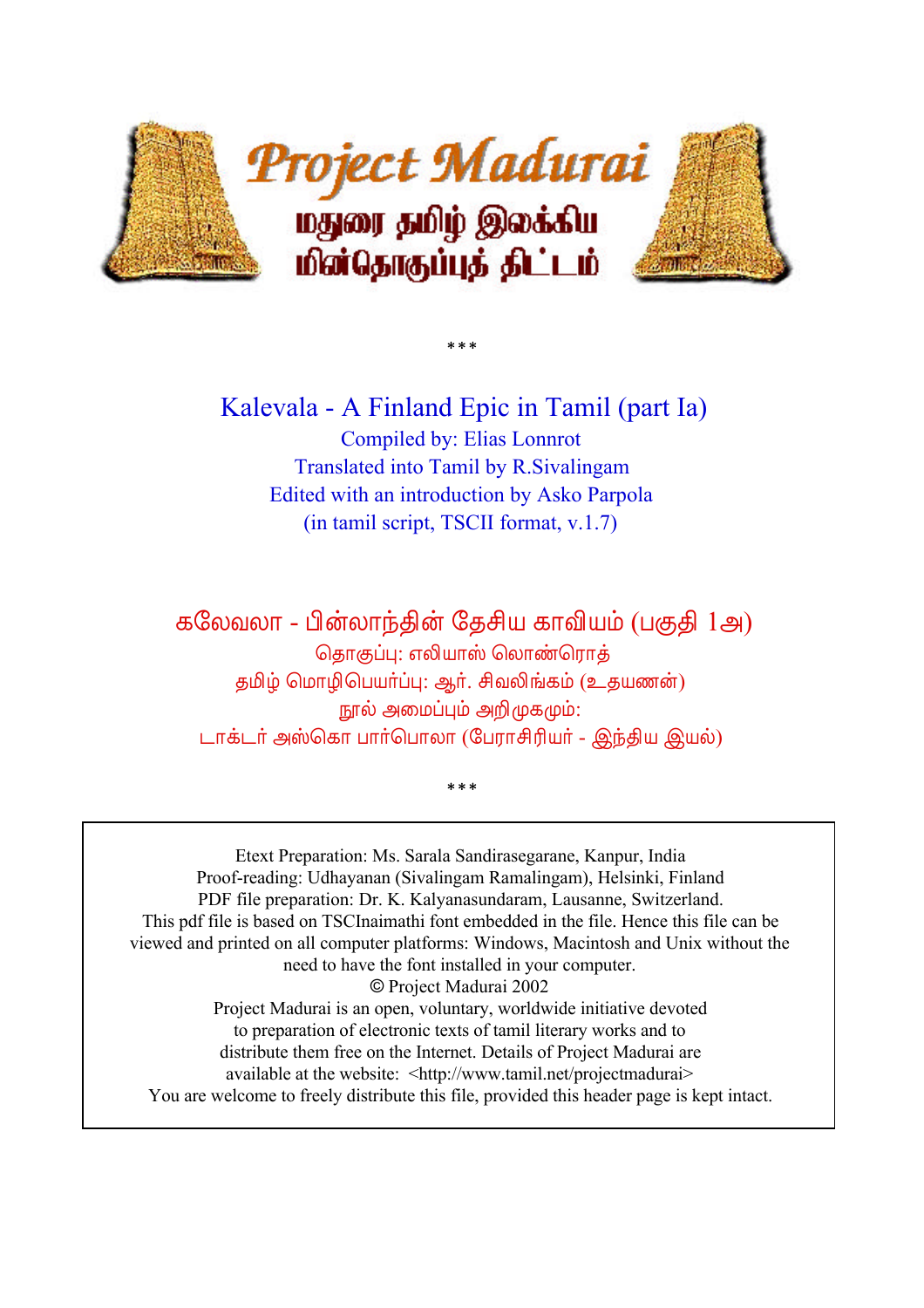# Kalevala - A Finland Epic (in tamil script, TSCII format) Compiled by: Elias Lonnrot Translated into Tamil by R.Sivalingam Edited with an introduction by Asko Parpola

கலேவலா - பின்லாந்தின் தேசிய காவியம் தொகுப்பு: எலியாஸ் லொண்ரொத் தமிழ் மொழிபெயா்ப்பு: ஆா். சிவலிங்கம் (உதயணன்) .<br>நால் அமைப்பும் அறிமுகமும்: டாக்டர் அஸ்கொ பார்பொலா (பேராசிரியர் - இந்திய இயல்)

குறிப்புகள் பாடல்களின் பொருளடக்கம் கதாநாயகர்களின் பெயர்கள் Introduction: Dr. Asko Parpola அறிமுகம் (தமிழாக்கம்) டாக்டர் அஸ்கோ பார்பொலா என்னுரை: ஆர். சிவலிங்கம் (உதயணன்) கலேவலா - சொற்றொகுதி கலேவலா - விளக்கக் குறிப்புகள் கலேவலா - ஆதார நூல்கள்

NOTE - I Transliteration used in this e-text:

--------------------------

 $\Theta$  - a;  $\Theta$  - aa;  $\widehat{\Theta}$  - i;  $F - i$ i;  $\Sigma$  - u;  $\Omega$  - uu;  $\sigma$  - e;  $\sigma$ - ee;  $\mathfrak{B}$  - ai;  $\widehat{\omega}$  - o; ஓ- oo; ஔ - au.

 $\dot{\Phi}$  - k;  $\dot{\text{m}}$  - ng;  $\dot{\theta}$  - c;  $\dot{\phi}$  - nj;  $\dot{\text{L}}$  - t;  $\dot{\phi}$  - N;  $\dot{\phi}$  - th;  $\dot{\text{p}}$  - n-;  $\dot{\text{u}}$  - p;  $\dot{\text{w}}$  m;  $\dot{u}$  - y;  $\dot{\pi}$  - r;  $\dot{\omega}$  - l;  $\dot{u}$  - v;  $\dot{\psi}$  - z;  $\dot{\pi}$  - L;  $\dot{p}$  - R; ன் - n.

#### NOTE - II

There are two additional vowels in Finnish Language. They are two dots above "a" ("A") and two dots above "o" ("O"). They are written in this e-text as  $a^*$  (A\*) and  $o^*$  (O\*) respectively. ----------------------------

#### பொருளடக்கம்

| பாடலகள                 | அடிகள |
|------------------------|-------|
| வைனாமொயினனின் பிறப்பு  | 344   |
| வைனாமொயினனின் விதைப்பு | 378   |
| பாடற்போட்டி            | 580   |
| ஜனோவின் முடிவு         | 518   |
| கடற்கன்னி              | 241   |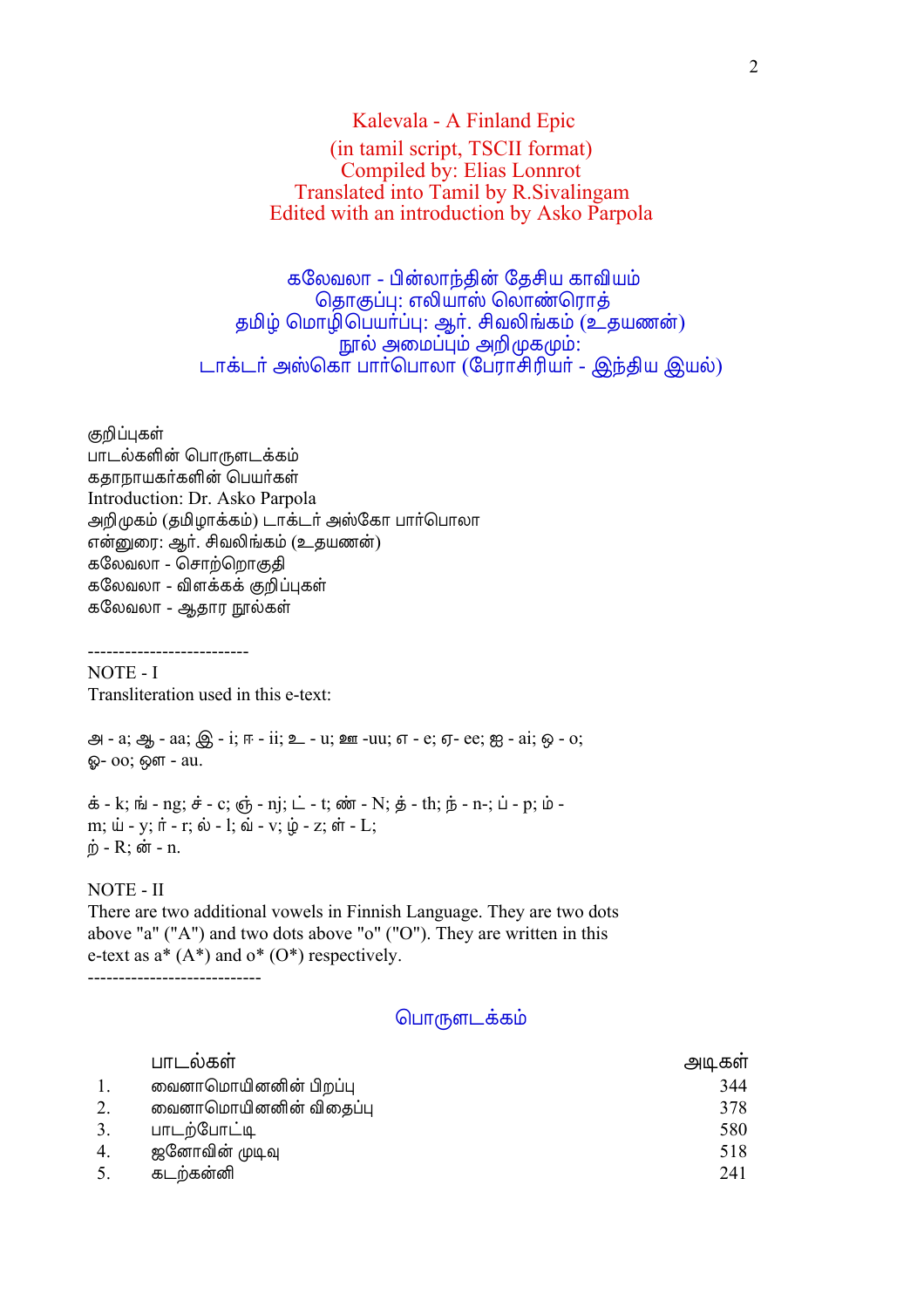| 6.           | சகோதரனின் பழிவாங்கல்                                | 234    |
|--------------|-----------------------------------------------------|--------|
| 7.           | வைனாமொயினனும் லொவ்ஹியும்                            | 368    |
| 8.           | வைனாமொயினனின் காயம்                                 | 282    |
| 9.           | இரும்பின் மூலக்கதை                                  | 586    |
| 10.          | சம்போவைச் செய்தல்                                   | 510    |
| 11.          | லெம்மின்கைனனின் விவாகம்                             | 402    |
| 12.          | சத்தியம் தவறுதல்                                    | 504    |
| 13.          | பிசாசின் காட்டெருது                                 | 270    |
| 14.          | லெம்மின்கைனனின் மரணம்                               | 460    |
| 15.          | லெம்மின்கைனனின் மீட்சி                              | 650    |
| 16.          | மரண உலகத்தில் வைனாமொயினன்                           | 412    |
| 17.          | வைனாமொயினனும் அந்தெரோ விபுனனும்                     | 628    |
| 18.          | வைனாமொயினனும் இல்மரினனும் வடநாடு செல்லுதல்          | 706    |
| 19.          | வடநில மங்கையை இல்மரினனுக்கு மணம் செய்ய நிச்சயித்தல் | 518    |
| 20.          | விவாக விருந்துக்குப் பெரிய எருது கொல்லப்படுதல்      | 614    |
| 21.          | திருமணக் கொண்டாட்டம்                                | 438    |
| 22.          | மணமகளின் பிரிவுத்துயர்                              | 522    |
| 23.          | மணமகளுக்கு அறிவுரை                                  | 850    |
| 24.          | மணமகனும் மணமகளும் புறப்படுதல்                       | 528    |
| 25.          | மணமகனும் மணமகளும் வீட்டில் வரவேற்கப்படுதல்          | 738    |
| 26.          | லெம்மின்கைனனின் ஆபத்தான பிரயாணம்                    | 776    |
| 27.          | வடநாட்டில் போரும் குழப்பமும்                        | 420    |
| 28.          | லெம்மின்கைனனும் அவனது அன்னையும்                     | 294    |
| 29.          | லெம்மின்கைனனின் அஞ்ஞாத வாசமும் துணிகரச் செயல்களும்  | 602    |
| 30.          | லெம்மின்கைனனும் உறைபனி மனிதனும்                     | 500    |
| 31.          | குலப்பகையும் அடிமை வாழ்வும்                         | 374    |
| 32.          | குல்லா்வோவும் இல்மாினனின் மனைவியும்                 | 548    |
| 33.          | இல்மரினனின் மனைவியின் மரணம்                         | 296    |
| 34.          | குல்லா்வோவும் அவனுடைய பெற்றோரும்                    | 246    |
| 35.          | குல்லா்வோவும் அவனுடைய சகோதரியும்                    | 372    |
| 36.          | குல்லா்வோவின் மரணம்                                 | 360    |
| 37.          | பொன்னிலும் வெள்ளியிலும் மணமகள்                      | 250    |
| 38.          | வடநாட்டிலிருந்து இல்மரினனின் புதிய மணமகள்           | 328    |
| 39.          | வடநாட்டின் மீது படையெடுப்பு                         | 426    |
| 40.          | வைனாமொயினனின் கந்தலே என்னும் யாழ்                   | 342    |
| 41.          | வைனாமொயினன் கந்தலே என்னும் யாழை இசைத்தல்            | 266    |
| 42.          | வடநாட்டிலிருந்து சம்போவைத் திருடுதல்                | 562    |
| 43.          | சம்போவுக்காக நடைப்பெற்ற கடற்போர்                    | 434    |
| 44.          | வைனாமொயினனின் புதிய யாழ்                            | 334    |
| 45.          | கலேவலா மாகாணத்தில் கொள்ளை நோய்                      | 362    |
| 46.          | வைனாமொயினனும் கரடியும்                              | 644    |
| 47.          | சூரிய சந்திரா் திருடப்படுதல்                        | 364    |
| 48.          | நெருப்பை மீட்க வலை வீசுதல்                          | 372    |
| 49.          | இல்மரினனின் வெள்ளிச் சூரியனும் தங்க நிலவும்         | 422    |
| 50.          | கன்னி மர்யத்தாவின் மகன் கரேலியாவின் அரசனாதல்        | 620    |
| மொத்த அடிகள் |                                                     | 22,795 |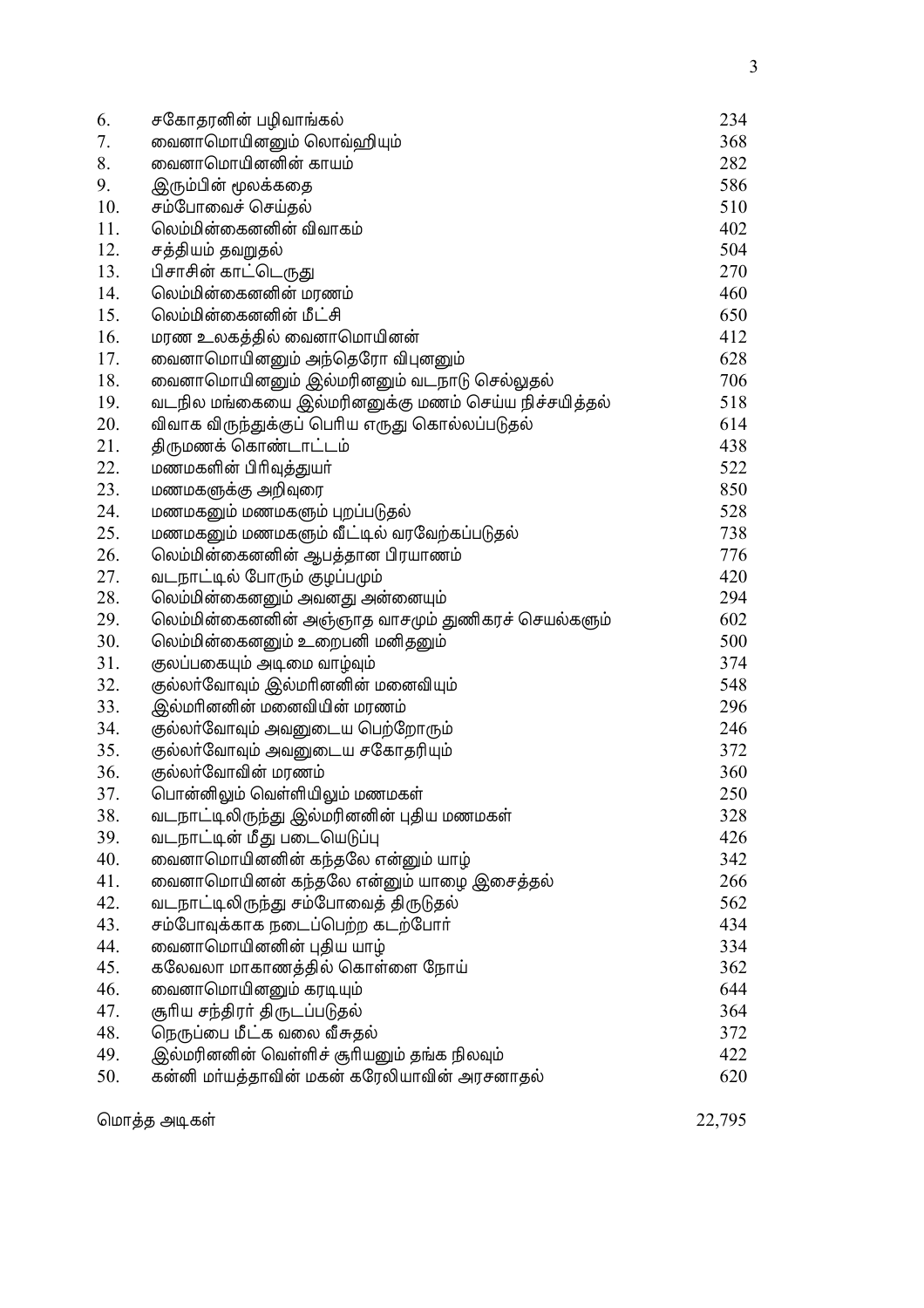## காவிய மாந்தர்களின் பெயர்கள்

(தமிழ், பின்னிஷ் மொழிகளில ஒரே பாத்திரத்தின் மற்றைய பெயர்களும் தமிழ் அகர வரிசைப்படி வெவ்வேறு இடங்களில் வருகின்றன. மேலதிக விபரங்களுக்குச் சொற்றொகுதியைப் பார்க்க.)

அந்தரோ விபுனன் தூலிக்கி அய்யோ கெல்லா்வோ அன்னிக்கி நுயீரிக்கி அஹ்தி பெல்லா்வொயினன் அஹ்கோ மாயத்தா இக்கு-துர்ஸோ **கெக்π்வ**டும் இல்போ மகள் மியெலிக்கி இல்மரினன் யொவுகாஹைனன் உந்தமோ லூலிக்கி ஐனிக்கி லெம்பி ஐனோ லெம்மின்கைனன் கலர்வோ லொக்கா குய்ப்பன லொவ்வி குயி(ல்)லி, குயில்லிக்கி லொவியத்தார் குல்லா்வோ விபனன் கௌப்பி விரோகன்னாஸ் சம்சா வெல்லமோ கப்பியோ வைனா, வைனோ கியோா வைனாமொயினன் தூரி றுவோத்துஸ்

Antero Vipunen Tuulikki  $A*ijo*$ Tellervo Annikki Nyyrikki Ahti Pellervoinen Ahto Marjatta Iku-Turso Mimerkki Ilpotar Mielikki **Ilmarinen** Joukahainen Untamo Lyylikki Ainikki Lempi Aino Lemminkainen Kalervo Lokka Kuippana Louhi Kylli, Kyllikki Loviatar Kullervo Vipunen Kauppi Virokannas Sampsa Vellamo Tapio Va\*ina\*, Va\*ino Tiera Va\*ina\*mo\*inen Tuuri Ruotus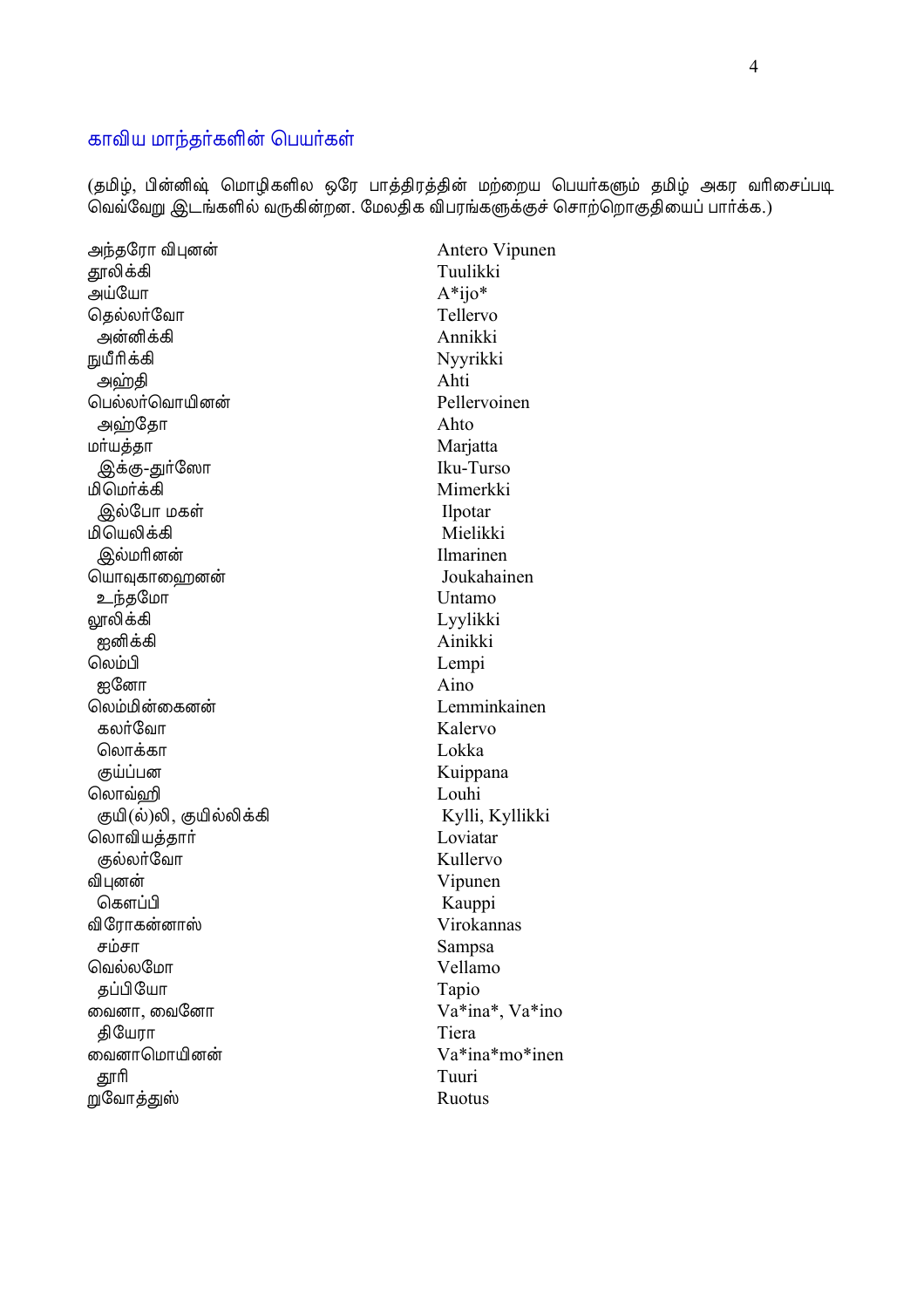# Kalevala the national epic of Finland: An introduction

# By Asko Parpola (University of Helsinki)

# Kalevala and the ancient Finnish folk poetry

Kalevala, the Finnish national epic and one of the great heroic poems of world literature, took its definitive shape in 1849, but it is directly based on oral poetry that mainly came into being during the first millennium of the Christian era. The work was compiled by the great philologist Elias Lonnrot (1802-1884) from the best and most complete variants of ancient folk songs that he himself and other pioneers of Finnish folklore had collected in the backwoods of Karelia.

Karelia, a vast area now mainly on the Russian side of Finland's eastern border, formed a periphery of Finnish-Karelian culture that was cut off from the centres of civilization by long distances and scarcely inhabited forests. The old folk poetry was preserved there in an oral tradition until the nineteenth and even twentieth century, because the Orthodox Church prevailing in Russia was more tolerant than the Roman Catholic Church current in other parts of Finland until the reformation and the Lutheran Christianity, which after the reformation systematically worked for the eradication of pagan traditions in Finland. While Kalevala on the whole reflects the pre-Christian religion and heroic legends of the Finnish-speaking peoples, its last canto has as its theme the triumph of Christianity, which the Swedish conquerors forced onto Finland in AD 1155.

Mikeal Agricola's translation of New Testament, printed in 1548, is the oldest directly surviving book in the Finnish language. Very short samples of the closely related Karelian language are three centuries older; they consist of spells written on birchbark, found near the Russian city of Novgorod. The folk poems, though collected only in the nineteenth century, largely go back to pre-Christian times, come from widely different areas and comprise a great bulk of material; they are thus, in effect, among the most important monuments relating to the early stages of the Finnish language and religion.

Comparative linguistics has shown Finnish to be an offshoot of the Uralic language family, whose speakers nowadays number in all about twenty million (the principal languages being Hungarian, Finnish and Estonian, with fourteen, five and one million speakers respectively; the other languages are spoken by small minorities in Russia). I shall briefly discuss this linguistic background of Kalevala also because there are interesting connections with Indian languages.

### Genetic relationship between the Uralic and Dravidian languages?

Speakers of the Proto-Uralic language livied around 6000-4000 BC as hunters and fishermen in the forest regions of the northeastern Europe, on both sides of Ural mountains. While the Samoyeds of Siberia represent the eastern branch of the Uralic language family, the Proto-Finno-Ugrians, who lived about 4000-2500 BC in central Russia, form its western branch.

The Uralic language family (or rather its Finno-Ugric branch) has repeatedly been mentioned among the most distant relatives of the Dravidian language family. Indeed, several among the most famous Dravidologists, such as Robert Caldwell (who spoke of Scythian languages), Thomas Burrow (1943- 46) and M.S.Andronov, have been supporters of this hypothesis. Being a Finnish student of Dravidian, I naturally took an interest in this question, and years ago accumulated a lot of material for a book on the subject. I never finished the work, however, because I became convinced of the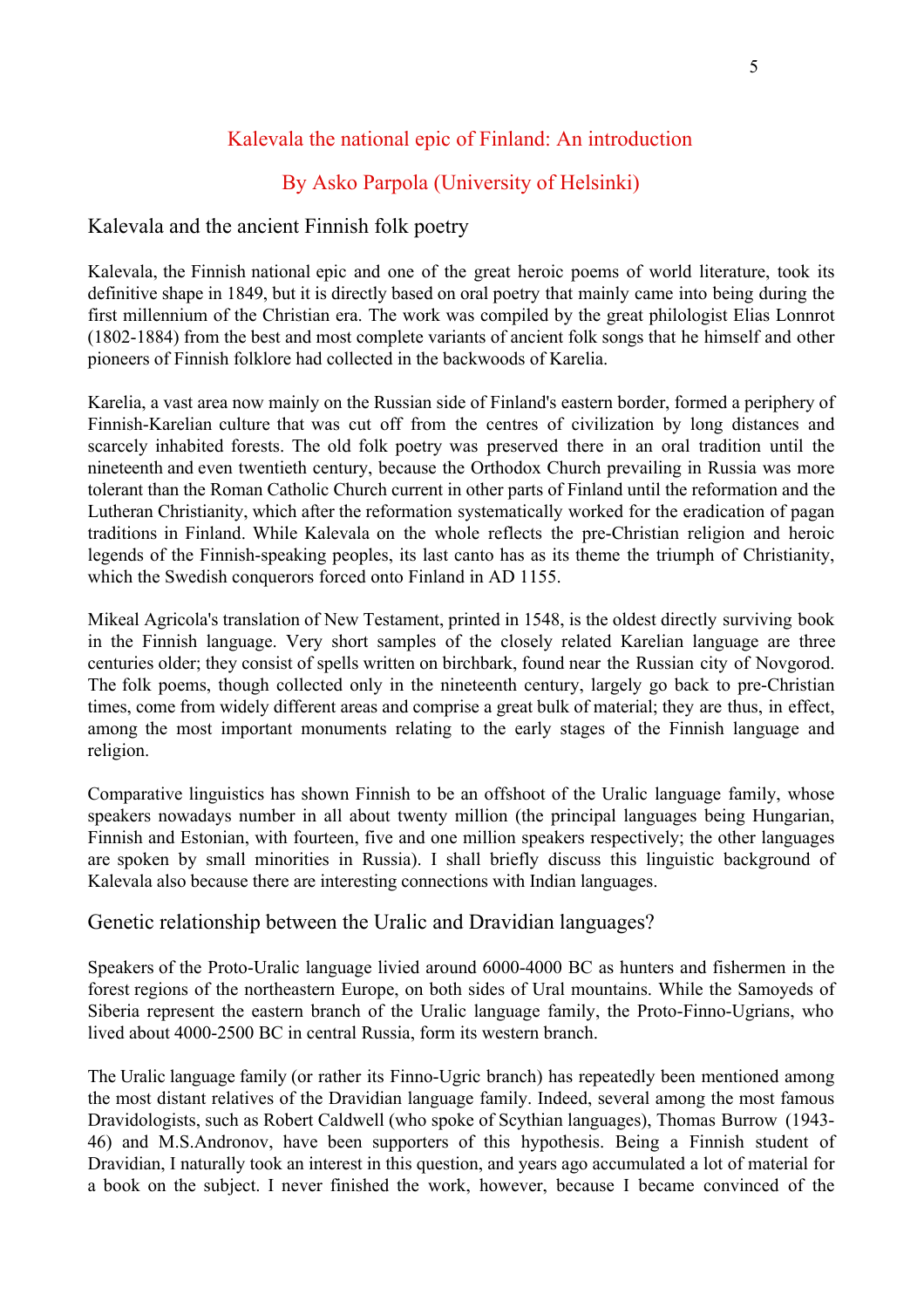impossibility of proving by linguistics means any genetic relationship as distant as it is in this case assumed to be. Genetic affinity can be proved only by means of establishing regular phonetic correspondences between the two protolanguages, and to be able to do this in a convincing manner that allows some crosschecking, one needs atleast about one hundred good etyma. In other words, to start with, one needs minimally a hundred word pairs that on both sides can be reconstructed for the protolanguages and in which the respective reconstruction resemble each other reasonably closely both phonetically and semantically. As the reconstruction of the Uralic family itself is based on only about 140 accepted etymologists shared by both Proto-Finno-Urgic and Proto-Samoyedic (Janhunen 1981), one cannot a priori expect the number of etyma surviving from an even older hypothetic Uralo-Dravidian phylum to be much more than around 20, which would be much too few to prove the hypothesis. This does not, of course, disprove the hypothesis - after all, it is possible that all languages are ultimately related: L.L.Cavalli-Sforza has recently compared their tentative family tree to the spread of human populations around the globe as deduced by biology.

(One paragraph omitted here due to difficulties in typing characters with special diacritical markers.)

In addition, the Proto-Uralic and Proto-Dravidian resemble each other typologically in a number of features, such as the agglutinative morphology and the relatively simple syllable structure (no initial consonant clusters). Even some grammatical morphemes are similar: \*n as the possessive (U) or oblique case (Dr) marker, or \*i as a past tense marker (on the Uralic side in Proto-Finno-Ugric only: the Samoyedic verbal suffix \*y does not seem to mark any tense).

## Ancient contacts between Finno-Ugrians and early Aryans

The Proto-Finno-Ugrians, who lived about 4000-2500 BC in the forests of central Russia, had as their neighbours in the steppes of southern Russia the speakers of the Proto-Indo-European language (c. 4500-2800 BC), and then the speakers of one of its daughter languages, the Proto-Aryans (c. 2800-2000), whose descendents brought Sanskrit to India soon after 2000 BC. (Parpola in press.) The Finnish language preserves some ancient Aryan loanwords, such as 'sata' `hundred`, nearly identical with the corresponding Sanskrit word sata `hundred`. It is possible that even the early Finnish religion was influenced by Aryan ideas. Thus the principal Finnish word for `god`, jumala, may come from the ancient Aryan word dyumat `shining`, which the Rgvedic hymns apply to Indra, the god of war and thunder. Indra occupied the highest position in the ancient Indo-Aryan pantheon as did Ukko, the god of thunder, among the ancient Finnish deities. Another example is the miraculous mill in Kalevala, called sampo (colour plate 2). Its standing epithet `having a speckled cover` suggested that the idea of this wonder-mill may have come from the star-speckled cosmic `mill` of the revolving heavens. The word sampohas a variant form, sammas, which means `pillar`, and this in turn suggests a relationship with Sanskrit skambha or stambha, which occurs in the Veda as the name for the cosmic pillar that upholds the sky.

# Proto-Finns and Lapps

By the first millennium BC at the latest, the Balto-Finnic offshoot of the Uralic language family had reached the Baltic region and Finland and divided into two major branches. Proto-Lapps occupied the northern areas, probably most parts of Finland, while Proto-Finns (whose present-day linguistic descendents include the speakers of Estonian, Finnish and Karelian) were settled in Estonia, Karelia and southernmost Finland. The poems of Kalevala belong to the Proto-Finnish branch. The Proto-Finns were engaged in primitive farming and had a more advanced material culture, which they had adopted - along with loanwords and ideas - from the neighbouring Indo-European-speaking peoples, including Germanic (Nordic or Scandinavian), Baltic (Latvian and Lithuanian) and Slavic (Russian)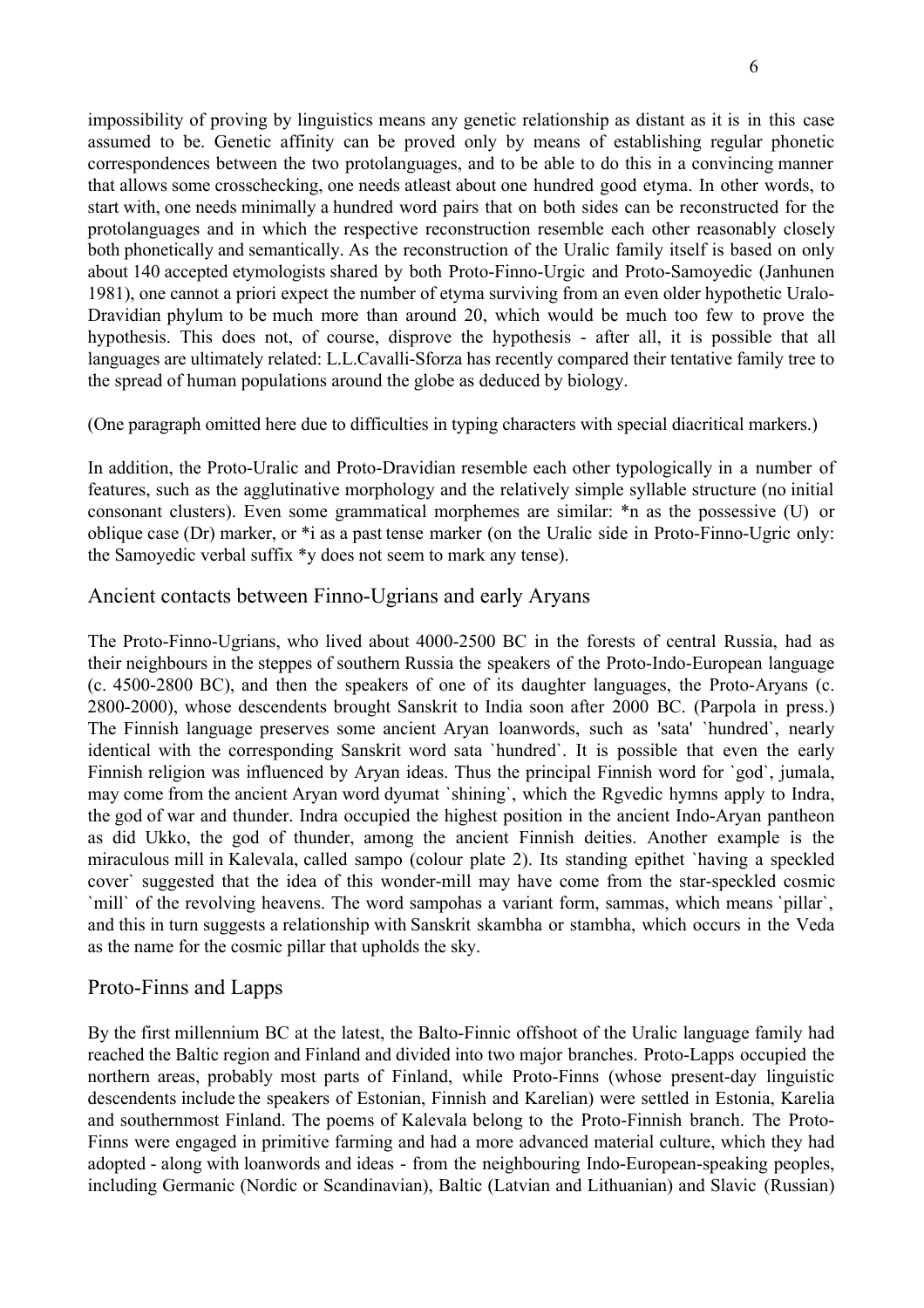tribes. The songs of Kalevala reflect the northward expansion of the Proto-Finns and their hostility towards the Lapps, their linguistic relatives, who nowadays survive as a small minority in the northernmost fringes of Scandinavia near the Artic Ocean. Traditionally the Lapps have been hunters and nomadic reindeer herders. It is probably the Lapps that the Roman author Tacitus meant in AD 98. When in his description of the northernmost borders of Europe he spoke of a people called Fenni who lived by hunting and food-gathering, with no permanent homes.

#### Contents of Kelavala

The war expeditions of Kalevala, which also have as their historical background the Viking raids of the late first millennium A.D., form the backbone of the poems, as does war between the Paandavas and the Kauravaas in the Mahaabhaarata, or Raama's expedition to Lanka in the Raamaayana. But the poems are by no means limited to warring themes. Wooing with physical feats of the would-begroom, is another popular heroic theme, comparable to the svayamvaras of the Indian epics. The Kalevala poems also deal with many other aspects of everyday life like agriculture (see fig. 2) and herding (colour plate 6), and all kinds of folk customs like marriage and healing rituals, or the pastimes of the youth, and, of course, with the world view and religion. One gets a fairly comprehensive description of the ancient Finnish culture, somewhat in the manner that all the facets of ancient Tamil culture are presented in Cilappatikaaram (we must not forget, however, that the Finnish culture was completely rural and much simpler than the sophisticated and largely urban culture of the Tamils). The most ancient religion of the peoples speaking Uralic languages was probably shamanistic, but the religion reflected in Kalevala has been much influenced by the other peoples with whom the Baltic Finns had been in contact. In fact there are many world views in Kalevala: myths going back to the Stone Age, like the poems of creation and the felling of the grat oak (discussed below), legends connected with the adventurers of the Viking Age and with Chirstianity, and the poems by farmers, shamans and women.

#### The great oak and its felling

As an illustration of Kalevala's contents I would like to discuss in some detail the second song, which follows upon the myth of the world's creation in the first song. The wise sage Va\*ina\*mo\*inen wants to have trees sown upon the bare islands and mainland that rise from the primeval ocean. This is done by the spirit guarding the fertility of the soil, Sampsa Pellervoinen. The seeds of all trees flourish excepting that of the oak. Only after the demigods of the sea burn some hay and an acorn falls on these ashes, does the oak start to grow. But it grows up to the sky, into an enormous tree that prevents the sun and the moon from shining. The whole world is doomed to darkness. Va\*ina\*mo\*inen looks in vain for a feller for the giant tree, and finally prays to his mother, the maiden of the sea. She sends a tiny man, of the length of a thumb, whose appearance makes Va\*ina\*mo\*inen laugh and ridicule him, rather like the demon Bali who was misled by the looks of God Visnu in his dwarf incarnation. Just like Vamana, howver, the little coppery man (undoubtedly a personification of the ruddy rising morning sun) suddenly grows into an enormous size and fells the terrible tree by hitting it three times with his axe. Nature is now freed from the evil of darkness and starts to blossom. (One is reminded of the relief of the world when god Indra destroyed the demon 'Vrtra' and released all the waters that this monster had been retaining.) Splinters of the fallen oak scatter happiness throughout the world. This last mentioned motif seems to be connected with rituals of brewing beer around the central oak in the sacred grove, and of making beer cups out of oak wood, which had magic powers. The rest of the song describes swidden agriculture, the normal method of cultivation in ancient times, which is no longer in use (in fact it is prohibited): it invloves cutting all trees in a large area and burning them before the seed is sown in the ashes. (Fig. 2.) Va\*ina\*mo\*inen saves, however, one birch tree for the cuckoo bird to sit on.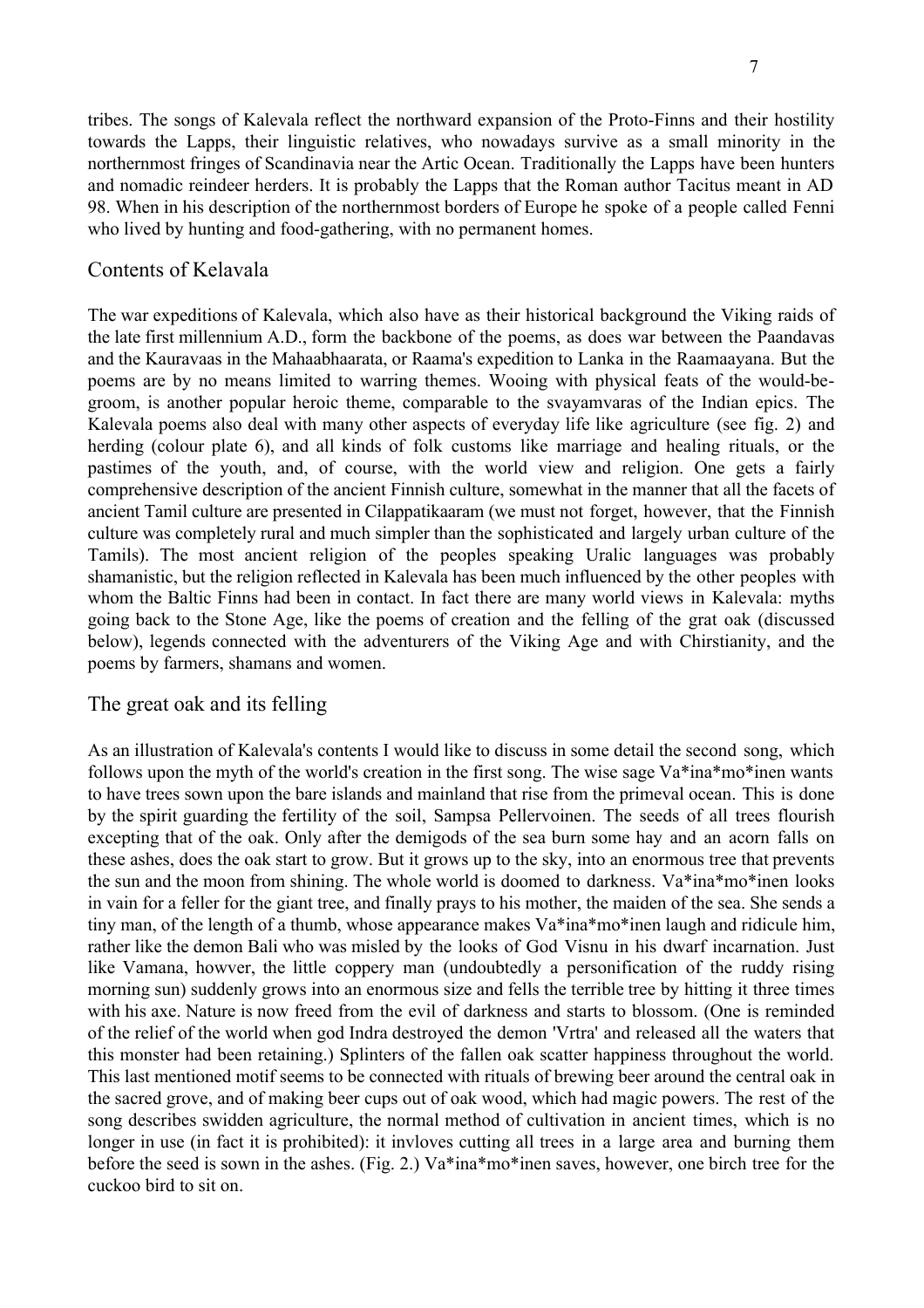## Kalevala

The name Kalevala ends in the Finnish place name suffix -la. The remining stem Kaleva has been understood as the proper name of the most ancient ancestor of the Finns, who had twelve sons, among them such heroes of Kalevala as Vainamoinen and Ilmarinen. In Finnish, the word Kaleva occurs in several names of stars ( the belt of Orion is called `the sword of Kaleva`) and other heavenly phenomena like thunderbolts (`fires of Kaleva`), and the sons of Kaleva are said to have been giants who destroyed forests as superpowerful masters of swidden agriculture (where trees are burnt to make fields, fig. 2). The etymology of the name is uncertain, but the most likely explanation connects it with the Lithunian word 'kalvis' `smith` and the ancient Baltic smith god Kalevias.

## Ilmarinen, the divine smith

One of the principal heroes of Kalevala, Ilmarinen, is specifically a smith. Among his main feats are the taming of iron, the forging of the miraculous mill sampo (colour plate 2), ploughing a field full of vipers (colour plate 5), the making of a golden maiden and releasing the heavenly lights from the rock of the north. In ancient folk poems Ilmarinen has forged the heavenly vault as well as the sampo. Depicted on a shamanic drum from Lapland dating from 1692 is an anthropomorphic god, called Ilmaris, who is said to regulate the air and the wind. The Finnish word ilma means `air` and the Votyaks living in Russia still worship a sky god called Inmar or Ilmar.

# Va\*ina\*mo\*inen and the power of songs

The main actor of Kalevala, Va\*ina\*mo\*inen, is a many-sided figure with both divine and human features. Lo\*nnrot seems to have favoured the latter at the expense of mythological characteristics. In the first song he is the creator god born in the primeval sea, and also his name, derived from va\*ina\* meaning `a broad, deep and slow-flowing river` suggets that originally he might have been a deity connected with waters, somewhat like Varuna in the Indian mythology. Va\*ina\*mo\*inen also acts as a culture hero: he is the first builder of a boat and the first maker of a zither, who enchants the entire nature with his music. Va\*ina\*mo\*inen's epithets emphasis his age and wisdom: he is a mighty sage possessed of supermundane knowledge, who performs his feats by means of magic songs and powerful words. Like a shaman, he descends to the netherworld to fetch the missing mantras from a dead ancient giant. Although Va\*ina\*mo\*inen often appears as a warrior, his capacities as a fighter are not appreciated nearly as much as is his knowledge. It is interesting to note in this connection that the Finnish word for `hero`, 'sankari', goes back to the Old Nordic word 'sangare' `singer`. In a singing contest, Va\*ina\*mo\*inen's mighty words make his adversary sink into a swamp. Different scholars have come forward with widely different and controversial results in their efforts to comprehend in simplistic terms the character of Va\*ina\*mo\*inen. The same applies to many other figures of Kalevala. A similar situation prevails in the study of the Indian epics: the five Pandavas, for instance, have been interpreted as incarnations of various deities already in ancient times, while other scholars take them to be historical human heroes.

# Elias Lo\*nnrot

Although Kalevala is based on ancient folk songs, we must not forget that its compiler also has a considerable share in its formation. It remains the work of Elias Lo\*nnrot (1802-1884), son of a poor villiage tailor, who started his career as a medical doctor, but who became a Professor of the Finnish language with as extraordinarily wide range of cultural activities. On elven long treks through largely roadless wildernesses, Lo\*nnrot travelled by foot some twenty thousand kilometers and collected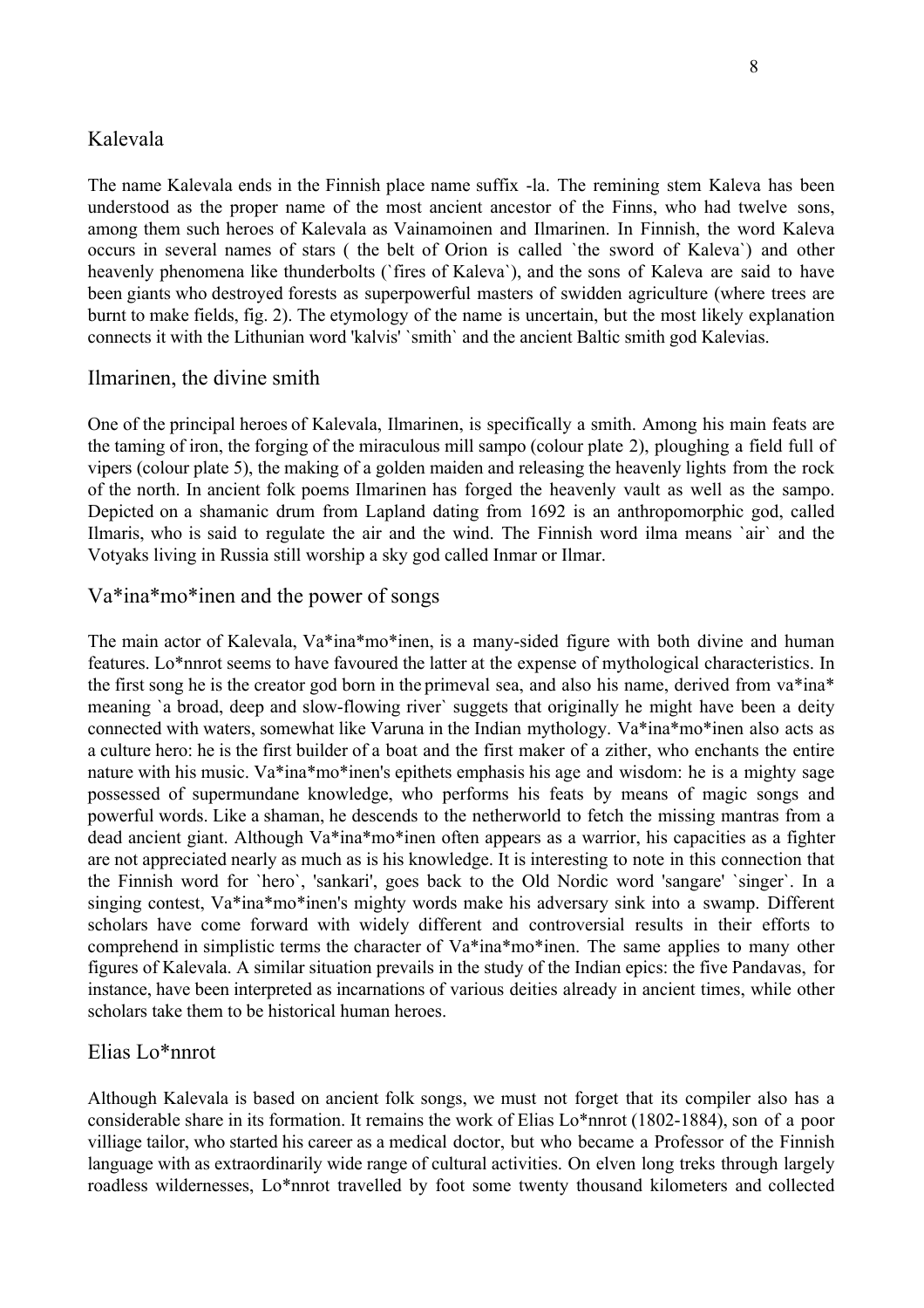about 65,000 lines of Kalevala-type folk songs. After a doctoral dissertation on the poems dealing with Va\*ina\*mo\*inen (1822), he published the first edition of Kalevala, the so calleed "Old Kalevala", in 1835; the second and final edition, nearly twice the length of the first, comprising 50 songs and 22,795 lines in all, came out in 1849. An anthology of lyric folk poetry called Kanteletar was published by Lo\*nnrot in 1840-41. The original sources of these publications still exist, and afford a clear idea of its relationship to the genuine folklore. Lonnrot gave Kalevala its overall shape and structure, and in linking the various originally independent episodes composed himself about 600 lines which have no parallel in the folk material.

A large body of the original folk poetry on which Kalevala and Kanteletar are based has been published in 33 thick volumes of Suomen kansan vanhat runot (`The ancient poems of the Finnish people`) in 1908-1948. Even this huge work does not exhaust the rich collections that hundreds of scholars and volunteer collectors of folklore have accumulated in the archives of the Finnish Literature Society. Established in 1831, the Finnish Literature Society is one of oldest and largest collections of oral tradition in the world. In 1977, these collections comprised some 86,800 songs in Kalevala metre; 129,400 rhymed folk-songs; 52,400 incantations; 336,000 spells, beliefs and omens; 187,400 games; 9,300 nonsense verse and laments; 96,000 fairy tales; 1,600 religious legends; 103,200 supernatural tales and memorates; 77,800 historical and local tales; 7,700 aetiological stories and myths; 766,500 proverbs (complemented by 1,425,000 proverb variants in the collections of Helsinki University); 117,300 riddles; 23,200 folk tunes; and 54,000 ethnographic descriptions.

## Kalevala as the national epic of the Finns

Lo\*nnrot's work, particularly the publication of Kalevala, had an immerse effect on the self-awareness and national feeling of the Finns, who had been dominated by the Swedes from 1155 to 1809 and then (after a war between Sweden and Russia, which Sweden lost) by the Russians from 1809 to 1917, when Finland finally obtained independence. Lo\*nnrot's service to world literature in salvaging the ancient heritage from the destruction can be compared with that rendered by the famous resurrector of the Old Tamil Cankam literature, Uu. Vee. Caaminaathaiyar. The famous Finnish composer Jean Sibelius (1865-1957) introduced many themes of Kalevala to world music. His music has in the hearts of the Finns a position comparable to the music of Thiyaagaraajar among the Tamils. The poems of Kalevala have greatly inspired also the greatest Finnish visual artists, above all Akseli Gallen-Kallela (1865-1931). The vignettes at the beginning and end of each poem have been taken from his artistic Kalevala edition, and a small selection of his Kalevala paintings and frescoes are reproduced in the frontispiece and on the eight colour plates. It is hoped that they can also mediate some impression of Finnish nature, still today characterized by lakes and forests; they render this artist's view of the cultural milieu that created the poems.

# The Tamil translation by Mr. R. Sivalingam

Oxford University Press has recently published a new English translation of Kalevala by Keith Bosley in its series `The World's Classics` (1989). This translation, the earlier English renderings by W.F.Kirby (1907, reprinted in Gallen-Kallela 1985) and F.B.Magoun, Jr. (1963), together with some other English translations have been taken into consideration in the present Tamil interpretation. The translator, Mr R. Sivalingam of Jaffna, Sri Lanka, is an experiened writer well known to Tamil readers through his numerous novels and short stories published under the pen name Udayanan. His two novels Ponnaana malarallavoo and An-taranka kiitam were published by the Express Newspapers (Ceylon) Ltd. in Colombo in their series of `Virakesari Publications`. Having lived in Finland for more than ten years, he has become acquainted with the Finnish culture and language and has been able to base his rendering of Kalevala directly on the Finnish-Karelian original. He has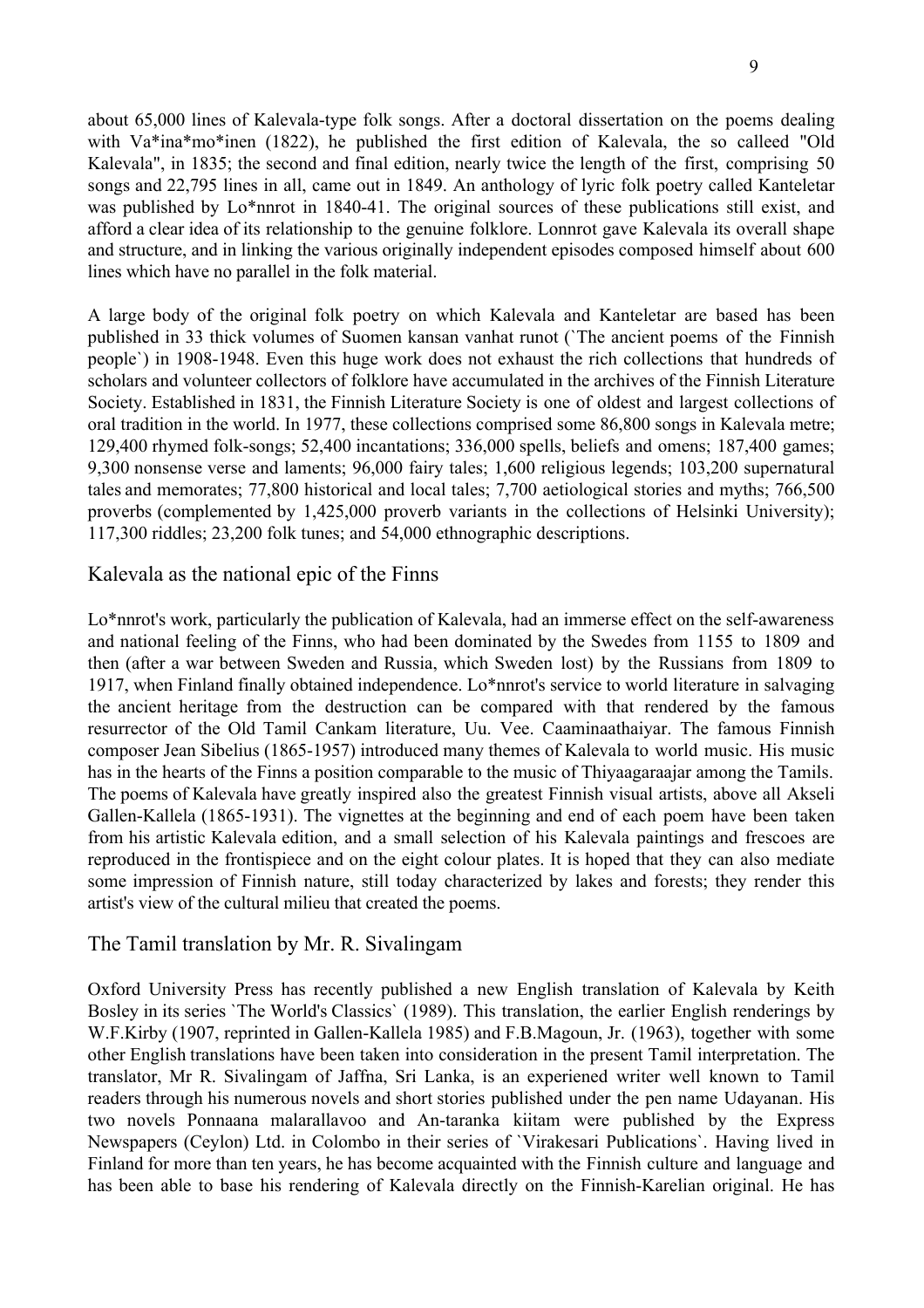carefully polished its form with the help of his Sri Lankan poet friend, S. Krishnapillai (`Thimilaithumilan`).

Naturally, it has been impossible to retain all the poetic peculiarties of the original. The Kalevala metre consists basically of trochaic tetrametres  $(-v / -v / -v / -v)$ , with two such lines usually forming a pair: the second line repeats in different words the message conveyed by the first line. Instead of rhyme at the end of the line, there is often alliteration: two or more words within a line begin with the same sound. It has been possible to imitate this latter device in the Tamil translation. Compare the Finnish original and the Tamil translation of the initial verses of the work reproduced below:

 Mieleni minun tekevi, enath uLLaththil uLLuNarvu ippoo viLikkiRatu aivoni ajattelevi, enathuLLe uyirpeRRu ezukiRahtu eNNamellaam la\*htea\*ni laulamahan, paatalaiyaan pakkuvamaayp paatuthaRku van-thitteen saa ani sanelemahan, paatalaiyaan pannutanee palapeerkkum pakarukiReen sukuvirtta\* suoltamahan, cuRRaththin varalaarraic cuvaiyaakac colvathaRku lajivirtta\* laulamahan. uRRatoru peerinaththin pazangkathaiyai oothuthaRku; Sanat suussani sulavat, vaarththaikaloo vaayinilee van-hu nekizkiRathu puhe'et putoelevat, neerttimiku coRRotarkaL neeraayc corikiRathu kielelleni kerkia'va\*t, herkia'va\*t, n-aavile n-ayamaaka nanRaakap puraLkiRathu hampahilleni hajoovat. paavaakip paRkaLitaip patamaay uruaLkiRathu.

Veli kulta veikkoseni, anpaana cootaranee, ariya en-Ran toozarkaLe! kaunis kasvinkumppalini, ennoote valan-tuyarn-tha ezil mikun-tha naNparkaLee! lahe nyt kanssa laulamahan, ippoothu vanthitunkal inainthonraayp paatituvom saa kera sanelemahan, harkuvaiyaayc colluthRrku nalluLaththaith thaarungaL yhtehen yhyttyamme onRaakak kuuti yuLLoom onRaakac can-thippoom kahta alta kaytyamme! nanraay iruveeRu itamirun-thu naamvanthoom. Harvoin yhtehen yhymme, arithaakak kuutituvoom aritaakac can-thippoom saamme toinen toisihimme, arithaaka oruvarinai oruvar n-aam can-thippoom na\*illa\* raukoilla rajoilla, vaRitaakip pooyviiNe mayangkukinRa ellaikaLiL poloisilla Pohjan mailla. teriyumvata paaln-ilaththil cezippizan-tha puumiyin kaN.

Lyo\*ka\*mme ka\*si katehen, karaththootu karam ceerththuk kanivaakak kai koorththu sormet sormien lomahan, viralotu viral ceerththu viralai yazakaayk koorththu Lauloaksemme hyvia<sup>\*</sup>, hanraaynaam paatituvoom nayamtikazp paatituvoom parahia pannaksemms, onric ciir koNtavaRRai uvakaiyootu paatituvoom kuulla noien kultaisien, ponnaana nallithayam pataiththavarkaL keetkattum tieta\* mielitehtoisien, inimaiyuRu n-ann-enjam iyaintavarkal aRiyattum nuorisossa nousevassa, ezucci mikuntoongkum iLainjarkaLin mattiyilum kansassa kasuavassa: vaLarn-thuvarum teeciiya makkaLavar maththiyilum moita saamia sanoja, yaam aRin-thu koNtuLLa nalliyalpuc coRkaLaiyum virsia\* viritta\*mia\*, namatuLaththil uuRukinRa naRcuvaiceer kathaikaLaiyum vyo\*lta vanhan Va\*ina\*mo\*isen, muthiya vainamoyinan araikkaccaNiyi leeyirun-thu alta ahjon Ilmarisen, ilmarinan uuthulaiyin iyai aazaththee yirun-thu pa\*a\*sta kalvan Kaukmielen, tuuranenjcinan vaaLin thotukuur munai yirun-thu Joukahaisen jousen tiesta\*, yovukaahainan kurukku villinathu vaziyirun-thu Pohjan peltojen perilta\*, vatapaal nilattuRRa vayalkaLilee taan-irun-thu Kalevalan kankahilta. kaleevalap pakuthiyathan kanaveLikaL utirun-htu.

(Figure 5 and its explanation omitted here)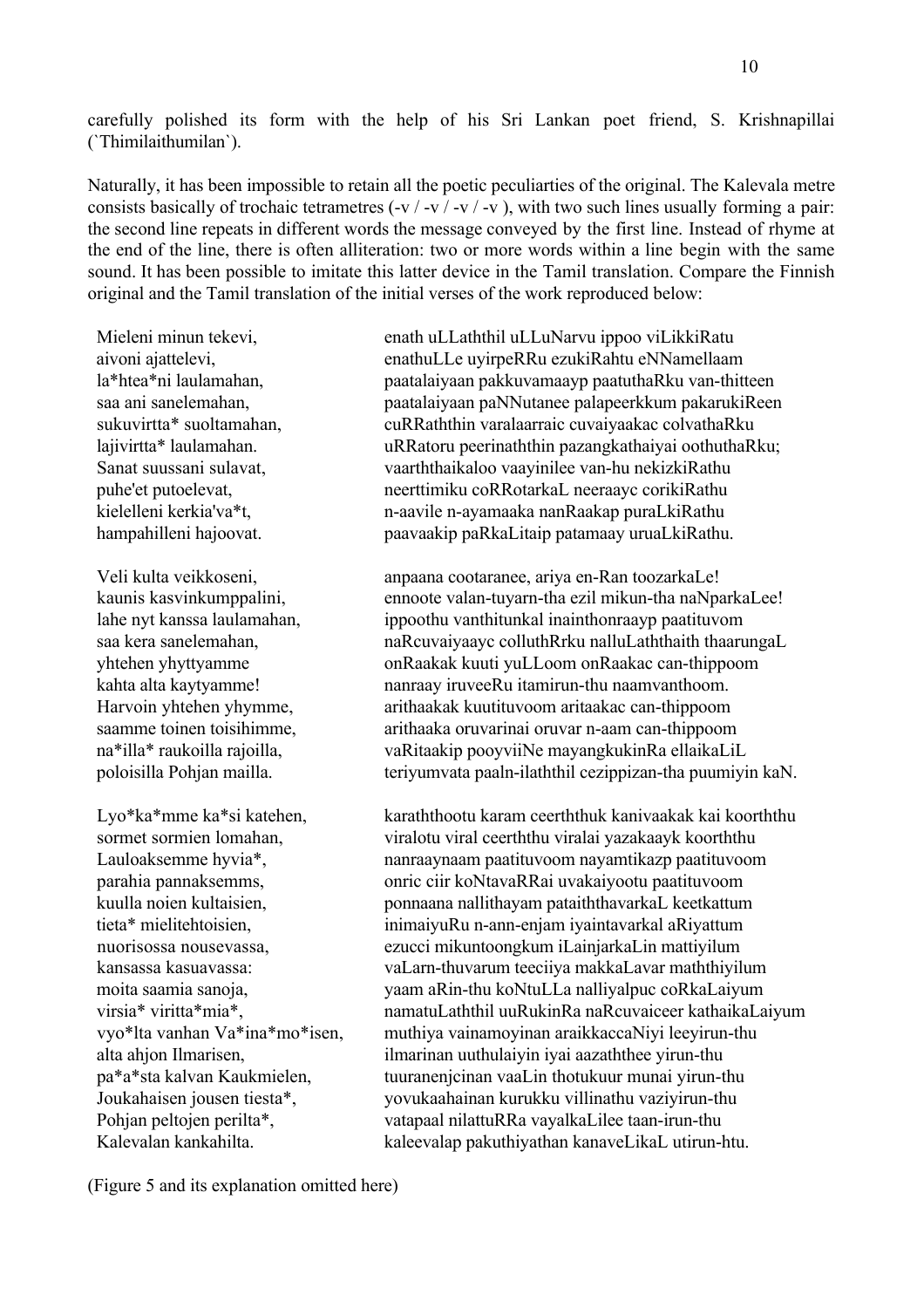These initial lines contain typical stock phrases with which the folk singers used to introduce their performance. It was common for two persons to sing together, hand in hand (fig. 3), slowly rocking their bodies from side to side. Musical accompaniment was provided with a zither, called kantele (fig. 4). The Kalevala type poetry was sung in simple melodies known in two main varieties (fig. 5). Though the melodies are simple, the best singers could vary and repeat them in so many ways that they never seemed monotonous.

Of course, the translation of a work reflecting a totally different geographic and cultural milieu from that of Tamil Nadu and Sri Lanka has posed many problems. Let us remember that snow and skiing, for example, were totally unfamiliar to the Tamils before the development of modern communication. And how to render the names of plants and berries not growing in southern Asia? All such problems could perhaps not be fully solved, but the Tamil reader is given additional information concerning proper names and problematic expressions (marked in the translation with single and double asterisks respectively) in the glossaries and explanations at the end of the work.

I know Tamils to be avid readers and consumers of culture, who are proud to possess great epics of much the same age as the Kalevala poetry: the Cilappathikaaram, MaNimeekalai, Ciivakacin-thamaNi and Kampa-raamaayaNam. I am convinced that they will appreciate the service done by R. Sivalingam to the cause of Tamil culture and literature as he has enriched it with a direct and outstanding rendering of one of the great epics of the world, just as we Finns feel happy that our ancient heritage can now reach lovers of good literature on the other side of the globe. Tamil is now the 30th language into which Kalevala has so far been translated in its entirety; abbreviated translations have been made into a dozen or so further languages.

# Supporters of the project

The Department of Asian and African Studies at the University of Helsinki (this writer) and the Finnish Literature Society (Secretary General, Mr Urpo Vento) have coordinated the applications for financial support to the Tamil Kalevala project. We gratefully acknowledge the schlorship to Mr Sivalingam and a very substantial subsidy covering most of the printing expenses that have been granted by the Finnish Ministry of Education; special thanks are due to Mr Kalervo Siikala and Mr Matti Gustafson, the Director and Assistant Director of the Department of International Affairs, and to Ms Marita Savola, Counsellor of Educational Affairs. The special employment funds administrated by the City of Helsinki and the University of Helsinki have also been a most important resource for the translation. Ms Aivi Gallen-Kallela and her husband Dr Matti Siren, Werner Soderstrom Osakeyhtio (WSOY) and its Managing Director, Dr Jorma Kaimio, and former Director Mr Hannu Tarmio, and Mr Taumo Homma, Manager WSOY's Printing plant in Porvoo, have all been most helpful in matters concerning Akseli Gallen-Kallela's Kaleval illustrations. Mr Sivalingam has himself taken care of the typesetting and proofreading of the Tamil text, and of the translation of this introduction. Mr Petteri Koskikallio has been of great help in the finalization of the layout. We cordially thank Mr Kaarlo Schepel, Director of the Alternative Press, Hong Kong, for publishing this translation in an attractive manner and securing its distribution at a price that should be within in the reach of the literature loving Tamils.

Department of Asian and African Studies, POB 13 (Meritullinkatu 1), 00014 University of Helsinki, Finland. 1 November 1994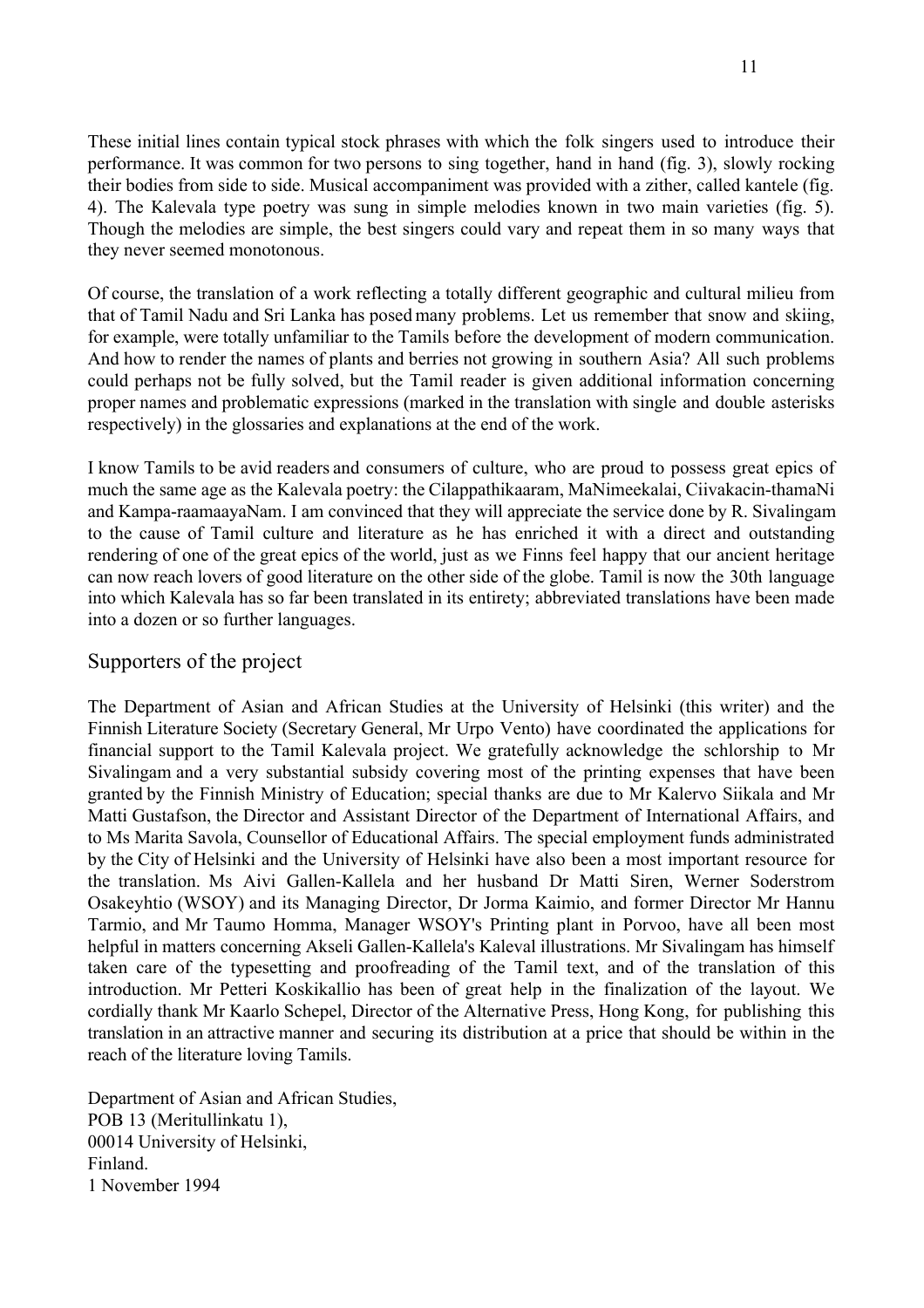# கலேவலா, பின்லாந்தின் தேசீய காவியம்: ஓர் அறிமுகம்

## அஸ்கோ பார்பொலா (ஹெல்சிங்கி பல்கலைக்கழகம்) (ஆங்கில அறிமுகத்தின் தமிழாக்கம்)

## கலேவலாவும் பின்லாந்தின் ஆதிகால நாட்டுப் பாடல்களும்

உலக இலக்கியத்தின் மாபெரும் காவியப் பாடல்களில் ஒன்றான கலேவலா என்னும் பின்லாந்தின் தேசீய காவியம் 1849ல் ஒரு சரியான உருவத்தைப் பெற்றது. ஆனால் இது நேரடியாக வாய்மொழிப் பாடல்களின் அடிப்படையிலிருந்து கிறிஸ்துவின் வரலாற்றுக் காலத்தின் முதலாவது ஆயிரம் வருடப் பகுதியில் உருவம் கொண்டது. சிறந்ததும் முற்றிலும் பாட பேதங்கள் நிறைந்ததுமான தொன்மையான நாட்டுப் பாடல்களிலிருந்து சிறந்த மொழிநூல் வல்லுரான எலியாஸ் லொண்ரொத் (Elias Lo\*nnrot, 1802 - 1884) அவர்களாலும் மற்றும் பின்லாந்தின் நாடோடி இலக்கியத்தின் முன்னோடிகளாலும் கரேலியாவின் காட்டுப் பகுதிகளிலிருந்து சேகரிக்கப்பட்டன.

கரேலியா ஒரு மிகப் பெரிய பிரதேசம். இப்பொழுது அதன் பெரும் பகுதி பின்லாந்தின் கிழக்கு எல்லைக்கு அப்பால் ரஷ்யாவில் இருக்கிறது. கரேலியா என்னும் இப்பகுதி பின்னிஷ் - கரேலியா கோட்டை கலாச்சாாம் என்றொரு எல்லைக் அமைக்குக் கொண்டு காரகேச நாகரீக மையங்களிலிருந்தும் அரிகாய்க் குடியேறப்பட்ட காட்டுப் பிரகேசங்களிலிருந்தும் துண்டிக்கப்பட்டிருந்தது; (படம் 1, வா்ணப் படம் 1). இதனால் இந்த நாட்டுப் பாடல்கள் பத்தொன்பதாம் நூற்றாண்டு வரை, இருபதாம் நூற்றாண்டு வரைகூட, பரம்பரை பரம்பரையாக வாய்மொழி மரபில் பாதுகாக்கப்பட்டு வந்தன; ஏனென்றால், புனரமைத்தலும் லுத்தரன் கிறிஸ்தவ இயக்கமும் (Lutheran Christianity) ஏற்படும் வரையில், ரஷ்யாவில் மேலோங்கியிருந்த ஆர்தடக்ஸ் தேவாலயம் (Orthodox Church) பின்லாந்தின் ஏனைய பகுதிகளில் இருந்த ரோமன் கத்தோலிக்க .<br>இயக்கத்திலும் பார்க்க மிகவும் பொறுதியுடன் இருந்ததே காரணமாகும்: இதுவே பின்னாளில் புறச் சமயப் பரம்பரையை அழித்தொழிக்க முறைப்படி இயங்கலாயிற்று. கலேவலா மொத்தத்தில் பின்னிஷ் மொழி பேசும் மக்களின் கிறிஸ்துவுக்கு முற்பட்ட காலத்து மதத்தையும் வீரப்பண்புகளுடைய புனைக் கதைகளையும் பிரதிபலித்தாலும், இந்நாட்டை வெற்றிக்கொண்ட சுவீடிஷ்க்காரர் கி.பி.1155ல் பலவந்தமாகக் கொண்டுவந்த கிறிஸ்துவத்தின் வெற்றியே கடைசிப் பாடலின் கருவாயிற்று.

1548ல் அச்சிடப்பட்ட புதிய எற்பாட்டின் மிக்கல் அகிரிகோலாவின் (Mikael) Agricola) மொழிபெயர்ப்பே பின்னிஷ் மொழியில் நிலைத்திருக்கும் பழைய நேரடித் தொடர்புடைய நூலாகும். நெருங்கிய உறவுடைய கரேலிய மொழியில் காணப்படும் மிகச் சிறிய மாதிரிக் குறிப்புகள் முன்று நூற்றாண்டுகள் பழமையானவை. மிலாறு மரப்பட்டையில் எழுதப்பட்டிருந்த இந்த மந்திரக் குறிப்புகள் ரஷ்ஷியாவில் வொவ்கொறட் (Novgorod) நகரில் காண்பட்டன. இந்த நாட்டுப் பாடல்கள் பத்தொன்பதாம் நூற்றாண்டிலேதான் சேகரிக்கப்பட்ட போதிலும், இவற்றில் பெரும்பாலானவை கிறிஸ்துவுக்கு முற்பட்ட காலம்வரை செல்வதோடு வெவ்வேறு பரந்த பிரதேசங்களில் பெறப்பட்ட போளவ கருப்பொருட்களைக் கொண்டவை; இவை பின்னிஷ் மொழியினதும் மதத்தினதும் ஆதிகால கட்டங்களுடன் கொடர்படைய மிக முக்கியமான நினைவச் சின்னங்களாகும்.

இன்றைக்கு மொத்தமாகச் சுமார் இரண்டு கோடி மக்களால் பேசப்படும் யூராலிக் மொழிக் குடும்பக்கின் (Uralic language family) கிளைமொமியே பின்னிஷ் மொமி என்று ககுகி வாய்ந்க பன்மொமி வல்லாூர் காட்டியுள்ளனர். (இதில் அதிகம் மக்களால் பேசப்படும் மொழிகள் வாங்கேரிய, பின்னிஷ், எஸ்தோனிய மொழிகளாகும்; முறையே ஒரு கோடியே நாற்பது லட்சம், ஐம்பது லட்சம், லட்சம் மக்களால் பேசப்படுகின்றன. மற்றைய மொமிகள் ரஷ்வியாவில் பக்கு சிறிய சிறுபான்மையினரால் பேசப்படுகின்றன). கலேவலாவின் மொமியியலின் பின்னணி பற்றியும் இங்கே இந்திய மொழிகளுடன் சுவையான சுருக்கமாக சொல்லப் போகிறேன்; ஏனெனில் இது தொடர்புகளைக் கொண்டது.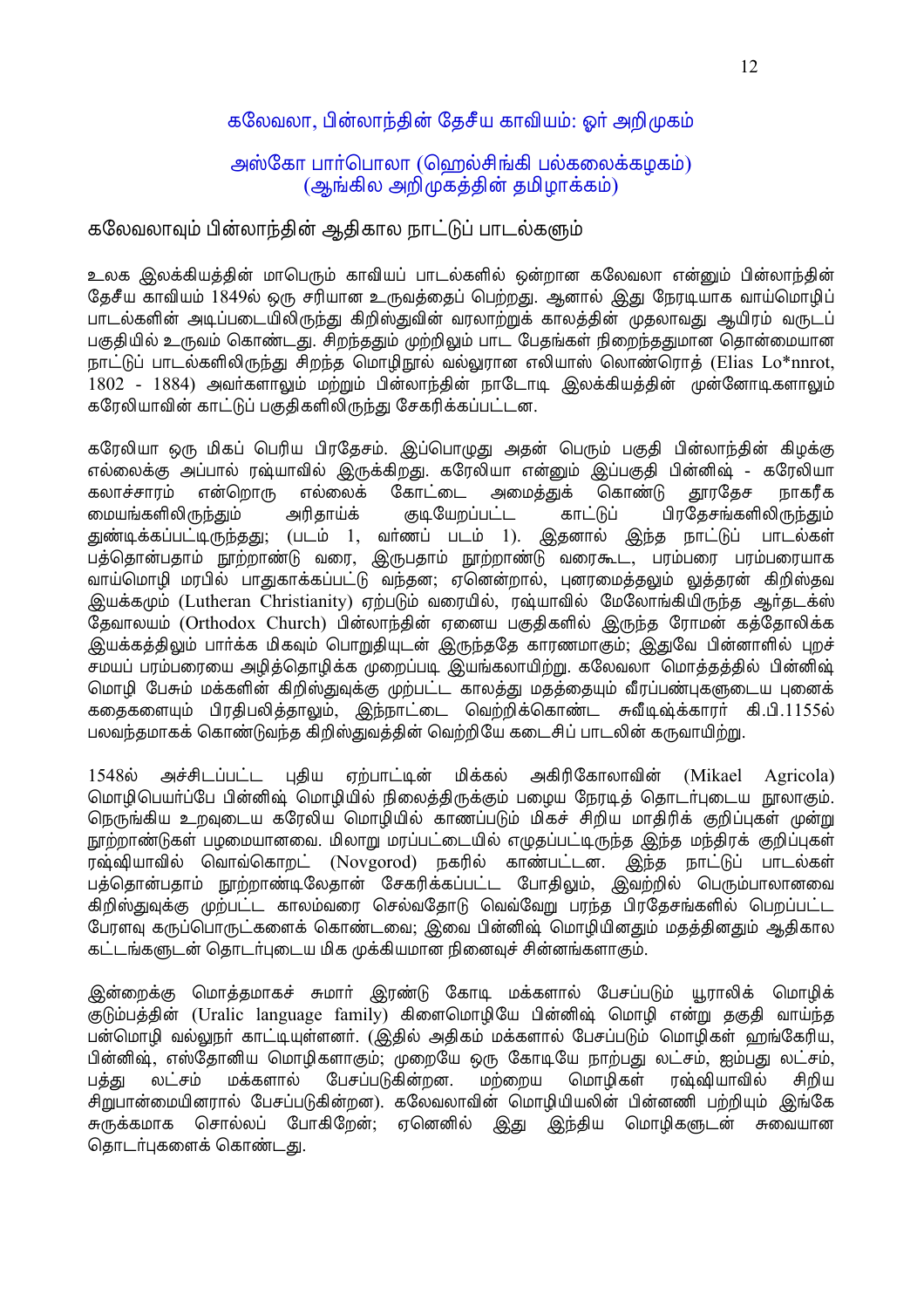## யூராலிக் - கிராவிட மொமிக் குடும்பங்களிடையே மரபவமியறவ?

கி.மு. 6000-4000க்கு முன் பின்னாக, 'முன்-யூரல்' மொழி பேசியவர்கள் (Speakers of the Proto-Uralic language) ஐரோப்பாவின் வடகீழ்ப் பிரதேசத்துக் காட்டுப் பகுதிகளில், யூரல் மலைகளின் இரு பக்கங்களிலும் வேடராகவும் மீனவராகவும் வாழ்ந்தனர். சைபீரியாவின் சமோயெட்ஸ (Samoyeds) என்றும் மொமி யூரல் மொமிக் குடும்பக்கின் கிமக்குக் கிளையை பிரகிநிகிக்குவம் செய்க அகே கி.மு.4000-2500க்கு முன்பின்னாக மத்திய ரஷ்ஷியாவில் வாம்ந்த வேளையில். பின்னிவ் உகிரியர்களின் ஆதிமுன்னோர் (Proto - Finno - Ugrians) இதன் மேற்குக் கிளையை உருவாக்கினர்.

திராவிட மொழிக் குடும்பத்தின் தூரத்து உறவுகளாக இருக்கக்கூடிய சாத்தியங்களில் யூராலிக் மொழிக் குடும்பம் (அல்லது அதன் பின்னோ-உகிரிக் கிளை Finno - Ugric branch) திரும்பத் திரும்பக் குறிப்பிடப்பட்டுள்ளது. இந்த உத்தேசக் கோட்பாட்டை ஆதரித்த மிகப் பிரபலமான திராவிட இயல் அறிஞர்கள் பலரில் ('சிதியன்' Scythian மொழிகள் பேசிய) றொபேட் கால்ட்வெல் (Robert Caldwell), கோமஸ் பறோவ் (Thomas Burrow 1943-46), எம்.எஸ். அன்ட்றோனொவ் (M.S.Andronov) போன்றோரும் அடங்குவர். நான் திராவிட இயலின் பின்லாந்து மாணவனாக இருப்பதால், இயல்பாகவே இதில் அக்கறை கொண்டதோடு பல வருடங்களாகவே இந்தத் தலைப்பில் ஒரு நூல் ...<br>எழுதக்கூடிய அளவு விடயங்களைத் தொகுத்து வைத்திருக்கிறேன். எனினும் இந்த விடயத்தில் .<br>கருதப்பட்டபடி தூரத்து மரபுவழியுறவை மொழி வழியாக உறுதிப்படுத்த முடியாது என்று நம்பியதால். இவ்வேலையை நான் முடிக்கவேயில்லை. இரண்டு ஆதி மொழிகளுக்கிடையே உள்ள ஒழுங்கான காலொலிக் கொடர்பகளை நிலைநாட்டுவகன் மலம் மட்டுமே மாபவமியாவை உறுகிப்படுக்க முடியம். .<br>இதை நம்பக்கூடிய வகையில் செய்வதனால், இரண்டு மொழிகளுக்குமிடையே ஒப்பு நோக்குவதற்குக் குறைந்தது நூறு சொல்லாக்க விளக்கங்களாவது கேவை. வேறு விதமாகச் சொல்லப் போனால், இந்த வேலையைத் தொடங்கி ஆதி மொழிகளுக்காக இரண்டு பக்கங்களிலும் புனரமைப்புச் செய்து பார்ப்பகற்குக் குறைந்தது நூறு சொற்களின் சோடிகளாவது கேவை: அத்துடன் இத்தகைய ரியாயமாகவம் பனாமைப்பகள் காலொலி சொற்பொருள் இரண்டிலும் நெருக்கமாகவும் வேண்டும். 'முன்-பின்னோ-உகிரிக்' ஒன்றோடொன்று ஒத்திருத்தல் மற்றும் 'முன்-சமோயேதிக்' மொழிகளும் (Proto-Finno-Ugric and Proto-Samoyedic [Janhunen 1981]) பகிர்ந்து கொண்ட சுமார் .<br>140 ஏற்கப்பட்ட சொல்லாக்க விளக்கங்களில் மட்டும் யூராலிக் குடும்பக்கின் பனரமைப்புகளே அமைந்திருக்கின்றன. மிகப் பழமையான உத்தேச யூராலோ-திராவிட மொழிகளின் (Uralo-Dravidian) பெரும்பிரிவில் சுமார் 20க்கு மேற்பட்ட சொல்லாக்க விளக்கங்கள் இருக்கலாம் என்று யாருமே .<br>விதிமுறைப்படி எதிர்பார்க்க முடியாது: இவை உத்தேசக் கோட்பாட்டை மெய்ப்பிக்கும் அளவுக்குப் போதியன் அல்ல. ஆயினும் இவை உத்தேசக் கோட்பாட்டை நிச்சயமாக மறுப்பவையல்ல. முடிவில் எல்லா மொழிகளுமே ஒன்றுக்கொன்று தொடர்புடையனவாக வரலாம்; பூகோளத்தைச் சுற்றிப் பரவியுள்ள மனித இனத்தின் உத்தேசக் குடும்ப மரத்தை உயிரியலிலிருந்து வருவித்த முடிவுடன் எல். எல். கவல்லி-ஸ்பொர்ஸா (L. L. Cavalli-Sforza) சமீபத்தில் ஒப்பிட்டிருக்கிறார். (எழுத்துக் குறியீடுகள் அமைப்பதில் ஏற்பட்ட சிரமத்தினால் இதில் ஒரு பந்தி தவிர்க்கப்பட்டது)

மேலும், 'முன்-யூராலிக்' 'முன்-திராவிட' மொழிகள் அமைப்பிலும் பல விதங்களில் ஒத்திருக்கின்றன; உதாரணமாகப் பகுதி நிலையிலே இணையும் இயல்புடைய சொல் வடிவ அமைப்பையும் அதன் தொடர்பான (தொடக்க மெய்யெழுத்துச் சேர்க்கையற்ற) தனியசை அமைப்பையும் கூறலாம். சில இலக்கண வடிவங்களும் ஒத்திருக்கின்றன. 'இன்' உடைமையைக் குறிக்கும் உருபாகவும் (யூ.) அல்லது எமுவாயொழிந்த வேற்றுமை வடிவாகவும் (திரா.) அல்லது 'இ' இறந்த கால அமைப்பாகவும் .<br>இருப்பதைக் கூறலாம், (இது 'முன்-பின்னோ-உகிரிக்' (Proto-Finno-Ugric) பகுதியில் யூராலிக் பிரிவுக்கு மட்டுமே பொருந்தும்; சமொயேடிக் வினை விகுதியான (Samoyedic Verbal suffix) 'y' எந்தக் காலங்களையம் குறிப்பகாகக் கெரியவில்லை.)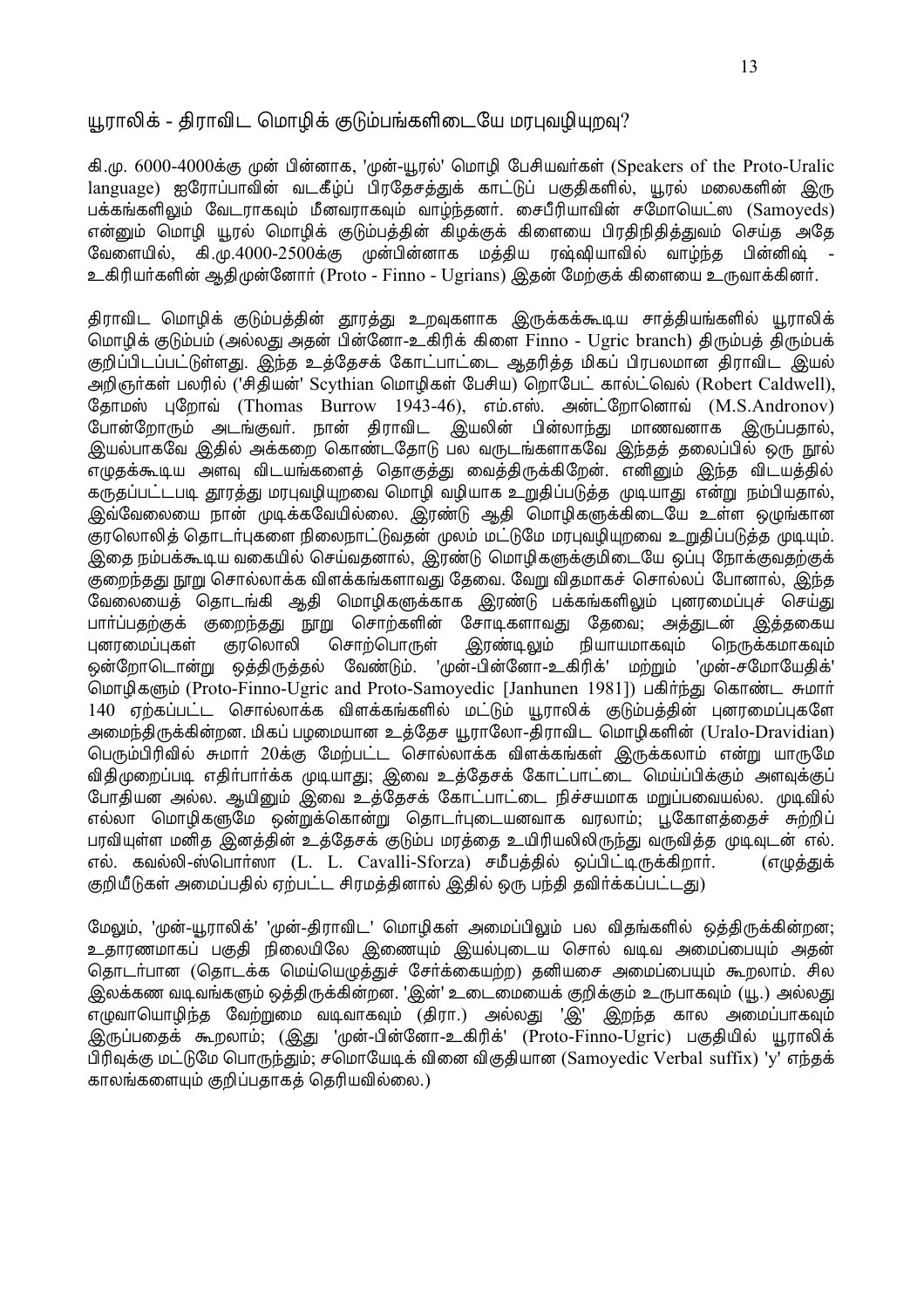பின்னோ-உகிரியருக்கும் முற்கால அரியருக்கும் இடையிலான அதிகாலத் கொடர்பகள்

சுமார் கி.மு. 4000-2500 ஆண்டுகளில் மத்திய ரஷ்ஷியாவின் காடுகளில் வாழ்ந்த 'முன்-பின்னோ-உகிரியரு'க்கு (the Proto-Finno-Ugrians) தென் ரஷ்ஷியாவின் சமவெளிகளில் வாழ்ந்த 'முன்-இந்தோ-ஐரோப்பிய' (the Proto-Indo-European) மொமி பேசியோர் அயலவராக இருந்தனர் (சுமார் 4500-2800 கி.மு.); பின்னர் அதன் வழிவந்த மொழிகளில் ஒன்றைப் பேசிய 'முன்-ஆரியரின்' (the Proto-Aryans) (சுமார் 2800-2000 கி.மு.) வழித் தோன்றல்கள் கி.மு. 2000ஐ அடுத்து சமஸ்கிருதத்தை இந்தியாவுக்குக் கொண்டு வந்தனா் (பாா்பொலாவின் ஆக்கம் - அச்சில்). சில பழைய சமஸ்கிருத இரவல் சொற்கள் பின்னிஷ் மொழியில் பாதுகாக்கப்படுகிறது; ஓர் எடுத்துக்காட்டாக, 'நூறு' என்னும் பொருளுடைய 'sata' 'சத' என்ற பின்னிஷ் சொல், 'sata' என்ற சமஸ்கிருதச் சொல்லுடன் கிட்டத்தட்டச் சரியாக ஒத்திருக்கிறது. ஆதியில் இருந்த பின்னிஷ் மதம் ஆரியக் கொள்ளைகளின் தாக்க விளைவாகக்கூட .<br>இருந்திருக்கலாம். இவ்வாறு 'கடவுள்' என்னும் பொருளுடைய 'jumala' என்ற பின்னிஷ் மூலச் சொல், .<br>இருக்குவேதப் பாடல்களில் போருக்கும் இடிமுமக்கத்துக்கும் தெய்வமான இந்திரனைக் குறிப்பிடும் 'பிரகாசித்தல்' என்னும் பொருளுடைய 'dyumat' என்ற பழைய ஆரியச் சொல்லில் இருந்து வந்திருக்கலாம். இந்திய ஆரியர்களின் தெய்வங்களில் இந்திரன் உயர்ந்த நிலையைப் பெற்றார்; பின்னிஷ் பழைய தெய்வங்களில் இடிமுழக்கத்தின் தெய்வமான 'உக்கோ' (Ukko)வும் அவ்வாறே கருதப்பட்டார். இன்னொரு எடுத்துக்காட்டு கலேவலாவில் வரும் 'சம்போ' என்னும் அற்புத ¨®ƒ¬°Ãı. ÕÆ÷ı ÕÅ˜Ï¸Úæ¢˝ øðºÚæ¢ÃÙ "˚«¢¸Ÿ®º¬ ˛¬÷ƒ¸ ´ÒºÚ–ÏÃâ¬ 'ஆலை'யிலிருந்து இந்த அற்பத ஆலைக்கான எண்ணம் எற்பட்டிருக்கலாம் என்று சம்போவின். 'புள்ளிகளுள்ள மூடி' என்ற நிலையான அடைமொழி கருத வைக்கிறது. 'சம்போ' (sampo) என்னும் சொல்லில் இருந்து வரும் 'தாண்' என்னும் பொருளுள்ள கிரிபுரு sammas என்பது, skambha அல்லது stambha என்ற சமஸ்கிருதச் சொல்லின் தொடர்பை நினைவுட்டுகிறது; வேதத்தில் இது வானத்தைத் காங்கி நிற்கும் இயலுலக அண்டக்குக்குரிய தாணைக் குறிக்கிறது.

## பின்லாந்தியரின் முன்னோரும் லாப்பியரும்

கிறிஸ்துவுக்கு முந்திய முதல் ஆயிரம் ஆண்டுப் பகுதியில் யூராலிக் மொழிக் குடும்பத்தில் இருந்து கிளைவிட்ட பால்டோ-பின்னிக் (Balto-Finnic), பால்டிக் பிரதேசத்தையும் பின்லாந்தையும் அடைந்து இரு பெரும் கிளைகளாகப் பிரிந்தது. லாப்பியரின் முன்னோர் வட பகுதிகளில், பெரும்பாலும் .<br>பின்லாந்தின் பெரும் பகுதிகளில் தங்கிய காலத்தில், பின்லாந்தியரின் முன்னோர் எஸ்தோனியாவிலும் கரேலியாவிலும் பின்லாந்தின் தென் பகுதிகளிலும் குடியேறினர்; (இவர்களுடைய இன்றைய மொழிவழித் தோன்றல்கள் எஸ்தோனியா, கரேலியா, பின்னிஷ் மொழிகளைப் பேசுபவர்களில் அடங்குவர்.) கலேவலாக் கவிதைகள் 'முன்-பின்னிஷ்' (Proto-Finnish) கிளையைச் சேர்ந்தது. ்பின்லாந்தியரின் முன்னோர் பண்டைய விவசாயத்தில் ஈடுபட்டிருந்ததோடு, ஜெர்மானிய (நோர்டிக் அல்லது ஸ்கன்டினேவிய), பால்டிக் (லத்வியன் + லித்துவேனிய), ஸ்லாவிய (ரஷ்ய) இனத்தவர் <u>உட்பட்ட இந்திய ஐரோப்பிய மொழிகளைப் பேசும் மக்களிடமிருந்து பெற்ற இரவல் சொற்கள்,</u> கொள்களிலிருந்து அபிவிருத்தி அடைந்த முன்னேற்றமான கலாசார அடிப்படையையும் கொண்டிருந்தனர். கலேவலாப் பாடல்கள், பின்லாந்தியரின் முன்னோரின் வடக்கு நோக்கிய விரிவாக்கத்தையும், லாப்பியா்பால் இருந்த பகைமையையும், மொழித் தொடா்புகளையும் எடுத்து க்காட்டுகிறது; இந்த லாப்பியர் இப்பொழுது வட சமுத்திரத்துக்கு அருகில் ஸ்கன்டினேவியாவின் ்வடபுற எல்லையில் ஒரு சிறிய சிறுபான்மையினாரகக் காலம் கள்ளுகின்றனர். லாப்பியர் பாம்பரை பரம்பரையாக வேட்டைக்காரராகவும் கலைமான் மந்தைகளை வளர்க்கும் நாடோடிகளாகவும் இருந்தனர். கி. பி. 98ல் றோமன் நூலாசிரியர் டஸிட்டஸ் (Tacitus) ஐரோப்பிய வடபுற எல்லைகளைப் பற்றி விபரிக்கையில் வேட்டையாடி, உணவுகள் சேகரித்து, நிரந்தரமான வீடுகளில்லாத 'பென்னி' (Fenni) என்ற ஒரு இனத்தவரைப் பற்றிக் கூறியிருக்கிறார்; இது பெரும்பாலும் இந்த லாப்பியராக இருக்கலாம்.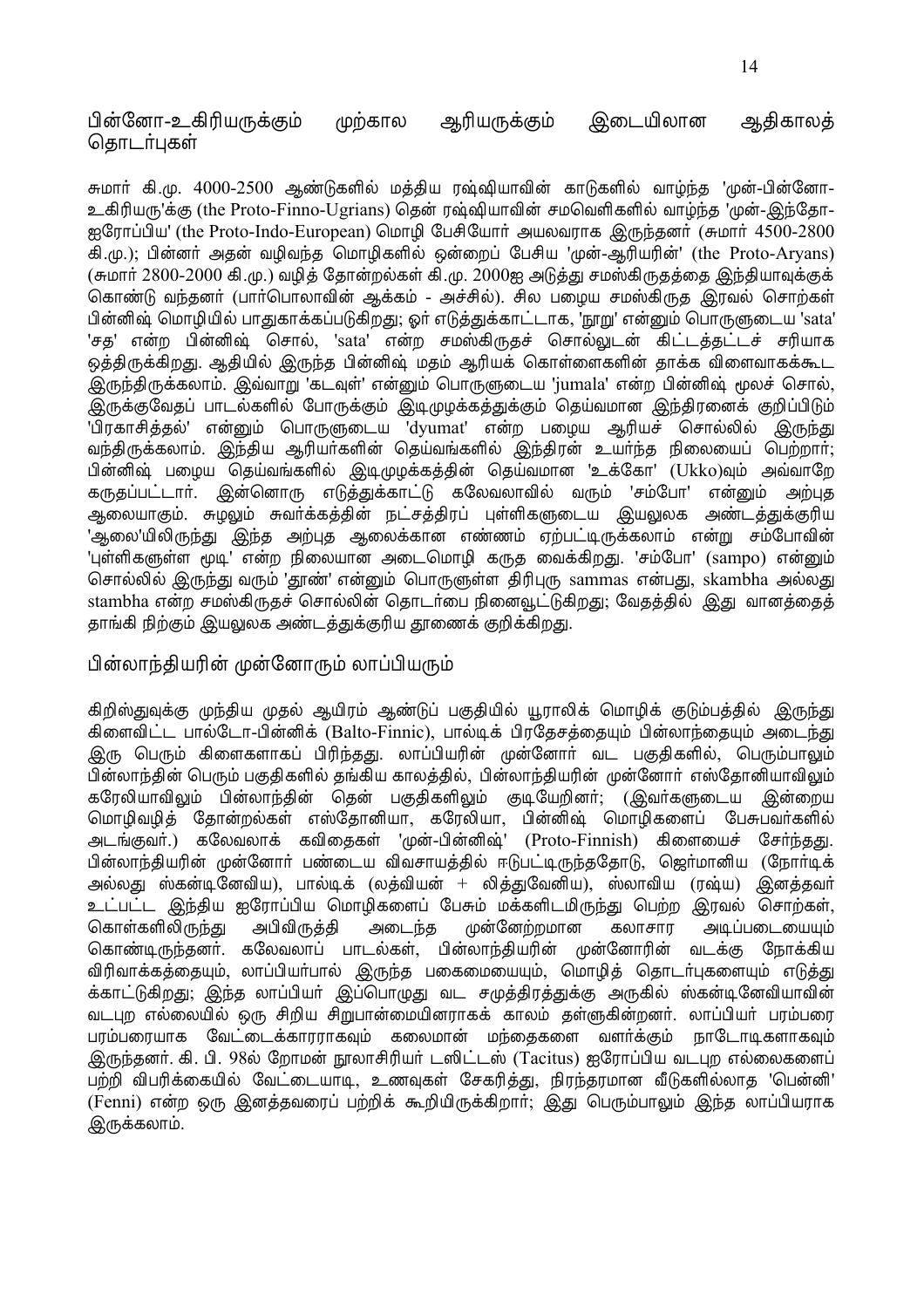#### கலேவலாவின் உள்ளடக்கம்

மகாபாரதத்தில் பாண்டவர்களுக்கும் கௌரவர்களுக்கும் இடையே ஏற்பட்ட போரினைப் போல அல்லது இராமாயணத்தில் இராமர் இலங்கைக்கு மேற்கொண்ட படையெழுச்சியைப் போல, கிறிஸ்து வுக்கு பிற்பட்ட முதல் ஆயிரம் ஆண்டுப் பகுதியில் நிகழ்ந்த ஸ்கன்டினேவியக் கடல்வீரர்களின் காக்குகல்களினால் ஏற்பட்ட வரலாற்றுப் பின்னணியுமுடைய கலேவலாவின் போர் நடவடிக்கைகள் இப்பாடல்களின் முதுகெலும்பாக அமைந்தன. ஆனால் எக்காரணம் கொண்டும் இப்பாடல்கள் போர்க் கருப்பொருளை மட்டும் அடிப்படையாகக் கொண்டவையல்ல. இந்தியாவின் காவியங்களில் வரும் சுயம்வரங்களைப் போல, மாப்பிள்ளையாகப் போகிறவர் பெண்ணை நயந்து பெறுதலும் மக்கள் விரும்பும் ஒரு காவியக் கருவாகும். விவசாயம் (படம் 2), கால்நடை வைத்திருத்தல் (வர்ணப் படம் 6), விவாகங்கள். மருக்குவச் சடங்குகள் போன்ற எல்லா வகையான கிராமீய வமக்கங்கள். அல்லது இளம் மக்களின் பொழுதுபோக்குகள் என்பவற்றோடு உலக நோக்கும் மதமும் கூட உட்பட்ட நாளாந்த வாழ்க்கையின் பல்வேறு பண்புகள் பற்றியும் கலேவலா கூறுகிறது. பண்டைய தமிழரின் கலாசாரத்தின் எல்லாப் பக்கங்களையும் சிலப்பதிகாரத்தில் அளித்திருப்பது போல, பண்டைய பின்லாந்தியரின் கலாசாரக்கின் சிறந்த விரிவான வர்ணனையைக் கலேவலாவில் காணலாம். (இருப்பினும் கமிம் மக்களுடைய நேர்த்தி நுட்பமானதும் பெருமளவில் நகரப் பண்பானதுமான கலாசாரத்திலும் பார்க்க, பின்லாந்கியரின் கலாசாரம் முற்றிலம் கிராமீயமானகும் மிகவம் எளிமையானகுமாகும் என்பகை நாம் மறந்து விடக்கூடாது.) யூராலிக் மொமிகள் பேசும் மக்களின் மிகப் பமைய மகம் அனேகமாக 'ஷமானிசம்' (Shamanism) ஆக இருந்திருக்கலாம்; ஆனால் பால்டிக்-பின்லாந்தியா் தொடா்பு கொண்டிருந்த பிற மக்களின் விளைவாட்சிக்கு உட்பட்ட மகமே கலேவலாவில் பிரகிபலிக்கிறது. உண்மையில், கலேவலாவில் பல உலக நோக்குகளைக் காணலாம்: அவை உலகப் படைப்பப் பற்றிய பாடல்கள், பெரிய சிந்துரம் (great oak) வீம்க்கப் படுகல் (இது பற்றிக் கீழே கூறப்படுகிறது), ஸ்கன்டினேவியக் கடல்வீரர்களின் சாகசச் செயல்கள் பற்றியும் கிறிஸ்துவம் பற்றியும் பரம்பரைக் கதைகள், விவசாயிகள், மந்திரக்காரர்கள், மந்திரக்காரிகளின் பாடல்கள் ஆகியவை அடங்கிய கற்காலம் வரை பின்நோக்கிச் செல்லக்கூடிய பௌராணிகக் கருத்துகளாகும்.

### மாபெரும் சிந்தூரமும், அது வீழ்தலும்

கலேவலாவின் உள்ளடக்கத்துக்கு ஓர் உதாரணமாக அதன் இரண்டாவது பாடலைச் சற்று விரிவாகக் கூற விரும்புகிறேன்; முதலாவது பாடலில் வரும் உலகம் படைக்கப்பட்ட புராணக் கதையைத் தொடர்ந்து இப்பாடல் வருகிறது. ஆதியில் தோன்றிய சமுத்திரத்தில் எழுந்த தீவுகளிலும் தலைநிலப் பரப்பிலும் மரங்களை விதைத்து உண்டாக்க விரும்புகிறான் பேரறிவு படைத்த ஞானியான ்வைனாமொயினன். மண்வளத்தைக் காக்கும் தேவசக்தியான சம்ஸா பெல்லா்வொயினனால் இது நடைபெறுகிறது. சிந்தூர மரத்தைத் தவிர மற்ற எல்லா விதைகளும் முளைத்துச் செழிக்கின்றன. கடலின் உபதேவதைகள் கொஞ்ச வைக்கோலை எரித்து, அதன் சாம்பர்மேல் சிந்தூர மரத்தின் வித்து விழுந்த பின்னர் தான் சிந்தூரம் முளைக்கத் தொடங்குகிறது. ஆனால் அது ஒரு மாபெரும் விருட்சமாக வானம் வரை வளர்ந்து சூரியனும் சந்திரனும் ஒளிர்வதைத் தடுக்கிறது. முழு உலகமே இருளில் அமிழ்கிறது. வைனாமொயினன் இந்த இராட்சச மரத்தை வீழ்த்தக் கூடிய ஒருவனைத் தேடிக் கிடைக்காமல், கடைசியில் தனது தாயான கடல்மகளை வணங்குகிறான். அவள் பெருவிரல் அளவு நீளமான ஒரு சின்னஞ்சிறிய மனிதனை அனுப்புகிறாள்; விஷ்ணு பகவான் குறள் வடிவில் அவதாரம் எடுத்த போது பலி என்னும் அரக்கன் அவரைத் தவறாக நினைத்ததைபோல, இந்தக் குறள் மனிகனையம் பார்க்கு வைனாமொயினன் சிரிக்கு எளனம் செய்கிறான். அயினும், வாமனனைப் போல இந்தச் சின்னஞ்சிறிய செப்பு மனிதனும் கிடீரென மாபெரும் அளவு உருவக்கைப் பெற்று, அந்கப் பயங்கர மரத்தைக் கோடாரியால் மும்முறை தாக்கி வீழ்த்துகிறான்; (இந்தத் தோற்றம் சென்னிறமான உதயக்கால சூரியனின் உருவகமே என்பதில் சந்தேகமில்லை). இயற்கை இப்பொமுது இருள் என்றும் கேட்டிலிருந்து விடுபட்டு மலர்ச்சியடையக் கொடங்குகிறது. (கேவன் இந்திரன் விருத்திராசுரனைக் கொன்று, இந்த அரக்கன் தடுத்து வைத்திருந்த மழை முகில்களை எல்லாம் விடுவித்து உலகத்துக்கு விடுதலை தந்ததை இங்கு நினைவு கூறலாம்). வீழ்ந்த சிந்தூர மரத்தின் துண்டுகள் உலகெல்லாம் இன்பக்கைப் பரப்பகிறது. இதன் நோக்கம் மந்திர சக்தி வாய்ந்த, புனிதமான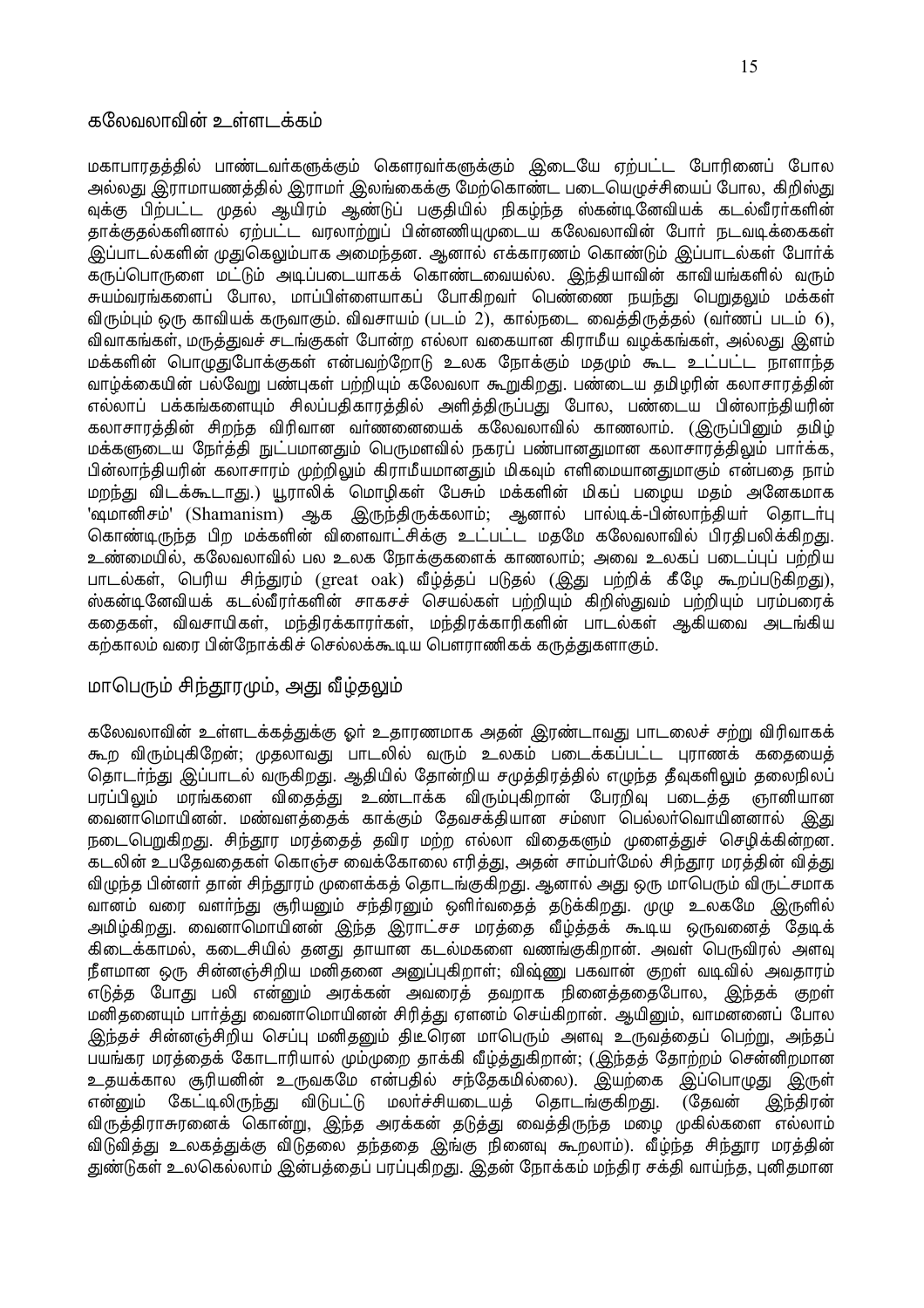சோலை மத்தியில் சிந்தூரத்தைச் சுற்றி 'பீர்' என்னும் பானம் வடிக்கும் சடங்குகள், சிந்தூர மரத்தில் 'பீர்'ப் பானக் கிண்ணங்கள் இயற்றுதல் போன்றவற்றைத் தொடர்புபடுத்துவதாகத் தெரிகிறது. பாடலின் ஏனைய பகுதி ஆதிகாலத்தில் சாதாரணமாகக் கையாளப்பட்ட காடுகளை எரித்தமித்துச் செய்த விவசாயம் பற்றிக் கூறுகிறது; இது இப்பொழுது வழக்கிலில்லை; (சரியாகச் சொல்லப் போனால் தடைசெய்யப்பட்டுள்ளது); அதாவது சாம்பலில் விதைகளை விதைப்பதற்கு முன்னால் பெரும் பிரதேசத்தில் உள்ள எல்லா மரங்களையும் முற்றாக எரிப்பது (படம் 2). எனினும், குயில் வந்து அமர்வதற்காக வைனாமொயினன் ஒரு மிலாறு மரத்தைப் பாதுகாக்கிறான்.

#### கலேவலா

கலேவலா Kalevala என்னும் பெயர் பின்னிஷ் மொழியில் 'இடம்' என்பதைக் குறிப்பிடும் -la என்னும் பெயர் விகுதியில் முடிவடைகிறது. 'கலேவா' என்னும் எஞ்சிய அடி பின்லாந்தியரின் சந்ததியின் ஆதிமுதல்வரின் பெயராகக் கருதப்படுகிறது. இவருக்கு பன்னிரண்டு ஆண் மக்கள் இருந்தனர்; கலேவலாவின் நாயகர்களான வைனாமொயினனும் இல்மரினனும் இவர்களில் அடங்குவர். பின்னிஷ் மொழியில் 'கலேவா' என்பது விண்மீன்களின் பல பெயர்களாக வருகிறது; [மான்தலை விண்மீன்குழுவை (the belt of orion) 'கலேவாவின் வாள்' என்று அழைப்பர்.] இடியேறு போன்ற வானுலகக் காட்சியை 'கலேவலாவின் நெருப்பு' என்பர். கலேவாவின் ஆண் மக்களை, வயல்களை உண்டாக்குவதற்காக (மரங்களை எரித்துச்) சுட்டமித்த காட்டு விவசாயத்துறையின் அதிசக்தி வாய்ந்த பூதங்கள் என்பர். கலேவா என்றும் பெயரின் சொல்லாக்க விளக்கம் உறுதியாக சொல்வதற்கில்லை. 'கொல்லன்' என்னும் பொருள் வரும் kalvis என்ற லித்துவேனியன் சொல்லும் பழைய பால்டிக் கொல்வேலைத் தெய்வம் kalevias என்பதும் தான் தொடர்புபடுத்தக்கூடிய மிக நெருங்கிய விளக்கமாகும்.

#### இல்மரினன் என்னும் தேவ கொல்லன்

கனிச் கலேவலாவின் முக்கிய நாயகர்களில் ஒருவனான இல்மரினன் கொல்லன் என்னும் சிறப்புடையவன். இவனுடைய முக்கிய அருஞ்செயல்களில் சில: இரும்பைப் படிமானமாக்குதல், சம்போ என்னும் அற்புத ஆலையை உலையில் உருவாக்குதல் (வர்ணப்படம் 2), பாம்புகள் நிறைந்த வயலை உழுதல் (வா்ணப்படம் 5), தங்கத்தில் ஒரு மங்கையை இயற்றுதல், விண்ணுலக ஒளிகளை வடநிலப் பாறைகளிலிருந்து விடுவிக்கல் என்பனவாம். பமைய நாடோடிப் பாடல்களின்படி, இல்மரினன் சம்போவைப் போலவே விண்ணுலகின் கவிகை விமானக்கையம் செய்கிருக்கிறான். லாப்புலாந்திலிருந்து கிடைத்த 1692ம் காலத்தைய 'ஷமானிஸ' மதகுருவின் முரசின்படி (drum) இல்மரிஸ் என்னும் மன்புனைவான தெய்வம் காற்றையும் காற்றுவீச்சையும் ஒழுங்கிசைவுப்படுத்தியதாகச் சொல்லப்படுகிறது. பின்னிஷ் மொழியில் ilma என்னும் சொல்லுக்குக் காற்று என்று பொருள். ரஷ்ஷியாவில் வாழும் 'வொத்யாக்ஸ்' (Votyaks) இனத்தவர் இன்னமும் 'இன்மர்' Inmar அல்லது 'இல்மெர்' Ilmer என்னும் விண்ணுக்குரிய தெய்வத்தை வழிபடுகின்றனர்.

## வைனாமொயினனும் பாடல்களின் சக்கியம்

கலேவலாவின் முக்கிய நாயகனான வைனாமொயினன் மனிதச் சிறப்பு தெய்வச் சிறப்பு ஆகிய பாத்திரமாகும். புராணத்துறைத் தனிச்சிறப்புகளின் அடிப்படையில் இரண்டும் கொண்ட ஒரு லொண்ரொத் (Lo\*nnrot) பின்னதற்கே சாதகமாக இருக்கிறாா் என்று தெரிகிறது. முதலாவது பாடலில் வைனாமொயினனே ஆதி காலத்துக் கடலில் பிறந்த படைப்புக் கடவுளாகிறான்; அவனுடைய பெயா் 'அகன்று ஆழமானதும் மெதுவாகப் பாய்வதுமான ஆறு' என்னும் பொருளில் உள்ள va\*ina\* என்னும் சொல்லில் இருந்து வந்ததால், ஆதியில் தண்ணீரோடு தொடர்புடைய கடவுளாகவும் <u>இந்தியாவின் புராணங்களில் வரும் வருணனைப் போலவும் இருந்திருக்கலாம் என்று கருதவைக்கிறது.</u> வைனாமொயினன் ஒரு கலாசார நாயகனாகவும் கருதப்படுகிறான்; ஒரு படகை முதலில் கட்டியவன் அவனே; ஒரு யாமை முதலில் செய்து இயற்கை முமுவதையும் தனது இசையால் மயக்கியவனும் அவனே. வைனாமொயினனின் பண்பை விளக்கும் சிறப்புப் பெயர்கள் அவனுடைய வயதையும் அறிவையும் அழுத்திக் கூறுகின்றன; அவன் உலகியலுக்கு அப்பாற்பட்ட அறிவு படைத்த ஒரு வல்லமைமிக்க மந்திரப் ஞானி ; பாடல்களாலும் சக்தி வாய்ந்த சொற்களாலும் தனது அருஞ்செயல்களை நிகழ்த்துபவன். ஒரு பழைய இறந்த பூதத்திடம் தேவையான மந்திரச் சொற்களைப்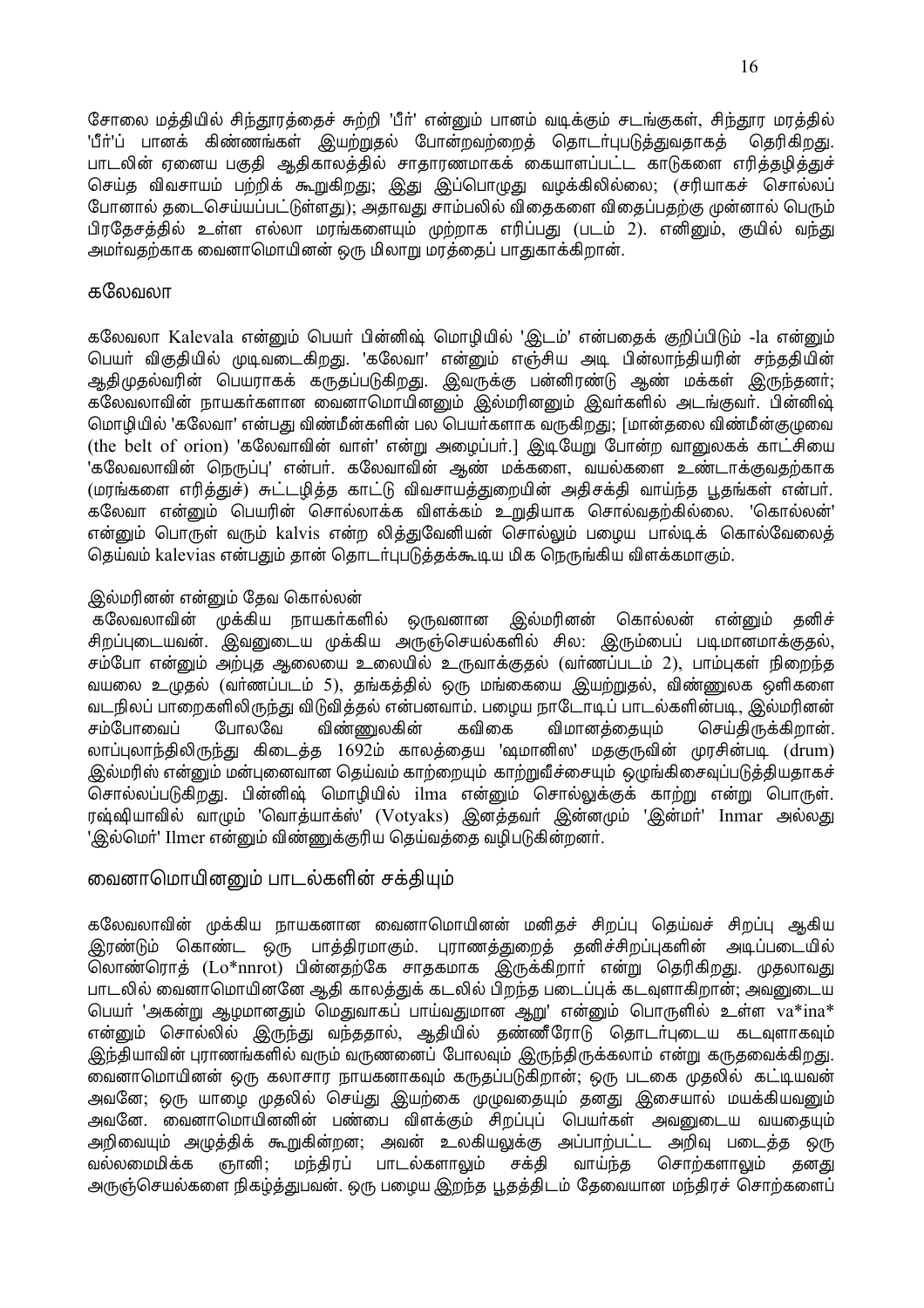பெறுவதற்காக ஒரு மந்திர சூனிய மதகுருவைப்போல பாதாள உலகத்துக்குச் செல்பவன். லைனாமொயினன் ஒரு போர்வீரனைப் போல அடிக்கடி காட்சியளித்தாலும், அவனுடைய போர்வீரனுக்குரிய செயலாற்றல் அவனுடைய ஞானத்தின் தேர்ச்சியளவுக்குப் பாராட்டப்படவில்லை. இகன் கொடர்பாக, நாயகன் வீரன் என்பகைக் குறிக்கும் பின்னிஷ் சொல் sankari, பாடகன் என்றும் பொருளுள்ள பழைய நோர்டிக் (Old Nordic) சொல்லான sangare வரை பின் நோக்கிச் செல்கிறதைக் கவனித்தல் மனதில் ஆர்வத்தை ஏற்படுத்தும். வைனாமொயினனின் சக்தி வாய்ந்த சொற்கள் எதிராளியைச் சேற்றில் அமிழ வைக்கிறது (முகப்பு படத்துக்கான விளக்கம் பார்க்க). வைனாமொயினனின் பாத்திரப் பண்பை எளிமையான முறைகளில் தெரிந்துக் கொள்ளப் பல்வேறு கல்விமான்கள் எடுத்த முயற்சிகள் மிகவும் வித்தியாசமான மாறுபாடான முடிவுகளையே தந்தன. கலேவலாவில் வரும் வேறு பல பாத்திரங்களுக்கும் <u>இது</u> பொருந்தும். இந்தியாவின் காவியங்களின் ஆய்விலும் இத்தகைய நிலமை நிகம்வதைக் காணலாம்: உதாரணமாக, ஏற்கனவே முற்காலத்தில் <u>இருந்த பல்வேறு</u> தேவர்களின் மறுபிறப்பே பஞ்சபாண்டவர்கள் என்று கூறப்பட்ட அதே வேளையில், லேறு கல்விமான்கள் அவர்களை வரலாற்று மனித நாயகர்கள் என்று கருதுகிறார்கள்.

## எலியாஸ் லொண்ரொக்

கலேவலா பமைய நாடோடிப் பாடல்களின் அடிப்படையில் அமைந்திருந்தாலும், அதன் அமைப்பில் அதன் தொகுப்பாசிரியருக்கும் கணிசமான பங்கு உண்டு என்பதை நாம் மறந்து விடக் கூடாது. இது எலியாஸ் லொண்ரொத்தின் (Elias Lo\*nnrot, 1802-18884) ஆக்கமாகவே நிலைத்திருக்கிறது; ஒரு கிராமத்து ஏழைத் தையற்காரரின் மகனான இவா், ஒரு மருத்துவராக வாழ்க்கையைத் தொடங்கி. சிறந்த மிகப் பெரிய அளவிலான கலாசாாச் செயல்கள் மலமாகப் பின்னிஷ் மொமியின் போாசிரியர் ஆனார். பதினொரு நெடுந்தூரப் பயணங்களில், பெரும்பாலும் தெருக்களே இல்லாத காட்டுப் பிரதேசங்கள் வழியாக, இருபதினாயிரம் கிலோ மீட்டர் தூரம் கால்நடையாகவே சென்று, கலேவலா நாட்டுப் பாடல்கள் அமைப்பில் உள்ள 65,000 பாடல் அடிகளை லொண்ரொக் சேகரிக்கார். .<br>வைனாமொயினன் தொடர்பான பாடல்கள் பற்றிய முனைவர் பட்டத்துக்கான ஆய்வுக்குப் பின்னர் (1822), "பழைய கலேவலா" என்று அழைக்கப்படும் கலேவலாவின் முதலாவது பதிப்பை 1835ல் வெளியிட்டார். இரண்டாவதும் முழுமையானதுமான பதிப்பு, முதலாவது பதிப்பிலும் பார்க்க இரண்டு மடங்கு நீளத்தில், மொத்தமாக 22,795 அடிகள் கொண்ட ஐம்பது பாடல்களுடன் 1849ல் வெளிவந்தது . 1840-41ல் லொண்ரொத் 'கந்தலேதார்' (Kanteletar) என்னும் யாழிசைப் பாடல் தொகுதி ஒன்றை வெளியிட்டார். இந்த வெளியீடுகளுக்கான முலப் பிரதிகள் இன்னமும் இருந்து, உண்மையான நாடோடிப் பாடல்களின் தொடர்பு பற்றிய ஒரு தெளிவான கருத்தைத் தருகின்றன. நாடோடி இலக்கியத்தில், பல்வேறு உண்மையான சுதந்திரமான கிளைக் கதைகளைத் தொடர்புபடுத்தும் இணையற்ற சுமார் 600 அடிகளை லொண்ரொத் தாமே இயற்றிக் கலேவலாவுக்கு ஒரு முழுமையான அமைப்பையும் வடிவத்தையும் கொடுத்தார்.

கலேவலாவுக்கும் கந்தலேதாருக்கும் அடிப்படையாக உள்ள மூல நாடோடிப் பாடல்களின் ஒரு மாபெரும் தொகுதி Suomen Kansan vanhat runot ('பின்னிஷ மக்களின் பண்டைய பாடல்கள்') என்ற பெயரில் 33 பெரிய பாகங்களாக 1908-1948ல் வெளியிடப்பட்டது. இந்தப் பெரிய செயற்பாடுகூட நூற்றுக்கணக்கான கல்விமான்களாலும் தாமாக முன்வந்த சேவையாளர்களாலும் பின்னிஷ் இலக்கிய மன்றத்தின் ஆவணக் காப்பகத்தில் குவித்து வைக்கப்பட்ட செழிப்புமிக்க சேகரிப்புச் செல்வங்களை வற்றச் செய்ய முடியவில்லை. உலகம் முழுவதிலும் உள்ள பரம்பரை பரம்பரையாக வந்த வாய்மொழிப் பாடல்களின் பழையதும் பெரியதுமான சேகரிப்புகளில் 1831ல் நிறுவப்பட்ட பின்னிஷ் இலக்கிய ் மன்றமும் ஒன்று. இந்த சேகரிப்புகளில் 1977ல் பின்வருவன அடங்கியிருந்தன: கலேவலாப் பாடல்களின் சீரில் அமைந்த 86,800 பாடல்கள்; மற்றும் சந்த ஒழுங்கில் அமைந்த 129,400 நாடேடிப் பாடல்கள்: 52,400 மந்திரப் பாடல்கள்; 336,000 மந்திரங்கள், நம்பிக்கைகள், சகுனங்கள்; 187,400 விளையாட்டுகள்: 9,300 அர்க்கமற்ற பாடல்களும் பலம்பல்களும்: 103,200 கெய்வீக ஆற்றல் ககைகளும் நினைவாற்றல் கதைகளும்; 77,800 வரலாற்றுக் கதைகளும் உள்ளுர்க் கதைகளும்; 7,700 காரண காரியக் கதைகளும் புராணக் கதைகளும்; 766,500 பழமொழிகள் (ஹெல்சிங்கி பல்கலைக்கழகம் சேகரித்த 1,425,000 திரிபுருப் பழமொழிகளில் இருந்து பெறப்பட்டவை); 117,300 விடுகதைகள்;  $23,200$  நாடோடிப் பாடல் மெட்டுகள்; 54,000 மானிடவியல் வர்ணனைகள்.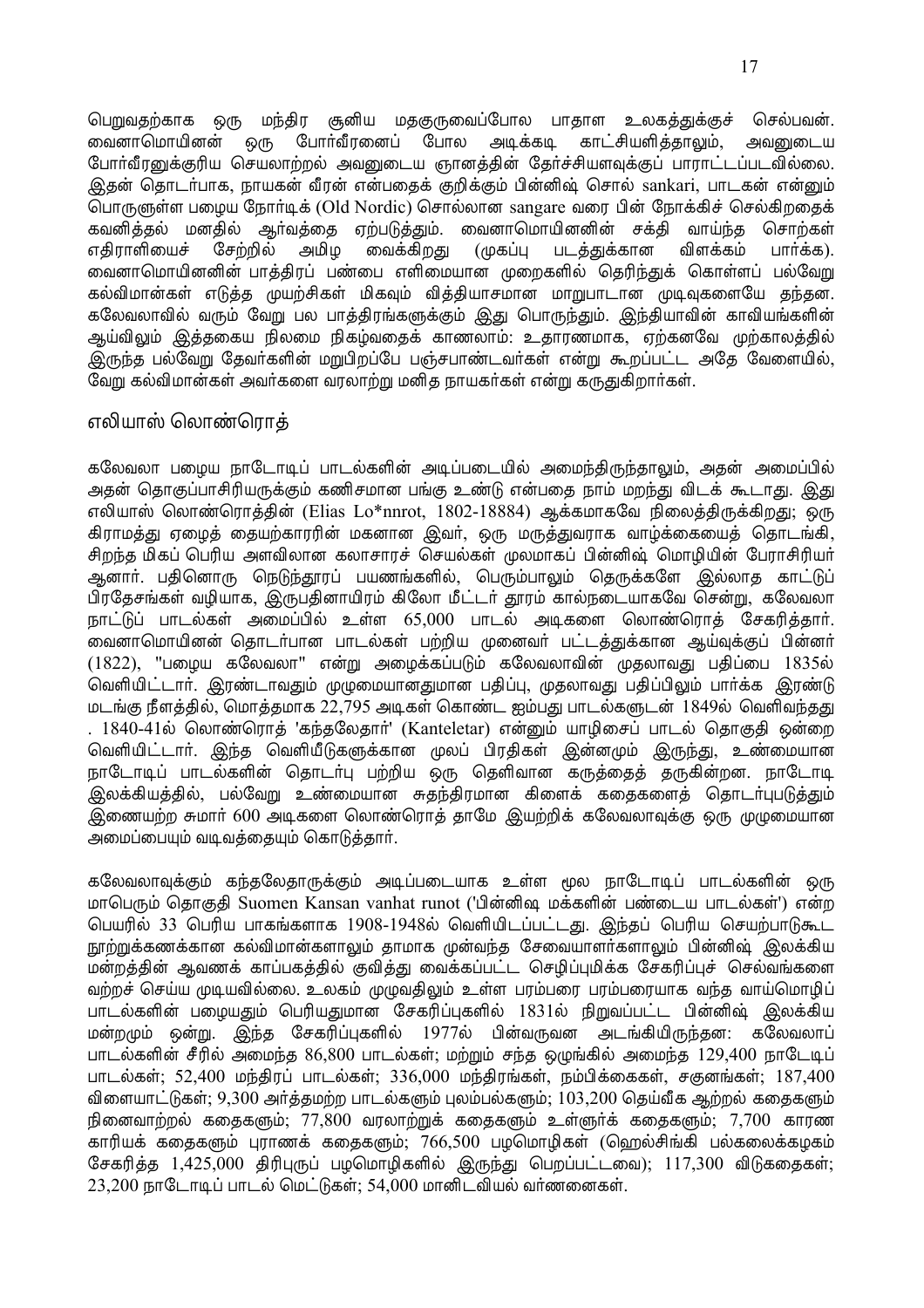## கலேவலா, பின்லாந்தியரின் தேசீய காவியம்

லொண்ரொத்தின் ஆக்கங்கள், குறிப்பாகக் கலேவலா வெளியீடு 1155 தொடக்கம் 1809 வரை சுவீடிஷ்காரராலும், அதன் பின்னர் (சுவீடிஷ்காரருக்கும் ரஷ்யருக்கும் ஏற்பட்ட போரில் சுவீடிஷ்காரர் தோல்வி கண்ட பின்) 1809ல் இருந்து கடைசியாகச் சுதந்திரம் பெற்ற 1917 வரை ரஷ்ஷியராலும் ஆளப்பட்டு வந்த பின்னிஷ் மக்களின் சுயவிழிப்புணர்விலும் தேசீய உணர்விலும் ஒரு பாரிய விளைபயனை ஏற்படுத்தியது. பழைய பரம்பரைச் செல்வங்களை அழிவிலிருந்து காப்பாற்றி உலக இலக்கியத்துக்கு லொண்ரொத் செய்த சேவையை, பழைய தமிழ்ச் சங்க இலக்கியங்களுக்கு உயிருட்டியவரான பிரபல டாக்டர் உ. வே. சாமிநாதையரின் சேவைக்கு ஒப்பிடலாம். ஜெயன் சிபெலியஸ் [Jean Sibelius (1865-1957)] அவர்கள் கலேவலாவின் பல பாடல்களை உலகளாவிய இசைக்கு அறிமுகம் செய்தாா். இவரால் இசையமைக்கப்பட்டு பின்னிஷ் மக்களின் இதயங்களில் இடம்பெற்ற கலேவலாப் பண்கள், தமிழ் மக்களின் இதயங்களில் இடம்பெற்ற தியாகராஜரின் கீர்த்தனைகளுக்கு இணையாகும். கலேவலா பாடல்கள் மாபெரும் பின்னிஷ் ஒவியர்களுக்கும் அதிகப்படியான உளக்கிளர்ச்சியையும் ஊக்கத்தையும் ஏற்படுத்தியிருக்கின்றன; இந்த வரிசையில் எல்லாருக்கும் மேலாக அக்செலி கல்லேன்-கல்லேல [Akseli Gallen-Kallela (1865-1931)]லைக் ஞிப்பிடலாம். இந்நாலில் பாடல்களின் தொடக்கக்கிலும் முடிவிலும் காணப்படும் கொடிவரைப் பின்னணிப் பிரதிமைகள் இவருடைய கலேவலா சித்திர வெளியீட்டில் இருந்து எடுக்கப்பட்டவை; ூலுருடைய கலேவலா ஒவியங்கள் சுவர்க்கோலங்களில் சில தெரிந்தெடுக்கப்பட்டு வா்ணப்படங்களாக இந்நூலில் மறுபிரசுரம் செய்யப்பட்டுள்ளன. இன்றைக்கும் ஏரிகளாலும் காடுகளாலும் தனிச் சிறப்பு அளிக்கும் இக்காட்சிகள் பின்லாந்தின் இயற்கை பற்றிய சில அமுத்தமான பதிவுகளை உள்ளத்தில் ஏற்படுத்தத் துணை நிற்கும் என்று நம்பப்படுகிறது; இப்பாடல்களைப் படைக்க ஆதாரமாயிருந்த கலாசாரச் சூழல் பற்றிய ஓவியரின் நோக்கு இந்த ஓவியங்களில் பிரதிபலிக்கின்<u>றது</u>.

## அர். சிவலிங்கம் அவர்களின் கமிம் மொமிபெயர்ப்ப

கலேவலா நூலின் கெய்த் பொஸ்லி (Keith Bosley) என்பவரின் ஒரு புதிய ஆங்கில மொழிபெயர்ப்பை 'உலகளாவிய இலக்கியங்கள்' என்ற வரிசையில் ஒக்ஸ்போர்ட் பல்கலைக்கழக அச்சகம் (Oxford University Press) சமீபத்தில் வெளியிட்டுள்ளது (1989). இந்த மொழிபெயர்ப்புடன் இதற்கு முன் வந்த W.F. கிர்பி (W.F. Kirby 1907, மறுபதிப்பு Gallen-Kallela, 1985), F.B மகோன் jr. (F.B. Magoun jr.-1963) என்பவர்களின் மொழிபெயர்ப்புகளும் வேறு சில ஆங்கில மொழிபெயர்ப்புகளும் இந்தத் தமிழாக்கத்துக்குப் பயன்படுத்தபட்டுள்ளன. இதன் தமிழ் மொழிபெயா்ப்பாளரான இலங்கையில் யாழ்பாணத்தைச் சேர்ந்த திரு. ஆர். சிவலிங்கம் ஓர் அனுபவம் நிறைந்த தமிழ் எழுத்தாளர்; 'உதயணன்' என்ற புனைபெயரில் ஏராளமான சிறுகதைகள், நாவல்களைப் படைத்துத் தமிழ் வாசகர்களுக்கு நன்கு அறிமுகமானவர். இவருடைய 'பொன்னான மலால்லவோ', 'அந்கரங்க கீகம்' ஆகிய இரண்டு நாவல்களை கொழும்பிலுள்ள எக்ஸ்பிரஸ் நியூஸ்பேப்பர்ஸ் (சிலோன்) லிமிட். நிறுவனம் 'வீரகேசரிப் பிரசுரங்கள்' என்ற வரிசையில் வெளியிட்டன. பத்து வருடங்களுக்கு மேலாகப் பின்லாந்தில் வாழ்ந்<u>து</u> வரும் இவர், பின்னிஷ் மொழியுடனும் பின்னிஷ் கலாசாரத்துடனும் நன்கு பழக்கப்பட்டுவிட்டதால், பின்னிஷ்-கரேலிய முலப் பிரதியிலிருந்து நேரடியாகத் தமிழில் மொழிபெயர்த்துத் தர முடிந்தது. இவர் தனது நண்பரும் இலங்கை கவிஞருமான எஸ். கிருஷ்ணபிள்ளை ('திமிலைத்துமிலன்') அவர்களின் உதவியுடன் இதன் அமைப்புக்குக் கவனமாக மெருகூட்டியுள்ளார்.

rமல நாலில் இருக்கும் எல்லாக் கவிகைச் சிறப்பகளையம் மொமிபெயர்ப்பில் கொண்டு வருவது, சாக்கியமானகல்ல. கலேவலாப் பாடல்கள் நெடில்குறில் ஈரசையாலான நாற்சீரடிகளாக இருக்கின்றன (-v / -வv / -v / -v / ); வழக்கமாக ஒரு சோடியாக அமையும் இத்தகைய இரண்டு ு –<br>அடிகளில், முதல் அடியில் சொல்லப்பட்ட செய்தியையே இரண்டாவது அடி வேறு வார்த்தைகளில் திருப்பிச் சொல்லும். பாடலடியின் கடைசி ஒலியியைபில் அமைவதற்குப் பதிலாக முதலெழுத்துகள் ஒன்றிவரும் மோனைத்தொடையில் பெரும்பாலும் இருக்கின்றன; ஒரு அடியில் உள்ள இரண்டு அல்லது அதற்கு மேற்பட்ட சொற்கள் ஒரே ஒலியில் தொடங்கும். கடைசியாகக் கூறியதைத் தமிழ்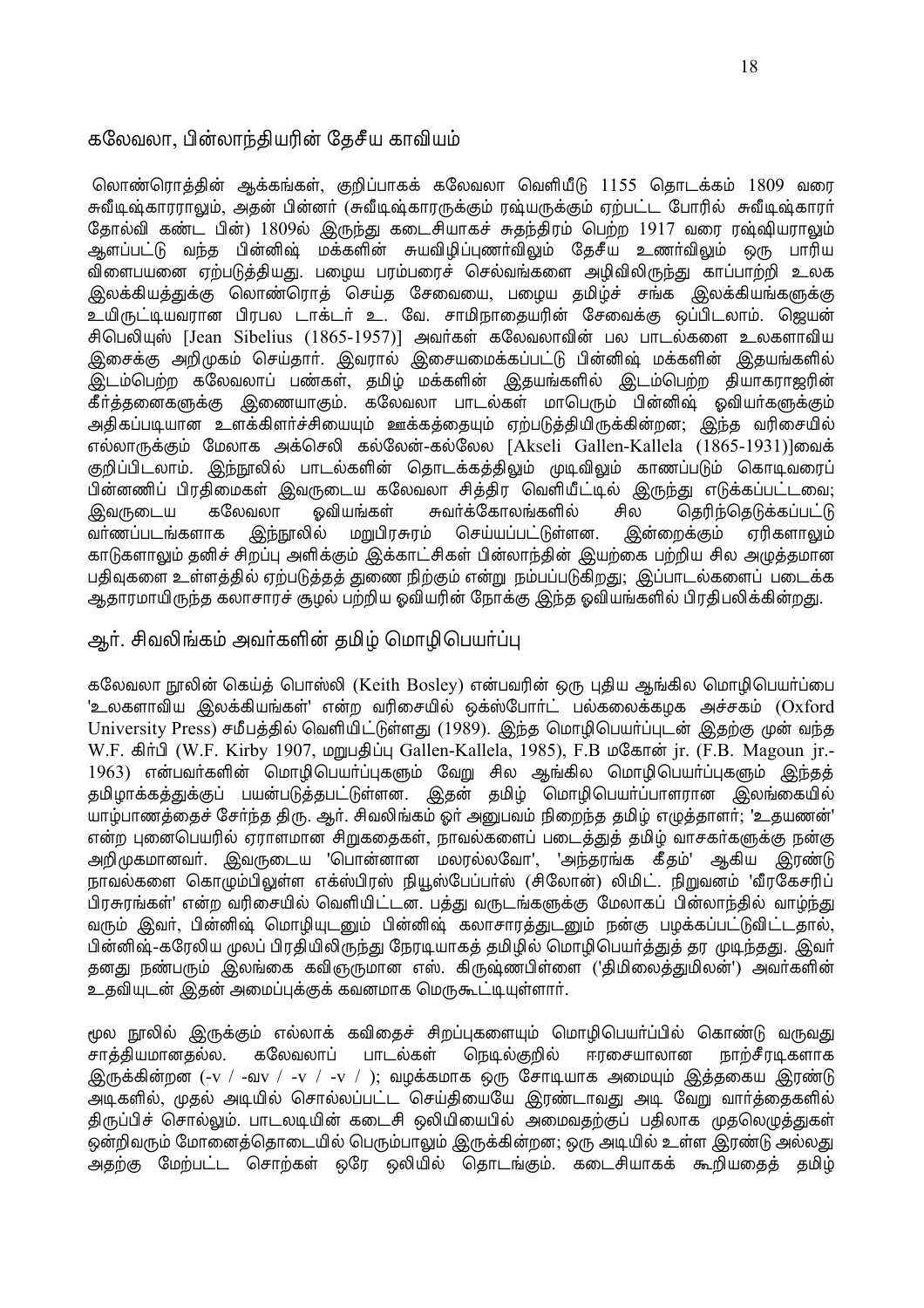மொழிபெயா்ப்பில் பின்பற்றக் கூடியதாக இருக்கிறது. பின்னிஷ் மூல நூலிலும் தமிழ் மொழிபெயர்ப்பிலும் வரும் தொடக்கப் பாடல் அடிகளைக் கீழே தருகிறேன்.

Mieleni minun tekevi, எனதுளத்தில் உள்ளுணர்வு இப்போ விழிக்கிறது aivoni ajattelevi, ±…–˚ß« ج¢˜¶¿¸⁄ ±ÿ¸¢»– ±Ò½¶£¯ƒ°ı la\*htea\*ni laulamahan, ¿°º®ƒ¬°˝ ¿ÏÃÅ£°ˆÙ ¿°ŒÅæ¸Ã ÅÛæ¢ðߺ˝ saa'ani sanelemahan, ¿°º®ƒ¬°˝ ¿Òœºß… ¿ƒß¿˜ÏÃı ¿¸'¸¢ß»˝ sukuvirtta\* suoltamahan *B*oogood <del>&</del> கற்றத்தின் வரலாற்றைச் சுவையாகச் சொல்வதற்கு lajivirtta laulamahan. <br>• உற்றதொரு பேரினத்தின் பழங்கதையை ஓதுதற்கு; Sanat suussani sulavat, Ű˜Ú®æ¸ß«° ۬¢…¢ßƒ ÅÛ– ¶ø¸¢˙¸¢»– puhe'et putoelevat, ßø˜Ú梣¢Ã ¶º°¸¶»°º˜¸˚ ßøÃ°ˆÓ ¶º°Ã¢¸¢»– kielelleni kerkia\*va\*t, ø°Å¢ßƒ ø¬£°¸ ø˝»°¸Ù "Ã˚¸¢»– hampahilleni hajoovat. ¿°Å°¸¢Ù ¿¸¸«¢®ºÙ ¿æ£°ˆ Ø'˚¸¢»–.

 Veli kulta veikkoseni, ´˝¿°… ߺ°æÃß…, ´Ã¢¬±˝»˝ ßæ°Æ˜¸ß«! kaunis kasvinkumppalini, ±˝ß…°ßº Å«˜Û–¬˜Ûæ ±Æ¢¯£¢ÃÛæ øÒ¿˜¸ß« ! la\*he nyt kanssa laulamahan, هان المارى المارى المارى المارى المارى المارى المارى والتي يتبع المارى المارى وال saa kera sanelemahan, "ருற்சுவையாய்ச் சொல்லுதற்கு நல்லுளத்தைத் தாருங்கள் yhtehen yhyttya\*mme ¥˝»°¸Ï ‹ '˚ß«°ı ¥˝»°¸Ó ºÛæ¢Úßæ°ı kahta'alta ka\*ytya\*mme! முன்றாய் இருவேறு இடமிருந்து நாம் வந்தோம்; Harvoin yhtehen yhymme, ´Ã¢æ°¸Ï ‹ ŒßŰ£ ´Ã¢æ°¸Ó ºÛæ¢Ùß¿°ı saamme toinen toisihimme, ´Ã¢æ°¸ ¥'Åâ®… ¥'Řø°ı ºÛæ¢Ùß¿°ı na\*illa\* raukoilla rajoilla, "கோல் சிறிதாகிப் போய்வீணே மயங்குகின்ற எல்லைகளில் poloisilla Pohjan mailla. ¶æÃ¢'ıź ¿°¯ø¢ƒÚ梯 ¶ºÆ¢Ù¿¢ÆÛæ '£¢¬¢˝¸Ò.

Lyo\*ka\*mme ka\*si ka\*tehen, சரத்தோடு கரம்சேர்த்துக் கனிவாகக் கைகோர்த்து sormet sormien lomahan, Å¢Ã߃°Œ Ţïߺ˜Ú– Ţîƒ¬Æ ¸°ˆÏ߸°˜Ú– Lauloaksemme hyvia\*, ø˝»°ˆø°ı ¿° ŒßŰı ø¬ı梸ÆÙ ¿° ŒßŰı parahia pannaksemme, ¥˝»¢Óº£˜ ¶¸°ÒºÅ¸®» ØÅ®¸¶¬°Œ ¿° ŒßŰı kuulla noien kultaisien, ¶¿°˝…°… ø¯ƒ¢æ¬ı ¿®ºÚæÅ˜¸˚ ߸ð¸ðŒı tieta\* mielitehtoisien, ˛…¢®£'⁄ ø˝¶øÔºı ˛®¬ÛæÅ˜¸˚ ´»¢¬ðŒı nuorisossa nousevassa, ±ÿÓº¢ £¢ÃÛßæ°ÌÃı ˛®«ª˜¸«¢˝ £Ú梬¢÷ı kansassa kasuavassa: هو هوالوالي هو الله هوالي هوالي هوالي هوالي هوالي المستخدمة المستخدمة المستخدمة المستخدمة noita saamia sanoja, ¬°£»¢Û– ¶¸°ÒŒ˚« ø¯ƒ¢¬¯"Ó ¶º°¸¸®«'ı  $virsia* viritta*mia*,$  மூடதுளத்தில் ஊறுகின்ற நற்சுவைசேர் கதைகளையும் vyo\*lta\* vanhan Va\*ina\*mo\*isen, முதியவைனா மொயினனரைக் கச்சணியி லேயிருந்து alta ahjon Ilmarisen, ˛¯£Ã¢…˝ °–®ƒ¬¢˝ ˛®¬¨ÆÚ ßæ¬¢'Û– pa\*a\*sta\* kalvan Kaukmielen,  $\frac{4}{\sqrt{2}}$  யாரெஞ்சி னன்வாளின் தொடுகூர் முனையிருந்து Joukahaisen jousen tiesta\*, ¶¬°×¸°®Ü …˝Ã⁄Ïà Ţ¯ƒ¢…– ÅÆ¢¬¢'Û– Pohjan peltojen perilta\*, ź¿°¯ ø¢ƒÚ–¸» Ŭ¯ ¸«¢ßƒ æ°…¢'Û– Kalevalan kankahilta. ¸ßƒÅƒ°Ù ¿Ãæ¢¬æ˝ ¸…¶Å«¢¸ Ÿ 'Û–.

(படம் 5ம் அகன் விளக்கமும் இவ்விடக்கில் கவிர்க்கப்பட்டது)

நாட்டுப் பாடல்களைப் பாடுபவா்கள் தங்கள் நிகழ்ச்சியை அறிமுகம் செய்யப் பயன்படுத்தும் ஒரே .<br>மாதிரியான நிலையான சொற்றொடா்களே இந்த ஆரம்ப அடிகள். இருவா் கைகளைக் கோா்த்துக் தொண்டு உடல்களை அக்கம்பக்கமாக ஆட்டியசைத்துப் பாடுவது வழக்கம் (படம் 3). 'கந்தலே' (kantele) என்னும் நரம்பிசைக் கருவியின் இசையும் பக்க வாத்திய இசையாக வழங்கப்பட்டது (படம் 4). இரண்டு பிரதான வகைகளாகக் கூறப்படும் எளிமையான இன்னிசைப் பாடல்களாகக் கலேவலா போன்ற பாடல்கள் பாடப்பட்டன (படம் 5). இன்னிசைப் பாடல்கள் எளிமையாக இருப்பினும்,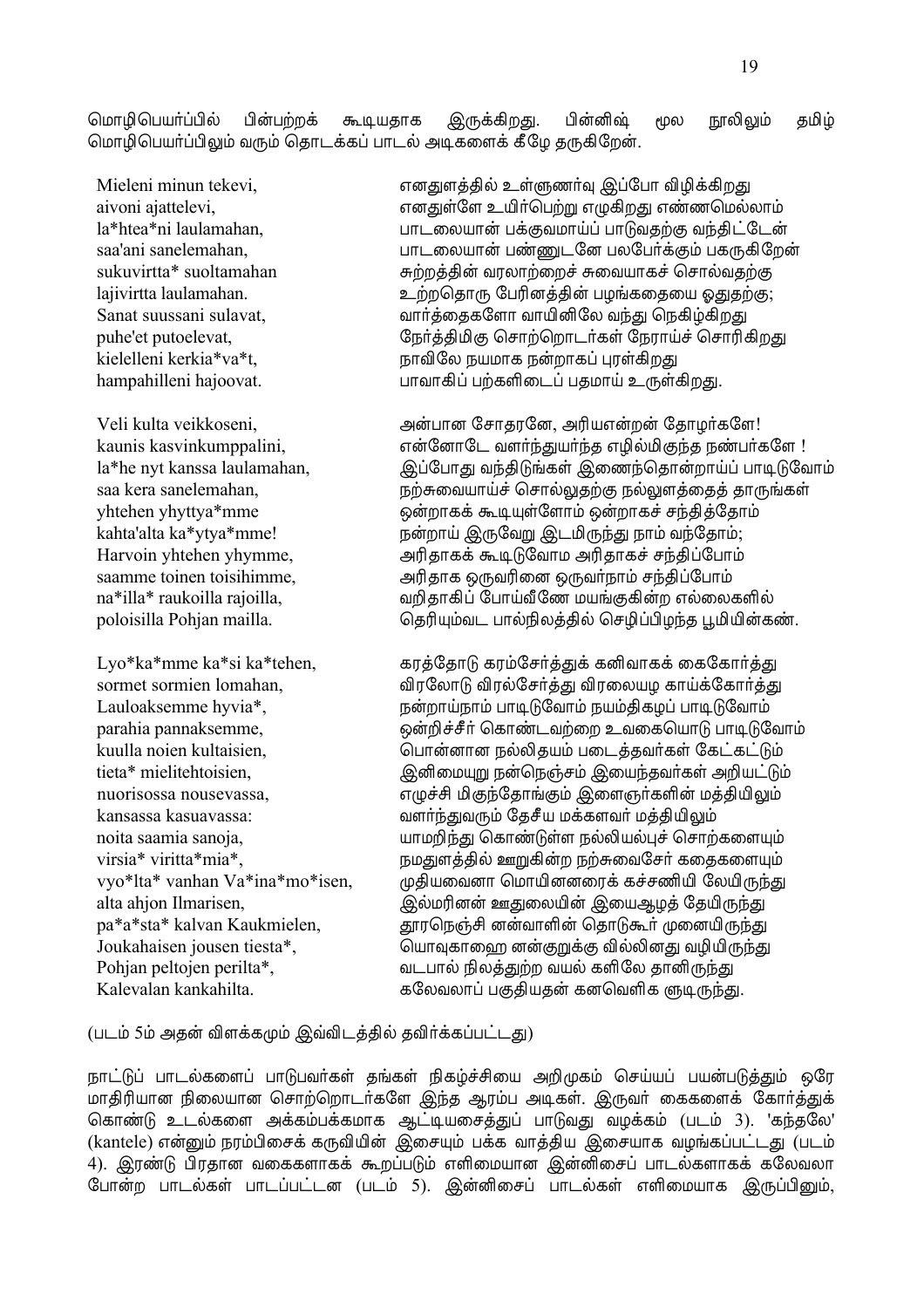திறமையுள்ள பாடகர்கள் அவற்றை தொனி ஏற்றத் தாழ்வற்ற ஓசையிலேயே பலவிதமாக மாற்றியும் திருப்பியும் பாட வல்லவர்கள்.

உண்மையில், தமிழ்நாடு, இலங்கை போன்ற நாடுகளிலும் பார்க்க நில இயலிலும் கலாசாரச் சூழலிலும் முற்றிலும் மாறுபட்ட மொழிபெயர்ப்பு வேலை ஏராளமான சிக்கல்களைத் தரக்கூடிய ஒன்று. நவீன தொலைத்தொடர்பு வளர்ச்சிகள் ஏற்படுவதற்கு முன்னர் பனிமழையும் பனிக்கட்டியில் சறுக்குதலும் தமிழ் மக்கள் முற்றிலும் அறியாத சங்கதிகளாகும் என்பதை ,இங்கு நினைவுகூர்வோம். அத்துடன் தென் ஆசியாவில் வளராத செடிகளுக்கும் சிறு பழங்களுக்கும் எப்படிப் பெயர் கூறுவது? இத்தகைய பிரச்சனைகள் அனைத்தும் முற்றிலும் தீர்க்கப்படவில்லை; எனினும், இந்தப் பிரச்சனைகள் தொடர்பாக பொதுப் பெயர்களுக்கும் சிக்கலான சொல்லமைப்புகளுக்கும் (மொமிப்பெயர்ப்பில் ஒற்றை, இரட்டைப் புள்ளி அடையாளங்கள் இட்டு) நூலின் கடைசியில் முறையே சொற்றொகுதியிலும் விளக்கக் குறிப்புகளிலும் தமிழ் வாசகர்களுக்கு மேலதிக விபரங்கள் தரப்பட்டுள்ளன.

கமிம் மக்கள் ஆர்வமுள்ள வாசகர்கள் என்பகையும் கலாசாரக்கில் ஈடுபாடுடையவர்கள் என்பகையும் நான் அறிவேன்; இவர்கள், கலேவலாப் பாடல்களின் காலத்துக் காவியங்களான சிலப்பதிகாரம், மணிமேகலை, சீவகசிந்தாமணி, கம்பராமாயணம் போன்றவற்றை வைத்திருப்பதற்காகப் பெருமைப் படுபவர்கள். உலகளாவிய இலக்கியங்களில் ஒன்றைச் சிறப்பாகவும் முனைப்பாகவும் அளிக்குக் கமிம் மக்களின் கலாசாரத்துக்கும் தமிழ் இலக்கியத்துக்கும் வளமுட்டிய ஆர். சிவலிங்கம் அவர்களின் சேவையைத் தமிழ் மக்கள் பாராட்டுவார்கள் என்று நம்புகிறேன்; அதேபோல பின்னிஷ் மக்களாகிய நாங்களும் இந்தத் தமிழ் மொழிபெயா்ப்பு மூலம் எங்களுடைய பண்டைய பாரம்பரியச் செல்வம் பூகோளத்தின் மறுபக்கத்தில் இருக்கும் நல்ல இலக்கியப் பிரியா்களை அடைய முடிகிறது என்று .<br>மகிழ்ச்சியடைகிறோம். கலேவலா முழுமையாக மொழிபெயர்க்கப்பட்ட வகையில் தமிழ் முப்பதாவது மொழியாகும்; சுருக்கமான மொழிபெயர்ப்புகள் பன்னிரண்டு அல்லது அதற்கு மேற்பட்ட மொழிகளில் வெளியாகியிருக்கின்றன.

# இந்த வேலைத் திட்டத்துக்கு உதவியோர்

ஹெல்சிங்கிப் பல்கலைக்கழகத்தின் ஆசிய ஆப்பிரிக்க நாடுகள் தொடர்பான கல்வித் திணைக்களமும் பின்னிஷ் இலக்கிய மன்றமும் [பொகுச் செயலாளர்: உர்போ வெந்கோ (Mr. Urpo Vento)] இணைந்து, கலேவலா தமிழ் வேலைத் திட்டத்தின் நிதியுதவி விண்ணப்பங்களைக் கையாண்டன. திரு. சிவலிங்கத்துக்கு அளிக்கப்பட்ட புலமைப் பரிசிலுக்காகவும் அச்சுவேலை மானியமாக தரப்பட்ட கணிசமான தொகைக்காகவும் பின்லாந்தின் கல்வி அமைச்சுக்கு நன்றி கூறுகிறோம்.

திரு. கலெர்வோ சீக்கலாவுக்கும் (Mr. Kalevaro Siikala) சர்வதேச அலுவல்கள் திணைக்களத்தின் இயக்குனரும் உதவி இயக்குனருமான திரு. முத்தி குஸ்தவ்ஸனுக்கும் (Mr. Matti Gustafson) அத்து டன் கல்வி அலுவல்கள் ஆலோசகர் Ms. மரீத்தா சவோலாவுக்கும் (Ms. Marita Savola) விசேடமான நன்றியைத் தெரிவிக்கிறோம். விசேட தொழில் நிதியை நிர்வகிக்கும் ஹெல்சிங்கி மாநகரமும் ஹெல்சிங்கிப் பல்கலைக்கழகமும் இம்மொழிபெயா்ப்புக்கு முக்கிய ஆதாரமாக இருந்தன. Ms. ஐவி கல்லேன்-கல்லேல (Ms. Aivi Gallen-Kallela), அவருடைய கணவர் டாக்டர் மத்தி சிரேன் (Dr. Matti Siren), 'வெர்னர் ஸொடர்ஸ ஔாகே உக்தியோ' (Werner So\*derstro\*m Osakeyhtio\* [WSOY]) என்னும் நிறுவனமும் அதன் நிர்வாக இயக்குனர் டாக்டர் யொர்மா கைமியோவும் (Dr. Jorma Kaimio), முன்னால் இயக்குனர் திரு. ஹன்னு தர்மியோவும் (Mr. Hannu Tarmio), பொர்வோவில் இருக்கும் WSOY அச்சக மேலாளர் திரு. தவுனோ ஹொம்மா (Mr. Tauno Homma)- இவர்கள் எல்லோரும் அக்செலி கல்லேன்-கல்லேல (Akseli Gallen-Kallela)வின் ஓவியங்கள் தொடர்பாக மிகவும் உதவி புரிந்தனா். இந்த நூலின் கணனி அச்சமைப்பையும் சரிபிழைபாா்த்தலையும் இந்த அறிமுக உரையின் மொழிபெயர்ப்பையும் திரு சிவலிங்கம் தானே பொறுப்பேற்றுச் செய்து தந்தார். இந்த நூலின் அமைப்பை முற்றுப் படுத்தும் வேலைகளில் திரு. பெத்தரி கொஸ்கிகல்லியோ (Mr. Petteri Koskikallio) பெரிதும் உதவியாக இருந்தார். இந்த நூலைக் கவர்ச்சியாக அச்சிட்டு இலக்கிய பிரியர்களான தமிழ் மக்களுக்கு எட்டக்கூடிய விலையில் சிறப்பாக வெளியிட்ட வெராங்கொங், ஆல்டனேற்றிவ் அச்சக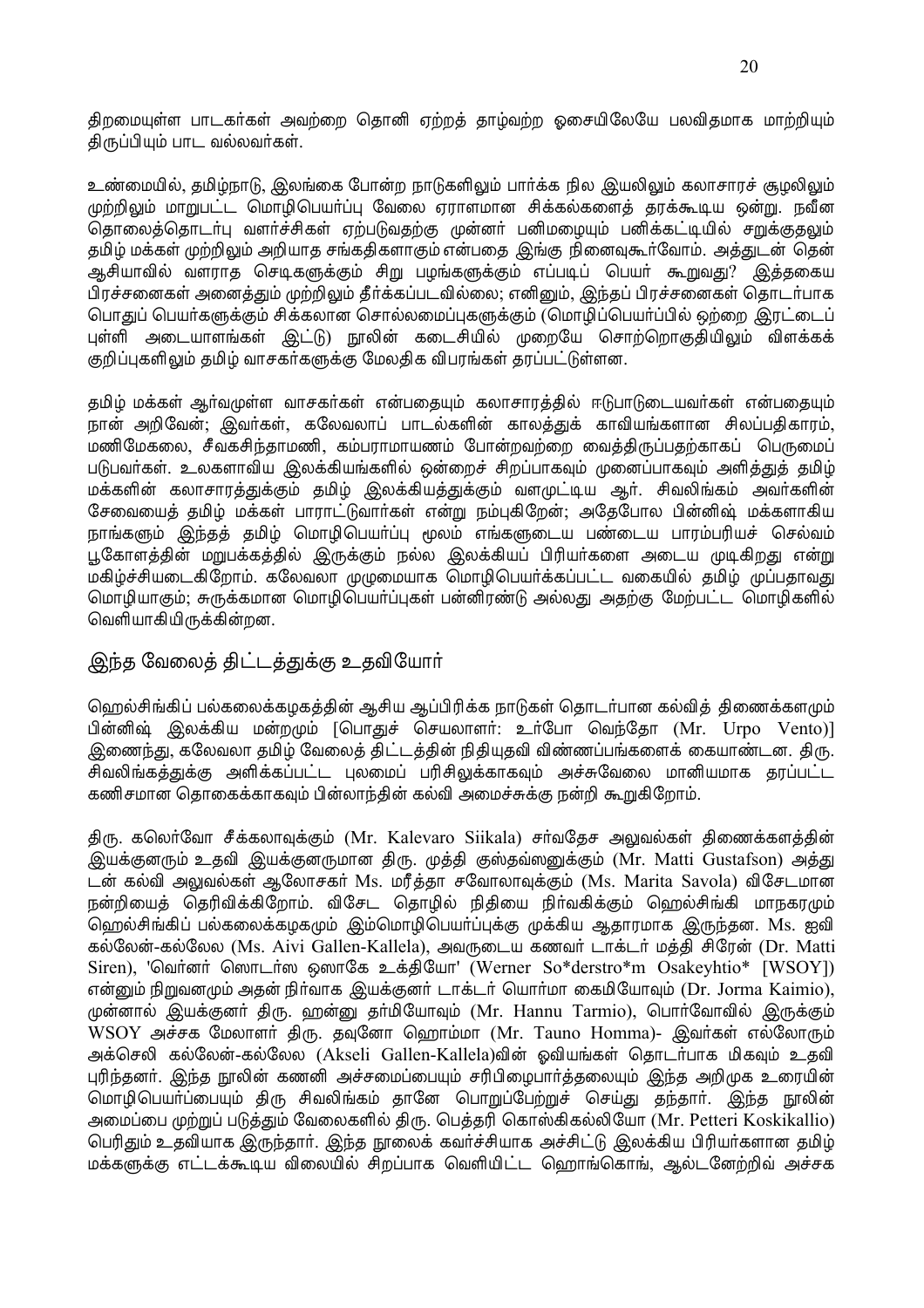(Alternative Press, Hong Kong) அதிபர் திரு. கார்லோ ஸ்கெபெல் (Mr. Kaarlo Schepel)லுக்கும் மனப்பூர்வமான நன்றியைத் தெரிவிக்கிறோம்.

Department of Asian and African Studies, POB 13 (Meritullinkatu 1), 00014 University of Helsinki, Finland. 1 November 1994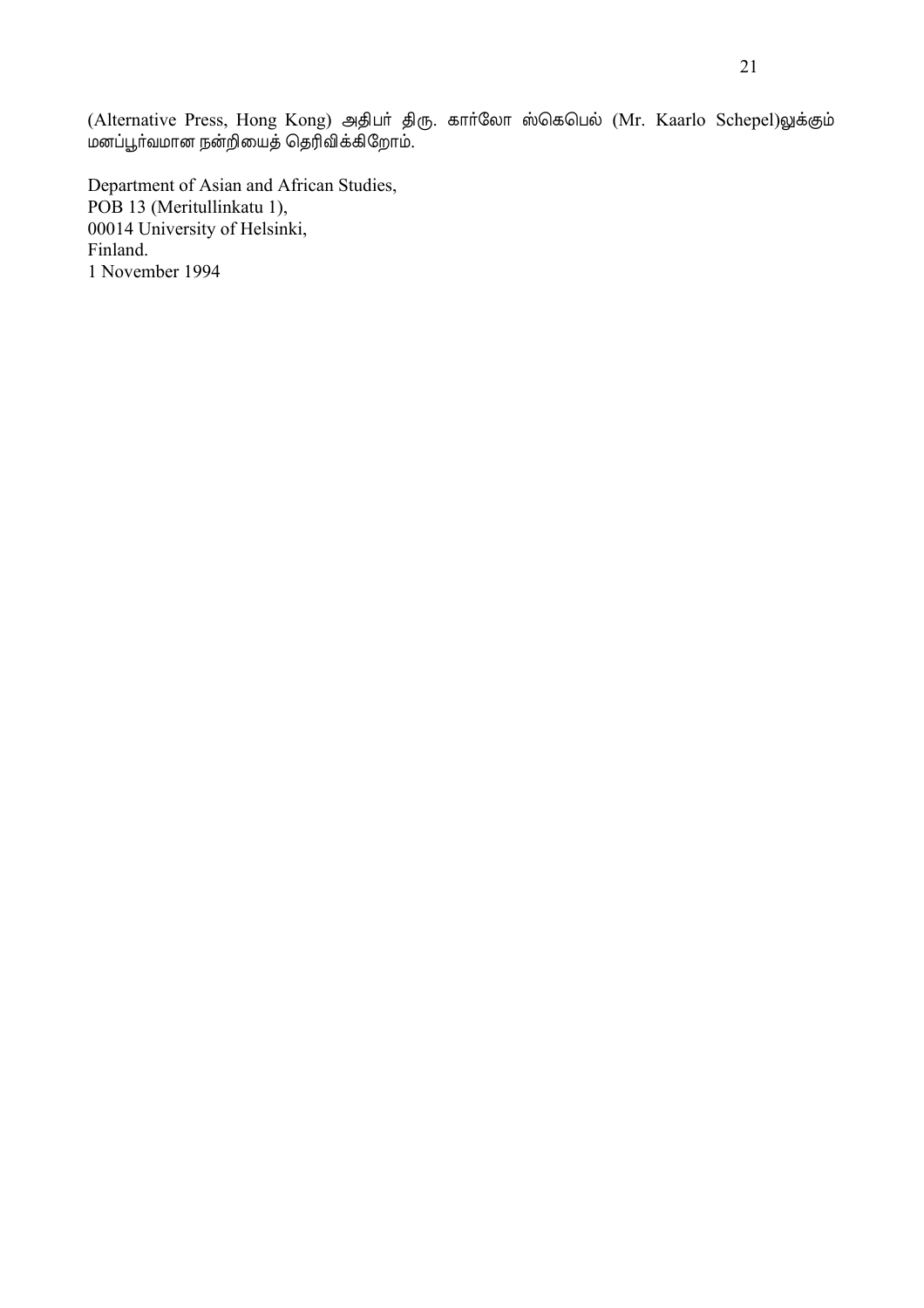#### $\sigma$ ன்னுரை

#### வணக்கம்

பழைய தமிழ் இலக்கியங்களைப் பின்னிஷ் மொழியில் மொழிபெயர்க்கும் திட்டத்துடன் தான் நான் 1986ல் ஹெல்சிங்கி பல்கலைக்கமகத்தில் நியமனம் பெற்றேன். அந்த வகையில் திருக்குறள், சிலப்பதிகாரம் இரண்டிற்குமான எனது பங்களிப்பு ஏறக்குறைய முடிந்த நிலையில், அவற்றை ் வெளியிடுவகில் எற்பட்ட சில நடைமுறைச் சிக்கல்கள் காரணமாக பின்னிஷ் மொமியிலிருந்து தமிழுக்கு ஒரு நூலைக் கொண்டு வரலாம் என்ற எண்ணத்தில் 'கலேவலா' என்ற இந்த உலகளாவிய காவியத்தின் தமிழ் மொழிபெயர்ப்புத் தொடங்கப்பட்டது. மூன்றாண்டு கால முமு நேர உழைப்பின் பலன் இந்த மொழிபெயா்ப்பு. பின்னிஷ் மொழியிலிருந்து தமிழ் கூறும் நல்லுலகுக்கு வந்த முதலாவது நூல் என்ற பெருமை இந்த நூலுக்கு உண்டு. அதே நேரம் ஒரு நீண்ட பிற மொழிக் காவியத்தை தமிழாக்கிய மனநிறைவு எனக்கும் உண்டு.

#### கலேவலா

<u>இந்த</u> காவியம்பற்றி அறிமுக உரையில் விபரமாகவே சொல்லப்பட்டிருக்கிறது. 'கலேவா' என்பது ஒரு முதாதையரின் பெயரிலிருந்து வந்த ஓர் இனத்தவரின் பெயர். கலேவா இனத்தவர் வாழ்ந்த இடத்தைக் கலேவலா என்று அழைப்பா். அதுவே இந்நூலின் பெயருமாயிற்று. வாய் மொழிப்பாடல்களாக ூருந்கதாலம் இதில் அடங்கியள்ள மந்திரப் பாடல்களாலம் இகை லர். இதிகாச நால் என்பர் சிலர். ஆனால் இதை தொகுத்து அளித்த முறையிலும் தற்போதைய அமைப்பிலும் இது இதிகாசம் என்ற எல்லையைக் கடந்து உலக இலக்கியம் என்ற தரத்தைப் பெற்றுவிட்டது என்பர் அறிஞர். பின்லாந்தின் தலைசிறந்த புகழ் பூத்த இசைக்கலைஞரான ஜெயன் சிபெல்லியுஸ் (Jean Sibelius) இப்பாடல்கள் சிலவற்றுக்கு இசையமைத்து உலக அளவில் அரங்கேற்றியதும் இந்தக் காவியம் 'உலக இலக்கியம்' என்ற தாக்கைப் பெற ஒரு காரணமாகும். லண்டன் பீபீசீ (BBC) நிலையம் பல கடவைகள் பல வடிவங்களில் இக்காவியத்தின் பகுதிகளை ஒலிபரப்பி உலகளவில் அறிமுகம் செய்தது. பின்லாந்தைப் பொறுத்த வரையில் இது ஒரு தேசீய காவியமாக அங்கீகாரம் பெற்றது. கல்லூரிகளில் பாட நூலாக ஏற்கப்பட்டது. 1835ல் வெளியான முகலாவது பகிப்பின் முன்றைரயின் கிககியான பெப்ரவரி 28 'கலேவலா தினம்' என அரசால் பிரகடனம் செய்யப்பட்டு ஆண்டுதோறும் நாடெங்கும் கொண்டாடப்படுகிறது.

# தமிழ் மொழிபெயர்ப்பு

இம்மொழிபெயா்ப்பு முற்றுப் பெற்றபொழுது நான் இந்நாட்டுக்கு வந்து பதினோரு ஆண்டுகள் முடிவடைந்துவிட்டன. எனவே இவ்வேலையைத் தொடங்கிய சமயம் எனக்கு இந்நாட்டு வாழ்க்கையும் மொழியும் கலாசாரமும் ஓரளவு பழக்கப்பட்டுவிட்டன. அந்த துணிச்சலில் தான் இப்பாரிய பணியைத் தொடங்கினேன். ஆனால் போகப் போகத்தான் அதன் சுமை தெரிந்தது. இந்தியாவிலோ இலங்கையிலோ அன்றேல் உலகின் வேறெந்த முலையிலோ வாமும் ஒரு வாசகருக்கு இம்மொழிபெயா்ப்புக் கிடைக்குமாயின், அவ்வாசகா் முன்பின் கண்டு கேட்டு அறியாத இந்த நாட்டுப் பழக்க வழக்கங்களை, தாவரங்களை, உயிரினங்களைப் பற்றி எவ்வாறு புரிய வைக்கப் போகிறேன் என்ற மலைப்பு ஏற்பட்டது. இன்று இந்த நாட்டில் அறுபது, எழுபது தமிழர்கள் வரையில் நாடெங்கும் சிகறி வாம்கின்ற போகிலம், அவர்களிடையே கமிமறிவடையோரைக் காண்பது, அரிகாகவே உள்ளது. இங்கு தமிமர்கள் ஒரு நாறு பேர்கூட இல்லாத நிலையில், வெறல்சிங்கி பல்கலைக்கமகத்தில் உள்ள ஆசிய ஆப்பிரிக்க நாடுகள் தொடர்பான கல்வித் திணைக்களத்தின் நூல் நிலையத்தைத் தவிர வேறு எங்கேயுமே தமிழ் நூல்கள், அகராதிகள் அகியவற்றைப் பெறுவதற்கில்லை. இந்த நால் நிலையத்திலுள்ள தமிம் மொமி, கலாசாரம் பற்றிய ஐம்பது, நாறு தமிம், ஆங்கில நால்களிலும் பெரும்பாலானவை பழைய பதிப்புகள். அதனால் கடந்த ஐந்து பத்தாண்டுகளில் தமிழ் மொழியில் வழக்குக்கு வந்த சொற்களை அறியும் வாய்ப்பும் எனக்கு மிக மிக அரிது. இந்நிலையில் கலேவலா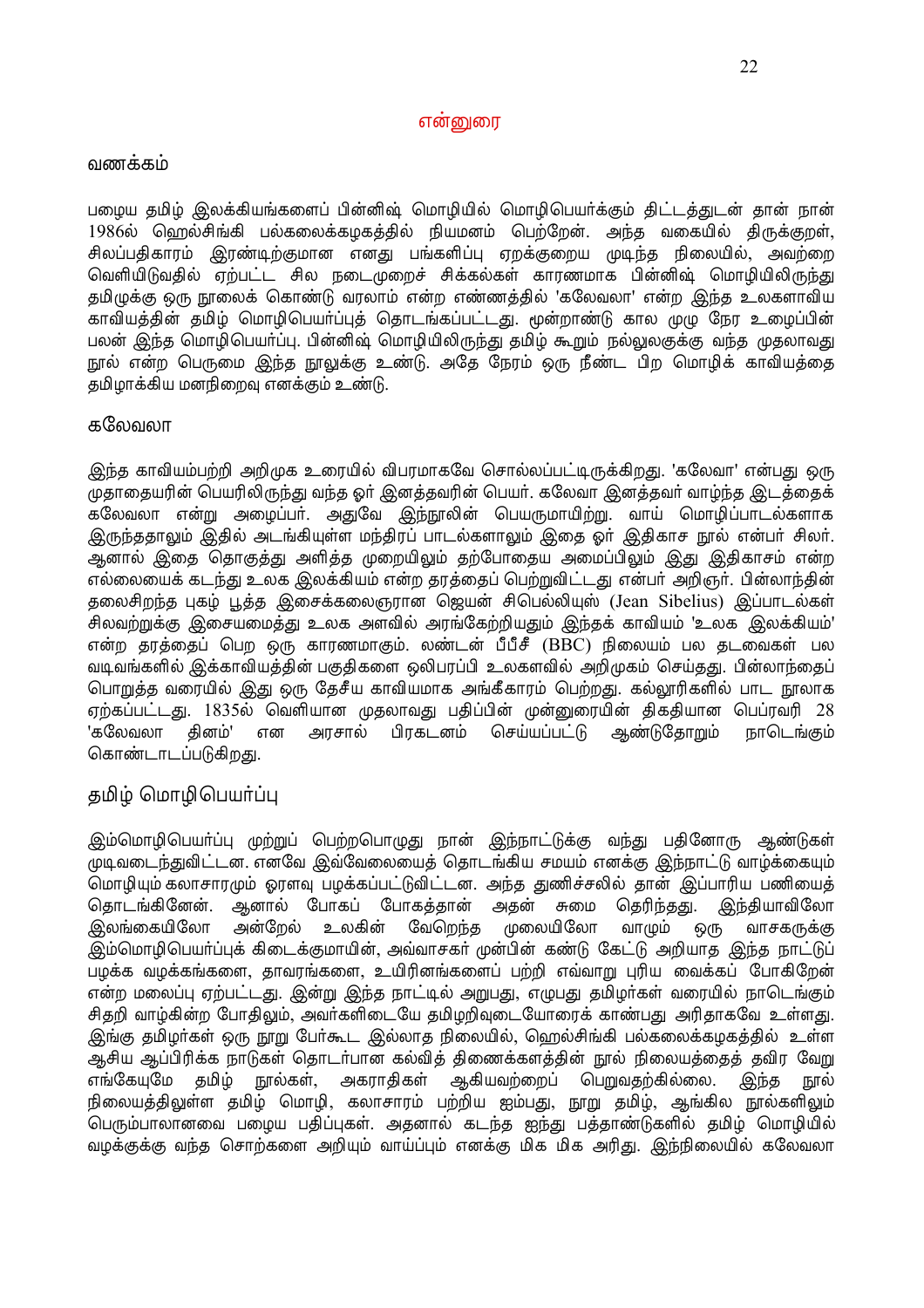காவியம் தொடர்பாக பின்னிஷ் ஆங்கில மொழிகளில் பெறக்கூடிய அத்தனை நூல்களையும் வாங்கிப் பரப்பி வைத்துக்கொண்டு தனியனாய்த் துணிந்து தொடங்கினேன்.

'ஸ்ரோபரி' (strawberry) என்று ஆங்கிலப் பெயரையே சொன்னால், தமிழ்நாட்டில் எங்கோ ஒரு முலையில் வாழும் ஒரு வாசகர் அதை ஒரு பழம் என்று ஊகிக்கலாம்; ஆனால் பலாப்பழம் போன்ற பெரிய பழமா? இலந்தைப்பழம் போன்ற சிறிய பழமா? என்று ஊகிக்க முடியாமல் போகலாம். மாம்பழம் போன்று இனிமையானதா? வாமைப்பமம் போன்று சுவையானதா? அல்லது வேறு ஏதோ ஒரு விதமானதா? என்று உணர முடியாமல் போகலாம். இதற்கு நானே ஒரு புதிய தமிழ்ப் பெயரையும் கண்டுப்பிடித்துக் கூறினால் குழப்பம் இன்னும் அதிகமாகலாம். அதனால் 'ஒரு பழம்' 'ஒரு செடி', 'ஒரு மரம்' என்று மொழிபெயா்ப்பில் ஆங்காங்கு கூறி, அவற்றின் பின்னிஷ் பெயா்கள், ஆங்கிலப் பெயா்கள். அறிவியல் பெயர்கள் அனைத்தையும் 'விளக்கக் குறிப்புகளில்' தந்திருக்கிறேன். தவிர, ஆம்பல், .<br>குவளை, அரசு, சிந்தூரம், சூரை, பேரி போன்ற தாவரங்களின் பெயர்களையும் குயில், அன்னம், கீரி போன்ற பிராணிகளின் பெயர்களையும் வாசகர்கள் ஆங்காங்கு காணலாம். ஆனால் நமது நாடுகளில் வளரும் அசல் ஆம்பல் மலரோ அரச மாமோ அல்லது அங்கே வசிக்கும் அதே குயிலோ கீரியோ இங்கேயும் இருக்கிறது என்று கற்பனை செய்ய வேண்டாம். வருடத்தில் ஆறு மாகங்கள் இந்நாட்டில் உறைபனியால் முடப்பட்டிருக்கும் அந்தத் தாவரங்கள் அப்படியே வளர்வகும் சாக்கியமில்லை; அந்த பிராணிகள் வசிப்பதும் சாக்கியமில்லை. இந்த நாட்டின் கட்பவெப்ப நிலையில் வளரக் கூடிய அதே இனத்தைச் சார்ந்த அதே குடும்பத்தைச் சார்ந்த ஒரு மரம் அல்லது பிராணி என்று விளங்கிக் கொள்ளுமாறு வாசகர்களைக் கேட்டுக் கொள்கிறேன். இவற்றின் பின்னிஷ் பெயர்கள், ஆங்கிலப் பெயர்கள், அறிவியல் பெயர்களையும் தந்திருக்கிறேன். 'கலேவலா'வின் பின்னிஷ் நூலில் உள்ள சில பின்னஷ் சொற்கள் தற்கால வழக்கில் ,இல்லை என்பதையும் அவை தற்கால அகராதிகளில் கூட இடம் பெறவில்லை என்பதையும் இங்குச் சுட்டிக் காட்ட விரும்புகிறேன். இதனால் ஒரே சொல்லை மொழிபெயர்ப்பாளர்கள் வெவ்வேறு விதமாக விளங்கிக் கொண்ட சந்தர்ப்பங்களும் உண்டு. இப்படியான சிலவற்றையும் விளக்கக் குறிப்புகளில் குறிப்பிட்டிருக்கிறேன்.

### சில ஒற்றுமைகள்

நாடு, மொழி, கலை, கலாசாரம் போன்றவற்றால் மக்கள் வேறுபட்டு இருந்தாலும், உலகெல்லாம் வாமும் மனித இனக்கிடையே மனக்களவில் சிந்தனையில் நம்பிக்கைகளில் ஓர் ஒற்றுமை இருப்பதை இக்காவியத்தைப் படித்து அறிந்து கொள்ளலாம். மனத்தின் அடியாழத்தில் இருக்கக்கூடிய ஒருமைப்பாடு மனிதக் குலத்துக்குப் பொதுவானது. கனவு, சகுனம், குறி பார்த்தல் போன்றவை நமது புராணங்களிலும் இலக்கியங்களிலும் வருகின்றன. ஒரு காலத்தில் இவையெல்லாம் எல்லா நாடுகளிலும் எல்லா இனத்தவரிடமும் இருந்தன என்பதற்கு இது ஒரு சான்று. இந்தக் 'கலேவலா' என்னும் காவியத்தில் வரும் சில சம்பவங்கள் இதோ:

லெம்மின்கைனன் என்னும் அஹ்தி வடநாட்டுக்குப் புறப்படுகிறான். அவனுடைய மனைவி குயிலி ஒரு கனவு கண்டு அவனது பயணத்தைத் தடுக்கிறாள். அவள் கனவு கண்டு பயந்தது போலவே அவனுக்கு மரணம் வருகிறது. இந்தக் கட்டத்தில் குயிலியின் கூற்று 'வீரபாண்டிய கட்டப்பொம்மனி'ல் வரும் "போகாதே போகாதே என் கணவா, பொல்லாத சொற்பனம் நானும் கண்டேன்" என்ற அடிகளை நினைவூட்டுகிறது:

''அன்பே, இனியஎன் அவ்றதியே, கேளாய்! போருக்கு நீயம் பறப்பட வேண்டாம் துயிலும் பொழுது தோன்றிய தோர்கனா அமைதியாய் உறங்கும் அப்போ கண்டேன்:

உலைக்களம் போல ஒருநெருப் பெழுந்தது சுவாலையாய் எழுந்து சுடர்விட் டெரிந்தது சாளரத் தின்கீழ் சரியாய் வந்தது பின்சுவர்ப் பக்கமாய்ப் பெரிகாய்ச் சென்றது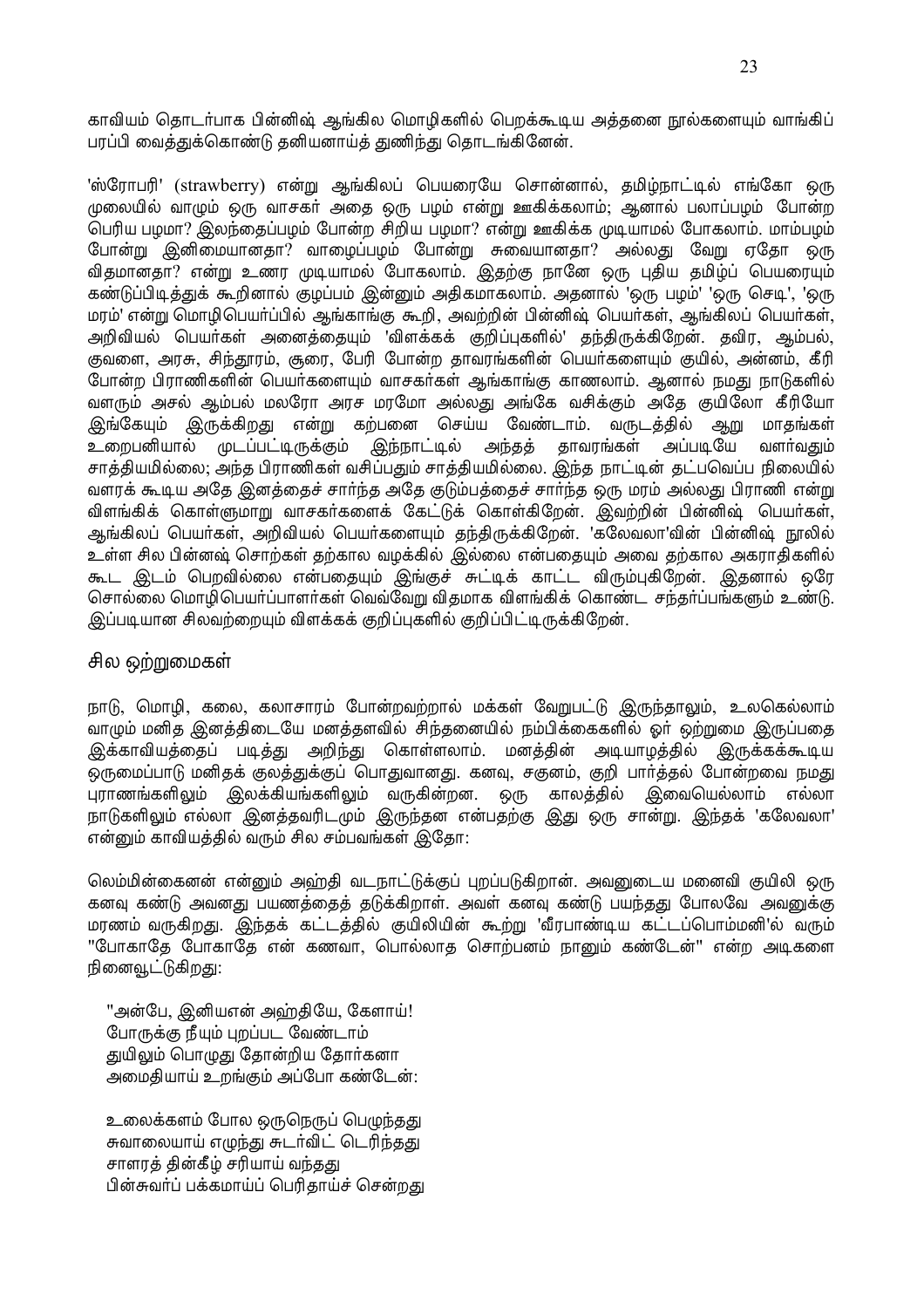உடன்சுழன் றங்கிருந் துள்ளே நுழைந்<u>தது</u> உக்கிரம் கொண்டது உயர்நீர் வீழ்ச்சிபோல் தரையிலே <u>இருந்து</u> தாவிக் கூரை பலகணி பலகணி பரவிச் சென்றது." - பாடல் 12.

தடுத்தது அவனுடைய மனைவி குயிலி மட்டுமல்ல; தாயும் தடுத்தாள். அந்நேரம் தலை சீவிக் கொண்டிருந்த லெம்மின்கைனன், அந்தச் சீப்பைச் சுவரில் எறிந்துவிட்டு, ''எனக்கு ஏதாவது கெடுதி நேர்ந்தால் இந்த சீப்பிலிருந்து இரத்தம் வடியும்'' என்றான். அப்படியே வடநாட்டில் அவன் இறந்தபோது இங்கே சீப்பிலிருந்து இரத்தம் வடிந்தது. அதைக் கண்ட தாய் பதறிக் கொண்டு புறப்பட்டுப் போனாள்.

அந்தரோ விபுனன் மந்திரப் பாடல்கள் தெரிந்த ஒரு பூதம். தனது வயிற்றில் இருக்கும் லைனாமொயினனை ஒரு ஆவி என்று எண்ணி அதை வெளியேற்ற மந்திரம் செபிக்கிறான். அது ஒரு நீண்ட செபம். இடையே அந்த ஆவி தன் இருப்பிடம் போய்ச் சேர்ந்ததற்கு ஓர் அடையாளம் காட்டும்படி இப்படிக் கேட்கிறான்:

அங்குவந் ககற்கோர் அடையா ளம்மிடு சார்ந்த(தற் கி)ரகசியச் சைகையைக் காட்டு அடையா ளம்மிடு அதிர்இடி முழக்கமாய் மின்னலாய் மின்னி வெளியிடு சைகையை தோட்டக் கதவைத் தொட்டுவீழ்த் துதைத்து சாளரக் கதவைத் தான்தகர்த் தெறிந்திடு! - பாடல் 17.

தமிழ் மக்களிடையே இருந்த எத்தனையோ வைத்தியம், சோதிடம், வர்மம், மாந்திரீகம் போன்ற அரிய கலைகளில் சில அழிந்துவிட்டன; அல்லது அவை தமது முழுமையை இழந்து குறுகிவிட்டன என்றும் சொல்லலாம். இதற்கு பல காரணங்கள் இருந்தாலும் ஒன்றை இங்கு குறிப்பிட விரும்புகிறேன். மாணவன் தன்னை மிஞ்சிவிடக் கூடாதே என்ற குறுகிய நோக்கில் குரு முழுக் கலையையும் மாணவனுக்குக் கற்பிப்பதில்லை. தன்னை இனம்காட்ட ஏதாவது ஒன்று தனக்கு மட்டும்தான் தெரிந்திருக்க வேண்டும் என்ற சுயநலத்தில் எதையாவது மறைத்து விடுவார்; அந்த மாணவன் தான் பெற்ற மகனாக இருந்தாலும் இந்தச் சுயநலத்துக்கு விதிவிலக்கில்லை. இப்படியே ஆளுக்கொன்றாய் மறைக்கப் போய் அடியோடு அழிந்ததுமுண்டு. சிலர் தமது வயோதிப காலத்தில் சில ஏட்டுச் சுவடிகளை ஆற்றில் விட்டதாகவும் நெருப்பில் எரித்ததாகவும் அறிந்திருக்கிறோம். இக்காவியத்தில் லைனாமொயினன் வாய்மொழியாக வரும் இந்த அடிகளைப் பாருங்கள்:

"... மந்திரச் சொற்கள் மறைக்கல்ஆ காது பகா்மந் திரமொழி பதுக்குதல் ஆகா(து) நிலத்துக் கடியிலே புதைத்தலும் ஆகா(து) மந்திரவாதிகள் மறைந்துபோ னாலும். - பாடல் 17.

இராவணன் யாழ் மீட்டிச் சிவனை மகிழ வைத்தது தொடக்கம் இசை இயற்கையையே நெகிழ லைத்ததுவரை இசையின் சக்தியை நாம் அறிவோம். இந்தக் காவியத்திலும் வைனாமொயினன் 'கந்தலே' என்னும் யாமை மீட்டி இசையின்பம் அளிப்பதை இரண்டு சந்தா்ப்பங்களில் காண்கிறோம். ..<br>ஆனால் அந்தரோ விபுனன் மந்திரப் பாடல்களைப் பாடும்போது நிகழ்ந்தவை வருமாறு:

பாடலைக் கேட்கப் பகலவன் நின்றனன் நின்றே கங்க நிலவம் கேட்டக<u>ு</u> அலைகள்நீர்ப் பரப்பில் அசையா நின்றன அவ்விதம் கரையிலும் அலைகள் நின்றன அருவிகள் ஓடா(து) அமைந்தே நின்றன நிமிர்நுரை உறுத்தியா நீர்வீம்ச்(சி) நின்றது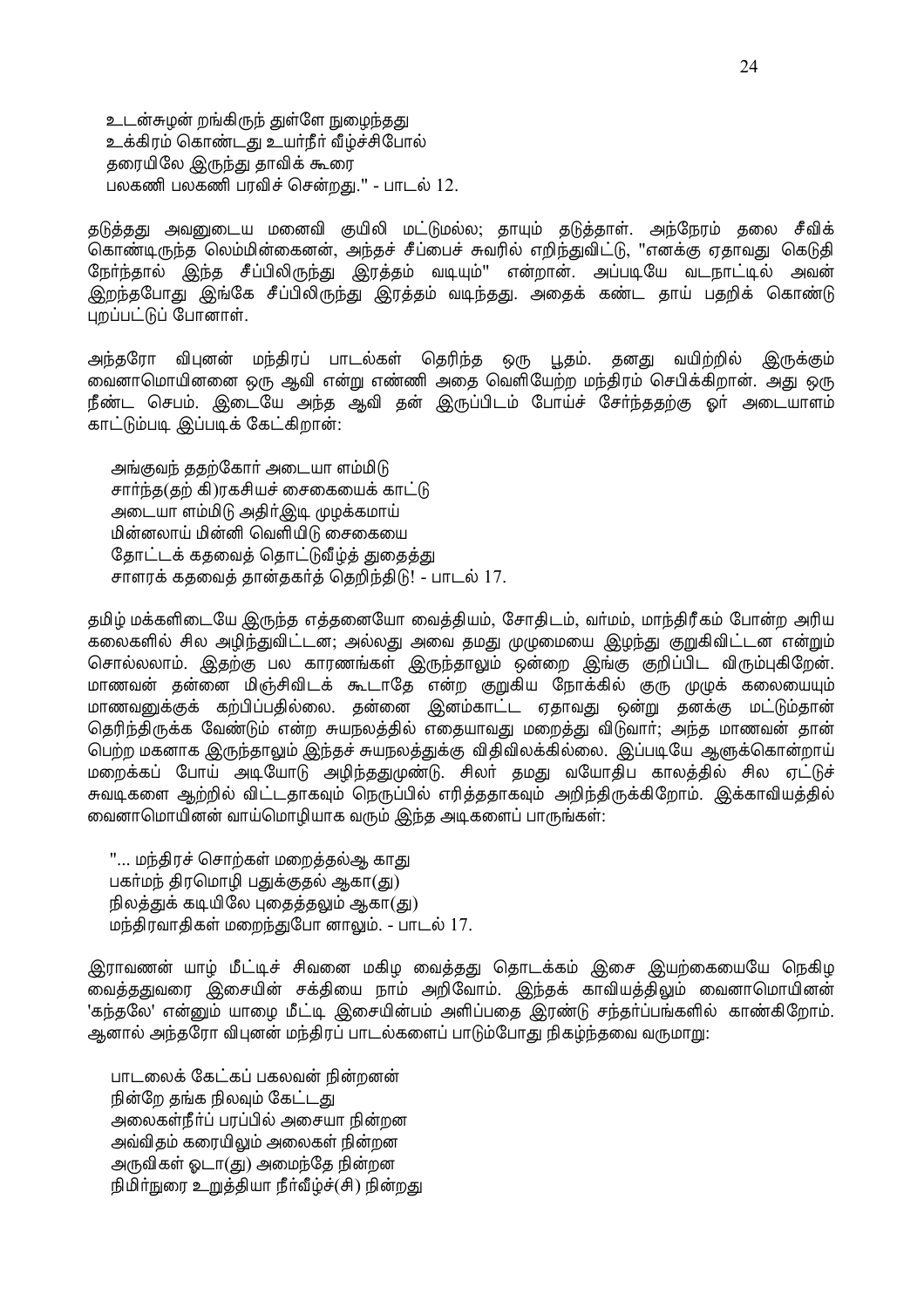வுவோக்சிநீர் வீழ்ச்சிப் பாய்ச்சலும் நின்றது அவ்விதம் யோர்தான் ஆறதும் நின்றது. -பாடல் 17.

வைனாமொயினன் இரண்டாவது தடவை கந்தலே என்னும் யாழை மீட்டியபோது நடந்தவை வருமாறு:

மீட்டினன் வைனா மொயினன் விரலால் கந்தலே நரம்புகள் கனிவா யொலித்தன பன்மலை முமுங்கின பாறைகள் மோதின உயர்குன் றங்கள் ஒருங்கசைந் தாடின கற்பா(றை) வீம்ந்து கனதிரைத் தெறித்தன கூமாங் கற்கள் குளிர்புனல் நகர்ந்தன தேவ தாருகள் திளைத்தன மகிழ்ச்சியில் கவின்புற் றரைமரக் கட்டைகள் துள்ளின. கலேவாப் பெண்கள் கவின்மைக் குனிமார் சித்திரத் தையலின் மத்தியி லிருந்தனர் நதியினைப் போலவே நங்கையர் விரைந்தனர் அருவியைப் போலவே அனைவரு மோடினர் நகைத்த வாயிள நங்கைய ரோடினர் மகிழ்ந்த மனத்துடன் மனைவியர் கூடினர் யாழினை மீட்பதை நலமாய்க் கேட்கவே இசையின் பத்தை இனிதே நுகர. மருங்கினில் நின்ற மனிதர்கள் அனைவரின் கரங்களி லிருந்தன கவிழ்த்தவர் தொப்பிகள்; பக்கம் முதிய பாவையர் யாவரும் கன்னம் தாங்கிக் கைகளில் நின்றனர் நிலத்தூன்(றி) முழங்கால் நின்றனர் மைந்தர் கந்தலே இசையினைக் கவினுறக் கேட்க இசையின் பக்கை இனிகே நுகர - பாடல் 44.

பாடல் 9ல் வைனாமொயினனுக்குக் காயம் ஏற்பட்டு இரத்தம் பெருகுகிறது. இப்பாடலிலும் பெரும்பகுதி மந்திரம் சொல்வதாகவே அமைந்து விட்டது. இரத்தப் பெருக்கை நிறுத்த மந்திரத்தால் ஆணையிடும் சில அடிகள்:

இரத்தமே நில்முன் எதிர்சுவ ரைப்போல்! மிகுசோரி ஆறே வேலியைப் போல்நில்! ஆழியில் நிற்கும் வாளென நிற்பாய்! கொழுஞ்சே றெழுந்த கோரைப் புல்லென! வயலிலே உள்ள வரம்பினைப் போல்நில்! நீர்வீழ்ச்சி யில்உறு நெடுங்கல் எனநில்!

வைனாமொயினன் தான் மணம் செய்வதற்கு வட நாட்டு மங்கையைக் கேட்பதற்காக ஒரு படகில் புறப்பட்டுச் செல்கிறான். இதையறிந்த இல்மரினன் தனும் ஒரு சறுக்கு வண்டியில் விரைகிறான். ஒரே பெண்ணுக்குப் போட்டியிட்ட இரு மாப்பிள்ளைகளும் வழியில் ஒருவரையொருவர் சந்திக்கின்றனர். இருவரது மனநிலையும் எப்படி இருந்திருக்கும்? இதோ இது வைனாமொயினனின் கூற்று:

''நட்படன் படிக்கை நான்ஒன் றமைப்பேன் பெண்பல வந்தமாய் பெயர்த்தெழல் இல்லை அவள்நசைக் கெதிர்மணம் ஆவதும் இல்லை, அவனுக் கேபெண் அளித்திடல் வேண்டும் அவனுக் கேஅவள் எவனை விரும்பிலும்.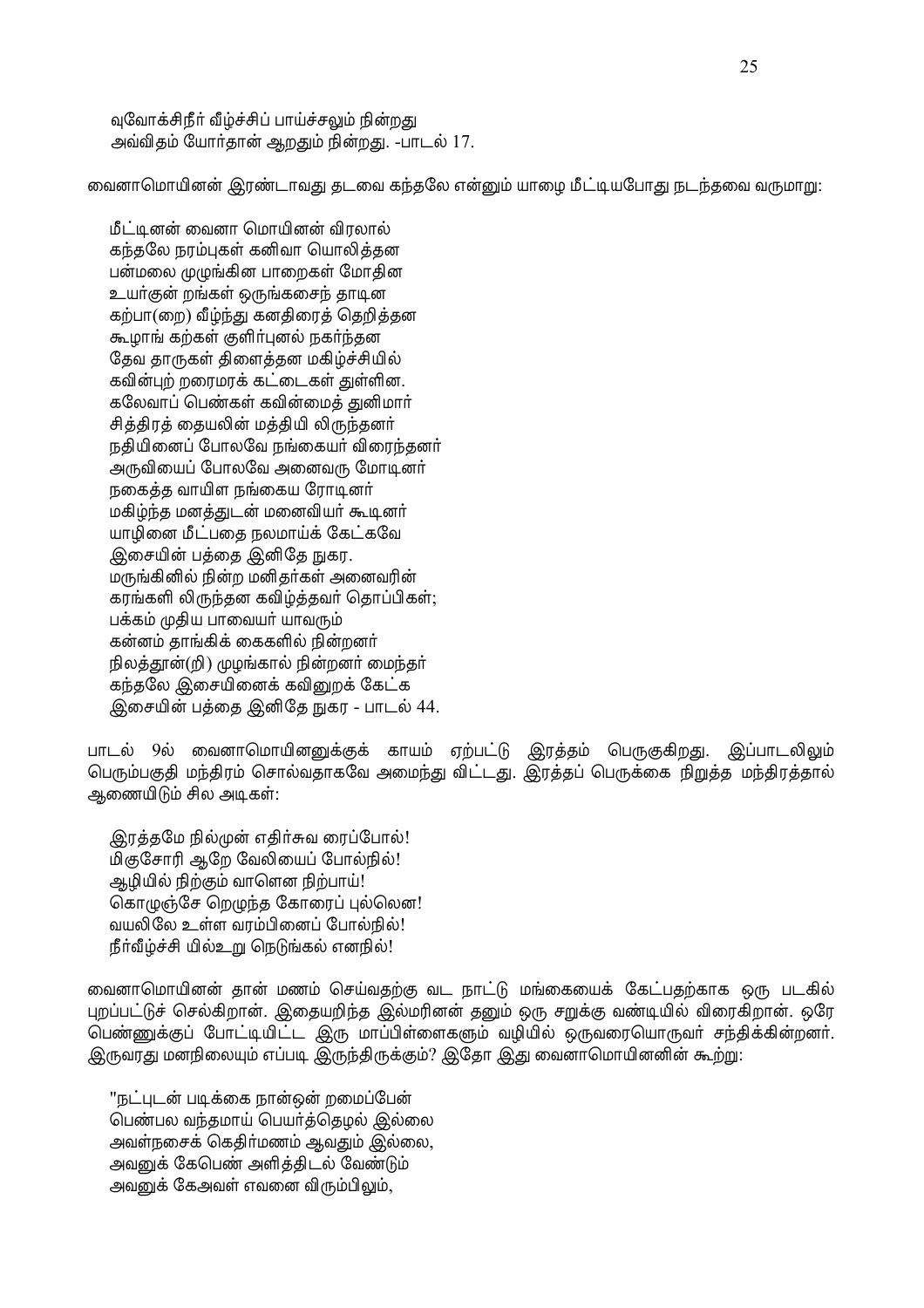வெறுப்பி ல்லாமல் மிகநீள் காலம் பல்லாண் டகவை பகையில் லாமல்." - பாடல்  $18.$ 

தூரத்தில் மக்கள் கூட்டமாக வருவதை வடநிலத் தலைவி காண்கிறாள். அவள் தனது அடிமைப் பெண்ணுக்குச் சொல்கிறாள்: "பேரிச் சுள்ளியை எடுத்து நெருப்பிலே போடு. அதிலே இரத்தம் ஊற்றெடுத்தால் எம்மைத் தேடி ஒரு போர் வருகிறது என்று அர்த்தம். தண்ணீர் ஊற்றெடுத்தால், அது போரல்ல; நாங்கள் அமைதியாய் வாழலாம்.'' ஆனால் இரத்தமோ தண்ணீரோ ஊற்றெடுக்கவில்லை; தேன் சுரந்தது. அதற்கு ஒரு முதியவள் பலன் சொல்கிறாள்: "மணப்பெண்ணைக் கேட்டு மாப்பிள்ளையும் குழுவினரும் வருகிறார்கள்'' என்று. (பாடல் 18)

இரு மாப்பிள்ளைகளும் போட்டி போட்டுக் கொண்டு வருவதை அறிந்த வடநிலத் தலைவி, "முதிய வைனாமொயினன் நிறைந்த செல்வத்துடன் படகில் வந்து கொண்டிருக்கிறான். நீ அவனையே தேர்ந்து மணந்து கொள்!'' என்று மகளுக்கு ஆலோசனை கூறுகிறாள். அதற்கு மகளின் மறுமொழி இது:

"எனைச்சுமந் தவளே,ஓ,என் அம்மா! எனைவளர்க் கவளே.ஓ.என் அன்னாய்! வருசெல் வந்தனை மணப்பதற் கில்லை உயர்மா னிடஅறி வொருபொரு ளல்ல <u>இ</u>னிநான் மணப்பது எழில்நுத லுடையோன் ் அங்கம் முமுவதும் அழகு படைத்தோன்; <u>இது</u>நாள் வரையில் ஏந்திழை யாரையும் வியன்பொரு ளுக்காய் விற்றதே இல்லை மங்கையைத் தானமாய் வழங்குதல் நல்லது ... ..." – பாடல்  $18.$ 

சுமாா் பதினைந்து இருபது வருடங்களுக்கு முன்னா் கல்கி அல்லது ஆனந்தவிகடன் தீபாவளி மலரில் படித்த ஒரு தமிழ் நாட்டுப் பாடல் நினைவுக்கு வருகிறது. இது ஒரு தமிழ்த் திரைப்படத்திலும் இடம் பெற்றது. அந்த நாட்டுப் பாடலில் சில அடிகள் இவை தான் என்று நினைக்கிறேன்: "ஊரார் உறங்கையிலே உற்றாரும் தூங்கையிலே நல்ல பாம்பு வேடம் கொண்டு நான் வருவேன் சாமத்திலே; நல்ல பாம்பு வேடம் கொண்டு நடுச்சாமம் வந்தாயானால் ஊர்க்குருவி வேடம் கொண்டு உயரத்தில் பறந்திடுவேன்; ஊர்க்குருவி வேடம் கொண்டு உயரத்தில் பறந்தாயானால் செம்பருந்து வேடம் ுத்தி ஒரு<br>கொண்டு வெந்தூக்காய்த் தூக்கிடுவேன் ... ..." 'கலேவலா' காவியத்தில் வரும் இந்த அடிகள் எப்படி?

''இருப்பையேல் விடுவியா திங்கிருந் தென்னை ஆமிமீ னாயெனை யாக்கிடப் பாடுவேன் ஆழவெண் மீனாய் அலையில்மா றிடுவேன்.''

. . . . . . . . . . . . . . . . . . . . . . . . ''அவ்விடம் உன்னால் அடைந்திட முடியா கோலோச்சி மீனாய்க் குமரிபின் கொடர்வேன்."

. . . . . . . . . . . . . . . . . . . . . . . . <u>" இருப்பையேல் விடுவியா கிக்கிருந் கென்னை "</u> அடவியுட் சென்று அங்கே மறைவேன் கீரியாய்ப் பாறைக் கீழ்க்குழி புகுவேன்."

. . . . . . . . . . . . . . . . . . . . . . . . "அவ்விடம் உன்னால் அடைந்திட முடியா நீர்நாய் வடிவாய் நின்பின் தொடர்வேன்."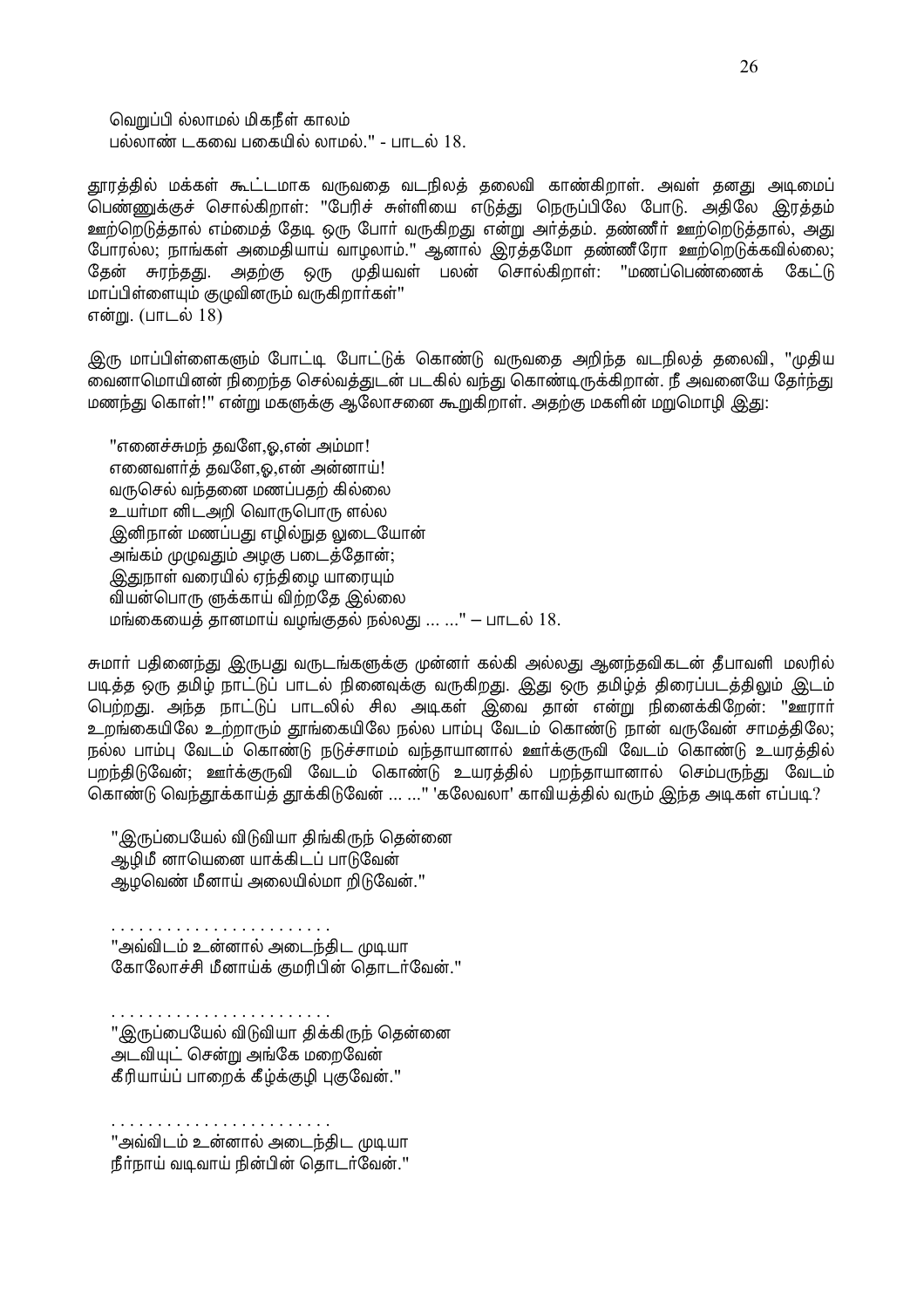''இருப்பையேல் விடுவியா திக்கிருந் தென்னை மேகப்பள் ளாய் உயாமேற் பறப்பேன் மேகப் பின்பறம் மிகமறைந் திருப்பேன்."

''அவ்விடம் உன்னால் அடைந்திட முடியா கமுகுரு வெடுத்துக் கன்னிபின் தொடர்வேன்." - பாடல் 38

பின்னிஷ் மொழியில் vilja 'வில்யா' என்ற சொல்லுக்குத் தானியம் என்று பொருள். இந்தச் சொல் இதே பொருளில் இன்றும் வழக்கில் இருக்கிறது. ஆனால் 'கலேவலா' காவியத்தில் இச்சொல் பல இடங்களில் 'செல்வம்' என்ற பொதுச் பொருளில்தான் வருகிறது. ஆங்காங்கு இந்தச் செல்வம் என்ன என்று பார்த்தால் பின்வருவனவற்றில் ஏதாவது ஒன்றைத்தான் அது குறிக்கும். தானியம், கால்நடை, வேட்டையின் இலக்கு. வாழ்க்கைக்கு முக்கியமான தானியம் என்னும் 'வில்யா' மனிகனின் செல்வமாயிற்று. பின்னர் வாம்க்கைக்கு முக்கியமான எல்லாம் [உ.ம். கால்நடை] செல்வம் vilja என்று கருகப்பட்டகு.

தமிழரும் பண்டைக் காலத்தில் கால்நடையைச் செல்வமாகவே கருதினர். மாடு என்றால் செல்வம் என்ற ஒரு பொருளும் உண்டு. அந்தக் காலத்திலேயே செல்வப் பொருளாகக் கால்நடைகள் அமைந்த காரணத்தினாலேயே அது சமுதாயத்திலே போருக்குக் காலாயமைந்தது. பசுவைக் கவருவோரும், கவருவோரைத் தடுக்க முனைபவரும் மூர்க்கமான போரில் ஈடுபட்டனர் என்று சங்க இலக்கியங்கள் சாற்றுகின்றன. இக்காவியத்திலும் வடநிலத் தலைவிக்கும் கலேவலா இனத்தவருக்கும் பகை ஏற்பட்ட கட்டத்தில் கலேவலாப் பகுதியின் பயிர்களையும் கால்நடைகளையும் அழிப்பேன் என்று வடநிலத் தலைவி கூறி அவ்விதமே செய்யவும் முயல்கிறாள். அவள் கூற்று வருமாறு:

''கவின்பசும் புற்றரைக் கரடியை எமுப்புவேன் பெரியபற் பிராணியை நறுந்தேவ தாருவில் . . . . . . . . . . . . . . . கால்நடை யாவையும் கவிழ்த்தே வீழ்த்திட பசுவினம் முழுதையும் பரப்பிடச் சிதறி; அனைத்துமக் களையும் அழிப்பேன் நோயினால் உன்றன் இனத்தை ஒன்றிலா தொழிப்பேன், என்றுமே இந்த எழில்நில வுளவரை அவர்களைப் பற்றி அவனியில் பேச்செழா(து).'' - பாடல் 43.

'சம்போ'வை இழந்ததால் ஆத்திரம் கொண்ட வடநிலத் தலைவி கலேவலா மக்களுக்குப் பலவிதமான தொல்லைகளைக் கொடுக்கிறாள். முதலில் வழக்கத்தில் இல்லாத கொடிய நோய்களை அனுப்புகிறாள். அடுத்து ஒரு கரடியை ஏவி விடுகிறாள். முன்றாவதாகச் சூரிய சந்திரர்களைத் திருடி ஒரு மலையில் ஒளித்து விடுகிறாள். அதனால் இரவு வந்தது; இடைவிடா திருந்தது. இருள் நிறைந்தது; இரவதே நீண்டது. கலேவலாப் பகுதியில் கடுமிருளானது. சூரிய சந்திரா்கள் எங்கே மறைந்தனா் .<br>என்றே தெரியாத நிலையில், வைனாமொயினன் திருவுளச் சீட்டு முலம் உண்மையை அறிய முற்படுகிறான். பூர்ச்ச மரத்தில் துண்டுகள் சீவி, அவற்றை ஒழுங்காக அடுக்கித் திருப்பி, இறைவனைப் பிரார்த்தித்து உண்மையை அறிகிறான். இது வைனாமொயினன் கூற்று:

"ஆண்டவ ரிடமொரு அனுமதி கேட்கிறேன் ஆம்,சரி யாம்பதில் அதுவொன் றவசியம்: இறைவனின் சீட்டே *இ*யம்புவாய் உண்மை தேவனின் திருவுளச் சீட்டே யுரைப்பாய் செங்கதிர் எமைவிட் டெங்கே சென்றது எங்கே மறைந்தது எமைவிட் டேமதி? என்றுமே வாம்வில் இல்லையே அவைகள்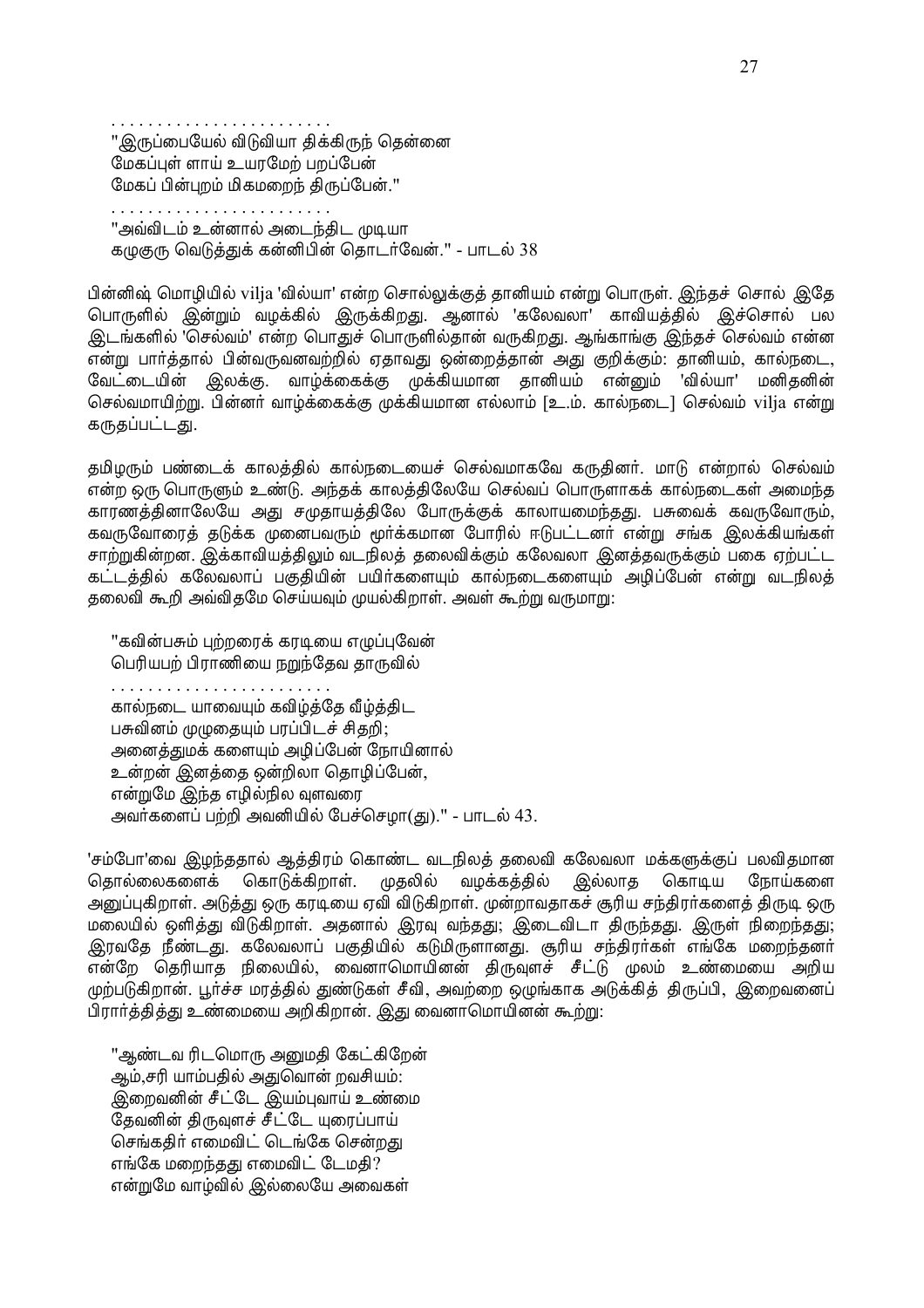இல்லை அவற்றைவான் என்றும் காணுதல்.

உள்ளகை உள்ளவா mரைப்பாய் சீட்டே! மனிதனின் விருப்புபோல் மற்றுநீ உரையேல் உண்மைச் செய்தியை உடனிங் கருள்வாய் விதித்தது எதுவோ விளம்புவாய் அதனை! திருவுளச் சீட்டுச் செப்பினால் பொய்யுரை சீட்டின் மகிமைச் சிறப்பதால் குறையும் திருவுளச் சீட்டேத் தீயிடை வீசுவர் மனிகரின் ராசிகள் மற்றெரி படலாம்." -பாடல் 49

இக்காவியத்தில் கடவுள் நம்பிக்கை வெளிப்படையாகவே தெரிகிறது. காடு, கடல், சேற்று நிலம் போன்றவற்றின் சக்திகள் அல்லது அதிபதிகள் சிறு தெய்வங்களாவார். உதாரணமாகக் காட்டின் அதிபதி தப்பியோ: அவரது மனைவி மியெலிக்கி; மகன் நுயீரிக்கி; பெண்கள் கெல்லர்வோவம் தூலிக்கியும். காட்டில் ஒரு சம்பவம் நிகழும் போது இவர்களை அழைத்து முறையிட்டு உதவி கோருவதைக் காணலாம். இப்படியான சிறு தெய்வங்களுக்கு மேல் ஒரு கடவுள் இருக்கிறார். இவரை முன்னாளில் 'உக்கோ' Ukko என்று பின்னிஷ் மொமியில் அமைக்கார்கள். 'உக்கோ' என்றால் கிமவன் .<br>என்றும் ukko/nen என்றால் முழக்கம் என்றும் பொருள். ஆங்கில மொழிபெயா்ப்பாளா்கள் Old man என்றே மொழிபெயர்த்திருக்கிறார்கள். கடவுளைக் "கிழவா!" என்று விளிக்க எனது மனம் ஒப்பவில்லை. அத்துடன் பெயரில்லாமல் 'முதியவன்' என்று அழைக்கப்பட்ட சில பாத்திரங்களும் காவியத்தில் இடையிடையே வருகின்றன. எனவே 'முது மனிதன்' என்றும், மனுக் குலத்தின் முதல்வன் என்ற பொருளில் 'மனு முதல்வன்' என்றும் தமிழில் மொழிபெயர்த்திருக்கிறேன். முது மனிதன், உயர்மா தெய்வம், காற்றுகளையும் இடி முழக்கங்களையும் ஆள்பவர், நீலக் காலுறையும் குதி உயர்ந்த காலணிகளும் அணிந்து முகில்களின் மேல் நடப்பவர் என்றெல்லாம் கடவுள் வர்ணிக்கப்படுகிறார். வெவ்வேறு இடங்களில் வரும் சில அடிகளைச் சேர்த்துக் கீழே தருகிறேன்:

''ஓ,முது மனிதனே, உயர்மா தெய்வமே! மனுமா முகல்வனே மாபெரும் கேவே! வானகம் வதியும் மாமுது தந்தையே முகிற்குலம் புரக்கும் முதுகா வலனே! முழங்கும் முகில்களை முழுதாள் சக்தியே வாயுவின் வழியாய் வாக்குரைப்பவனே! மேகம் மேலுறும் வியன்சபை யமர்பவர் உயா்ந்து தெளிந்த உயா்மன் றுறைபவா் நிலைபெறும் சுவர்க்கமாள் நேசக் கந்தை

வருவாய் அமைக்கும் தருணத் திங்கே கூவி உழைக்கையில் குறைநீக்க வருக அனல்உமிழ் அலகுறும் அரியவா ளுடன்வா! 

நாம் பிரார்த்தனை செய்யும்போது கடவுளிடம் பொதுவாகச் "சிறப்பான வாழ்வு" வேண்டும் என்று கேட்பது வழக்கம். வைனாமொயினனும் ஓரிடத்தில் "சிறப்பான வாழ்வு" வேண்டும் என்று கேட்கிறான்; அடுக்க அடியில் ''மேன்மையான மரணம்'' வேண்டும் என்றும் கேட்கிறான். இகோ அந்த அடிகள்:

கந்தருள் கர்த்தனே, தந்தருள் இறைவா! கந்தருள் பாக்கியம் கான்நிறை வாம்வை என்றும் சிறப்பாய் இனிதுவாழ் வரத்தை தந்தருள் மேன்மை தான்மிகு மரணம் .<br>இப்பின் லாந்து இனிமையாம் நாட்டில்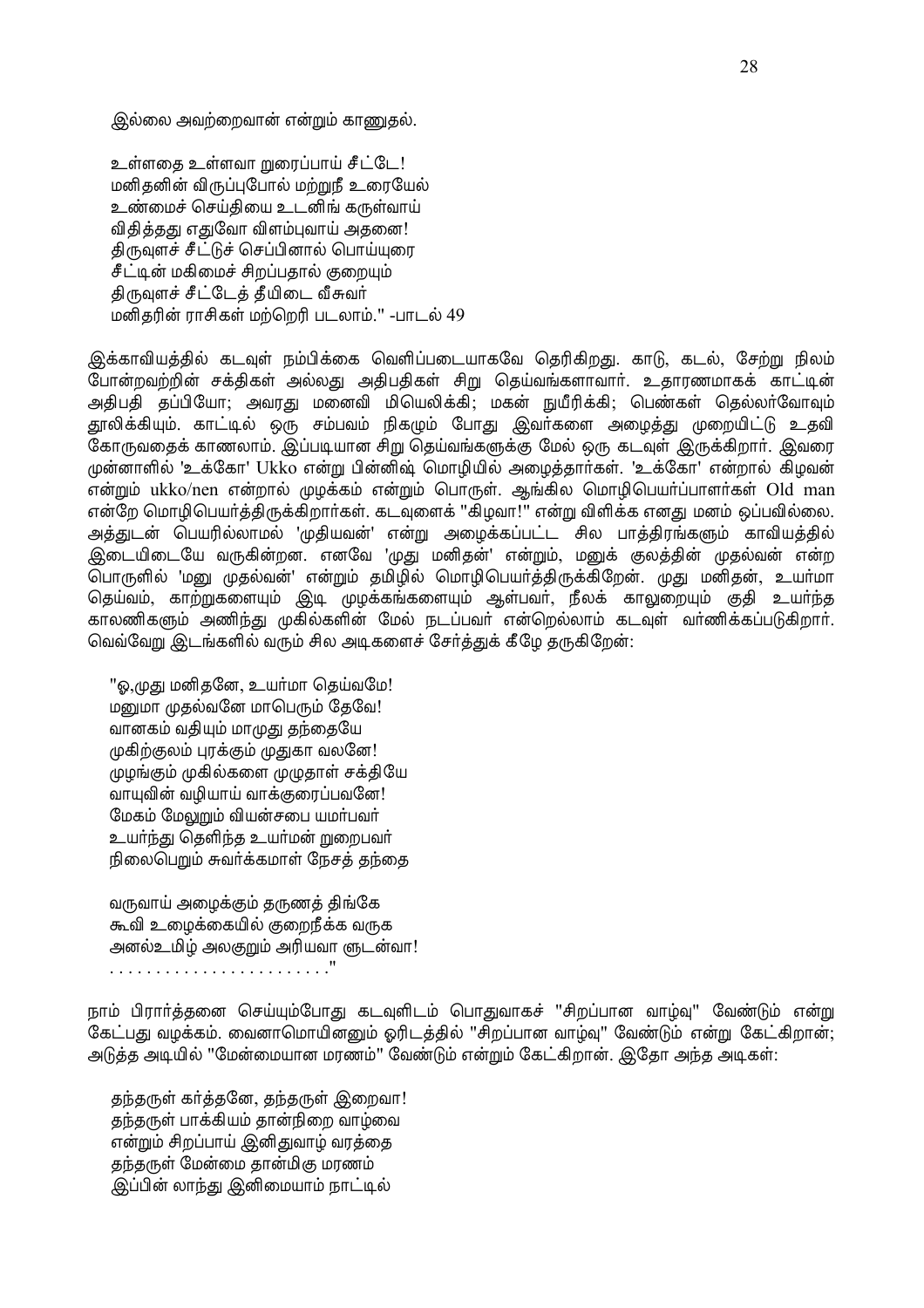#### கவின்நிறைந் திடுமிக் கர்யலாப் பகுதியில்.-பாடல் 43.

இந்தக் காவியம் முமுவதிலும் எனக்குப் பிடித்த பகுதி எதுவென்று கேட்டால், இல்மரினனின் திருமணத்தின் பின்னர், மணமகனும் மணமகளும் இல்மரினனின் வீட்டுக்குப் புறப்பட்ட சமயம், அவர்களுக்குத் தனித்தனியே கூறப்பட்ட அறிவுரை தான். அதில் சில அடிகளை மட்டும் இங்கு கூறுவது சாத்தியமில்லை; முமுவதையுமே வாசகர்கள் படிக்க வேண்டும் என்று கேட்டுக் கொள்கிறேன்.

### நன்றி

இந்தத் தமிழ் மொழிபெயர்ப்பு, முன்னிணைப்புகள், பின்னிணைப்புகள் யாவும் சேர்ந்து சுமார் ஆயிரம் பக்கங்கள் வந்தன. இதை ஓர் உயர்கர பதிப்பாகவும் வெளியிட விரும்பினோம். ஆயிரம் பக்கங்கள் கொண்ட ஒரு நூல் சிறந்த முறையிலும் பதிப்பிக்கப்பட்டால், ஒரு சராசரி வாசகன் அதை வாங்க முடியாத விலையில் விற்க நேரிடும். அதனால் கொஞ்சம் பெரிய அளவு காகிதத்தில், ஒரு பக்கத்தில் இரண்டு பத்திகளில் (columns) சிறிய எழுத்துகளில் பாடல்களை வெளியிட்டுப் பக்கங்களை 500 அளவில் கொண்டுவரத் தீர்மானிக்கப்பட்டது. அத்துடன் இந்நூல் வெளியீட்டுக்கு ஒரு மானியம் கோரி பின்னிஷ் இலக்கிய மன்றத்தையும் அவர்கள் மூலமாகக் கல்வி அமைச்சையும் ஹெல்சிங்கிப் பல்கலைக்கழகம் அணுகியது. நூறு தமிழர்கள் கூட வாழாத இந்த நாட்டில் ஆயிரம் பக்கங்கள் கொண்ட ஒரு தமிழ் நூலை வெளியிட அவர்கள் உற்சாகத்துடன் உதவிக்கு வந்தார்கள்.

இவ்வளவுக்கும் பின்னணியில் நின்று எல்லாவற்றையும் இயக்கி நிறைவு படுத்தியவர் பேராசிரியர் அஸ்கோ பார்பொலா (Dr. Asko Parpola) அவர்கள். இவரே ஹெல்சிங்கிப் பல்கலைக்கழகத்தின் 'ஆசிய ஆபிரிக்க நாடுகள் தொடர்பான கல்வித் திணைக்கள'த்தின் இந்தியவியல் சம்பந்தப்பட்ட கல்விக்குப் பொறுப்பானவர். இம்மொழிபெயர்ப்புக்கு மனமுவந்து ஓர் அறிமுக உரை எழுதியிருக்கிறார். எனது இனிய நண்பர்.

இந்தக் காவியத்தின் வேறு மொழிபெயர்ப்புகளில் சில உரைநடையிலும் சில கவிதை நடையிலும் வெளிவந்திருக்கின்றன. தமிழிலும் உரைநடையாக வெளியிடுவது என்ற திட்டத்துடன்தான் தொடங்கப்பட்டது. ஆனால் பின்னிஷ் நூல் கவிதையடிகளாக இருந்ததால், அந்தச் சிறிய அடிகளைத் தமிழில் ஆக்கியபோது, தமிழ் மொழிபெயர்ப்பும் இயல்பாகவே கவிதைநடையில் அமைந்துவிட்டது. ஆனால் பல இனப் பாக்களும் கலந்து இருந்தன.

கவிஞர் திமிலைத்துமிலன் இந்த மொழிபெயர்ப்பு முழுவதையும் படித்துப் பார்த்து மரபுக் கவிதைகளாக அமைக்கச் செய்த உதவி மகத்தானது. யாப்பமைதியோடு இருந்த மொழிபெயா்ப்பு அடிகள் தவிர, ஏனைய ஏராளமான அடிகளை யாப்புக்கேற்பத் திருத்திச் சீர்களுள் சரிவர அமைத்துத் தந்தார்.

யாழ்ப்பாணம் பல்கலைக்கழகத்தின் தமிழ்ப் பேராசிரியர் கா. சிவத்தம்பி அவர்கள் பின்லாந்துக்கு வந்திருந்த சமயம் இந்தத் தமிழ் மொழிபெயர்ப்பின் சில பாடல்களைப் பார்வையிட்டுத் தனது கருத்து களையும் ஆலோசனைகளையும் அன்புடன் கூறினார்.

அலுவகத்துக்குப் போய் மணிக்கூட்டைப் பார்த்துக்கொண்டு எட்டு மணி நேர வேலை செய்திருந்தால் இந்த மொழிபெயா்ப்பு இப்பொழுதும் முடிந்திராது. இதன் பெரும் பகுதியை வீட்டில் இருந்தே செய்து முடித்தேன். சனி, ஞாயிறு, விடுமுறை என்ற ஓய்வில்லாமல் காலை நாலு மணியிலிருந்து இரவு பத்துப் பதினொரு மணிவரை உழைத்த நாட்கள் எத்தனையோ. அப்பொழுதெல்லாம் கேவையான ஒக்கு ழைப்பைத் தந்து என்னை ஊக்கப்படுத்திய என் மனைவியையும் மக்களையும் இங்கு கட்டாயம் குறிப்பிட வேண்டும்.

மேற்கூறிய அனைவருக்கும் எனது நன்றியைச் சமர்ப்பணம் செய்கிறேன்.